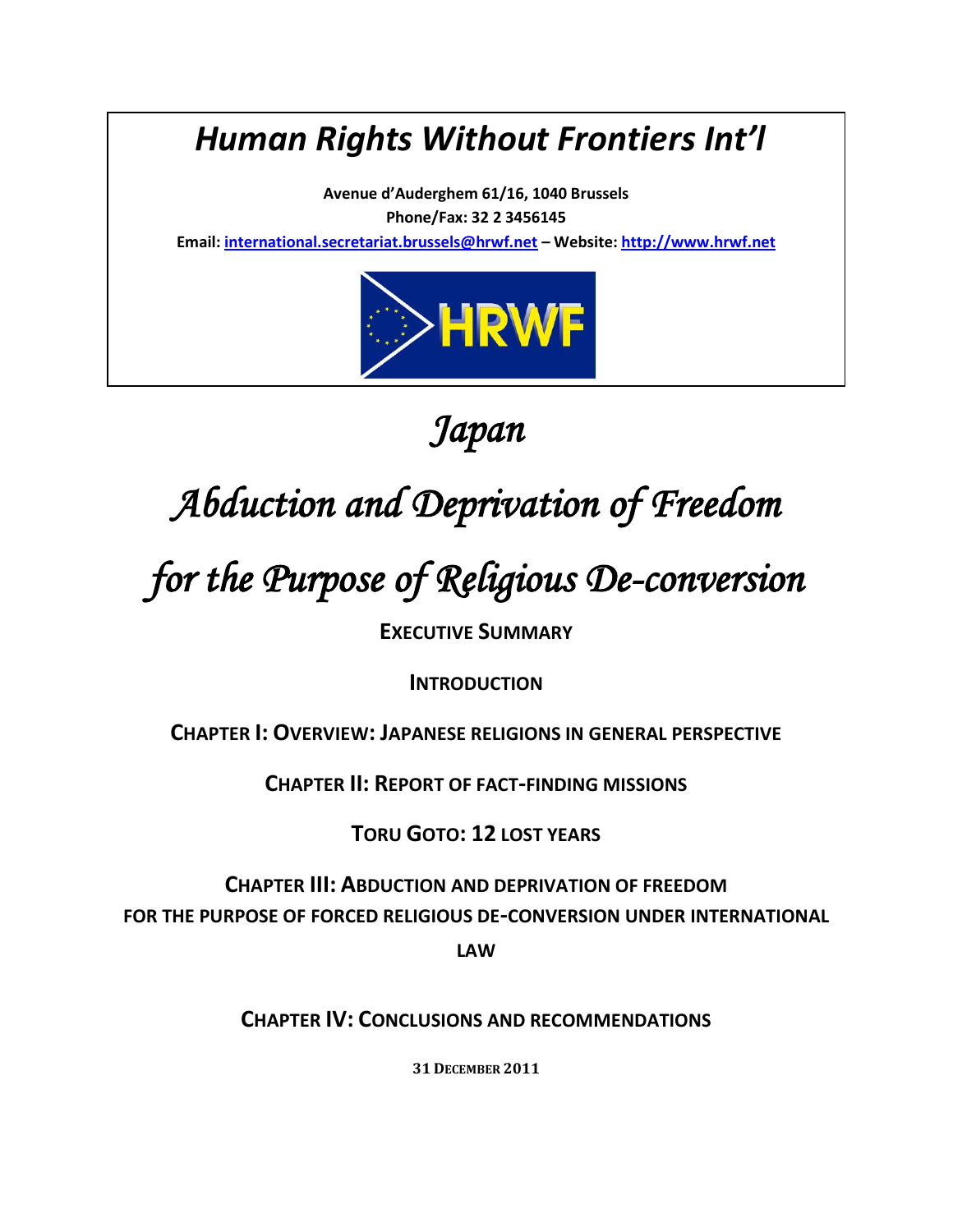## **EXECUTIVE SUMMARY**

This report by *Human Rights Without Frontiers* (HRWF), an independent nongovernmental organization, documents **the abduction and confinement of Japanese citizens for the purpose of religious de-conversion, and the failure of Japanese police and judicial authorities to investigate and prosecute those responsible for such cases of domestic violence. The failure to provide the victims of such kidnappings with equal protection under the law, and the impunity of those responsible, constitute a serious violation of the Japanese people's constitutionally guaranteed rights and the international human rights standards to which Japan is legally bound.**

**Chapter I provides an overview of Japanese religions in order to place this problem in general perspective.** The Japanese have a tradition of multiple religious engagements, primarily with Shinto and Buddhism. These engagements have formed part of a strong web of social expectations and obligations, and individuals' family and household identities, rather than a matter of personal faith. Following World War II, individualism emerged more strongly, weakening the forces of group identity and belonging. Numerous organized religious sects and Christian denominations offered alternatives, and some became associated with deviance and violence. **There has been a widespread fear of sects, and calls for protection and the preservation of Japanese traditions at the expense of religious freedom, setting the stage for a conflict with Japan's laws and international human rights obligations, which protect individual human rights.**

**Chapter II** contains the results of *Human Rights Without Frontiers'* investigations of the abduction and confinement of Japanese citizens for the purpose of religions de-conversion. **Around 20 victims, who were mainly members of the Unification Church and the Jehovah's Witnesses, were interviewed in 2010 and 2011, as well as journalists, lawyers, and experts. HRWF also met with 10 members of the Japanese Diet to discuss the issue.**

**The illegal kidnappings were all organized by victims' families acting in cooperation with "exit counselors" who together conspired to violate the law.** Parents' concerns were intensified by media hype about the dangers of sects. Abductions were carefully planned and executed. Victims were held against their will in isolated conditions. The abductions show the power of families - the perpetrators -to control information on the fate of offspring who disappeared from their normal lives, and the unwillingness of authorities to investigate.

**In captivity, victims were subjected to coercive attempts to de-convert them, mainly by pastors and members of Protestant churches with assistance from former members of new religions. Long term effects include Post Traumatic Stress Disorder (PTSD) and other severe psychological problems.**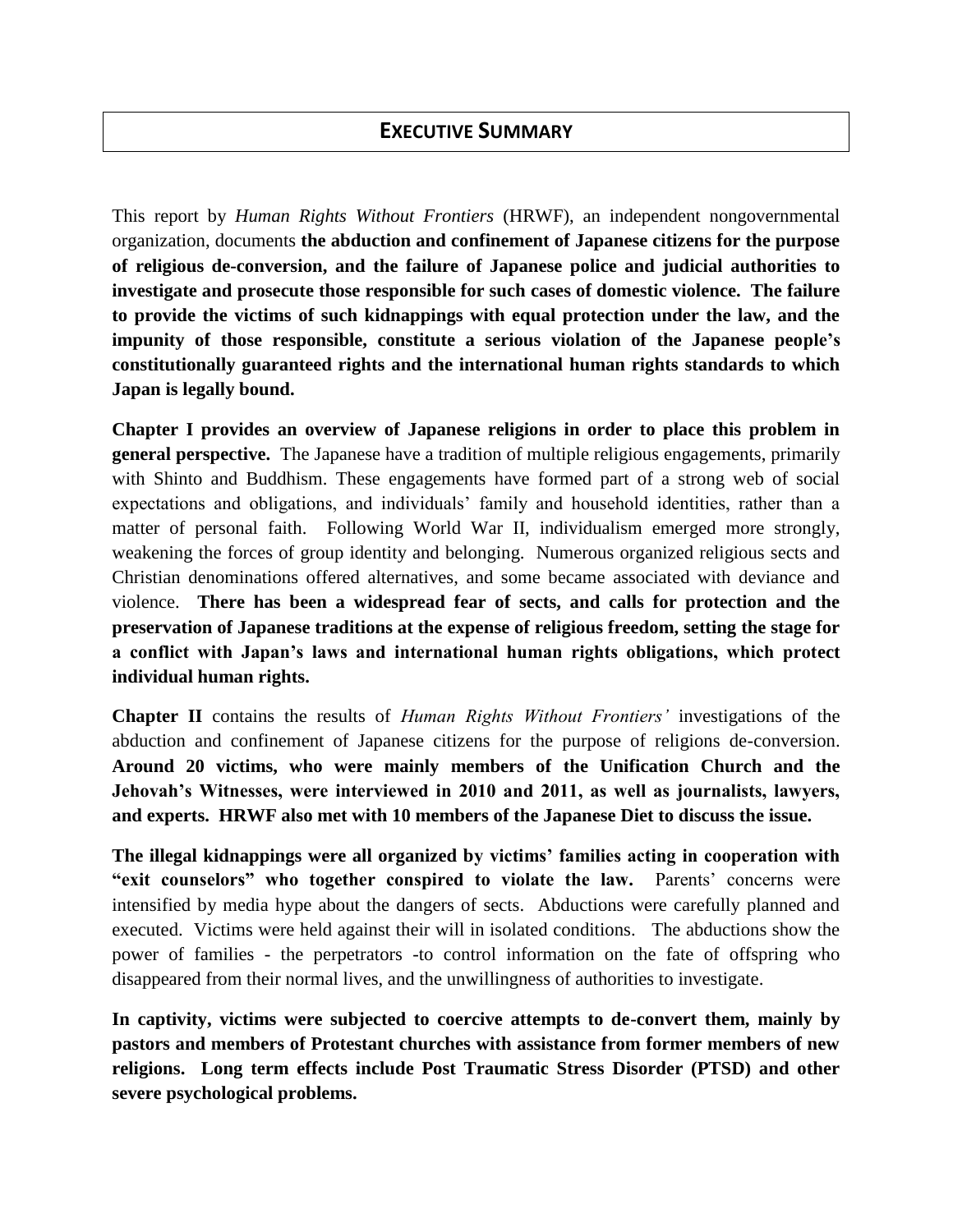**In an extreme case, Unification Church member Toro Goto was violently abducted and held in isolation for 12 years, during which he was ill-treated including by starvation. After his release in 2008, prosecutors declined to indict his kidnappers on grounds of insufficient evidence.** 

**Indeed, all known complaints against parents and exit counselors have been declared ineligible. Police have been passive and have failed to investigate well-documented complaints.**

**Chapter III** summarizes how these crimes and the failure to investigate and prosecute leading to impunity and denial of equal protection under the law violate international law. Japan's failure to ensure equal protection under the law by protecting citizens from de-conversion kidnappings is unequivocally at variance with Japan's treaty obligations as a signatory to the International Covenant on Civil and Political Rights (ICCPR) and rulings by the UN Human Rights Committee. Relevant US and European case law is also summarized.

**Chapter IV** contains recommendations for Japanese authorities, Japanese and international civil society, Japan's partners in the international community, and international institutions. The crimes documented in this Report must be brought to the international level, and international institutions and civil society should assist Japanese authorities to bring them to an end.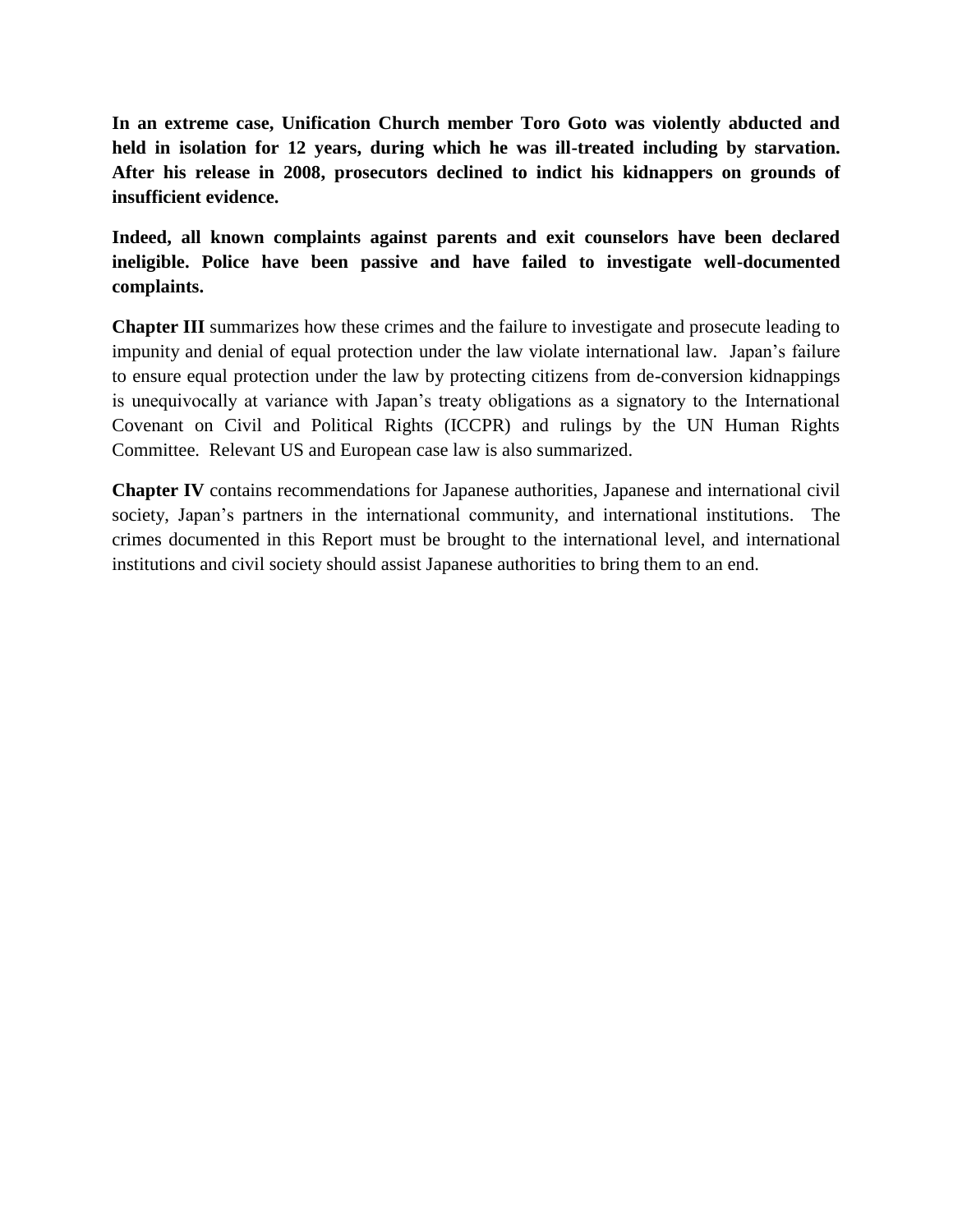## **INTRODUCTION**

## **By Dr Aaron Rhodes, Hamburg (Germany)<sup>1</sup>**

l

This report documents the abduction and confinement of Japanese citizens for the purpose of religious de-conversion, and the failure of Japanese police and judicial authorities to investigate and prosecute those responsible. The failure to provide the victims of such kidnappings with equal protection under the law, and the impunity of those responsible, constitute a serious violation of the Japanese people's constitutionally guaranteed rights and the international human rights standards to which Japan is legally bound.

Japanese politicians and civil society and the international human rights community have ignored this long-standing problem, which has had tragic consequences for perhaps thousands of people. This Report is meant to provide objective, empirical documentation, cultural and legal background and analysis, and recommendations in the hope that Japanese and international authorities, and civil society, will take long-overdue steps to end it.

Most observers of international human rights issues would likely be surprised to learn of a major human rights problem in Japan, one of the most law-abiding, civilized and literate societies in the world. Japan is not a focus of intense scrutiny by the international human rights community, which has its hands full addressing issues where, unlike in Japan, governments have no respect for the rule of law and international standards.

At the same time, members of minority religions often face discrimination and abuse in the most advanced societies, discrimination that has often received too little attention and has been allowed to persist because of prejudices that blind even enlightened activists to these problems. Many members of the public show little concern for the problems of members of religious organizations whose beliefs and practices they disapprove of, and relativise their problems with reference to the alleged breaches of ethics and law they attribute to such groups.

It should go without saying that religious organizations are obliged to operate within the law in any society. If they break laws, they should be charged and punished. But they and their members cannot be allowed to be denied freedom and protection because of unsubstantiated charges and prejudices. In fact, many new religions and minority religions, including those in Japan, suffer violations of their members' human rights because they pose a threat to other

 $1$  Aaron Rhodes is an international human rights advocate, university lecturer and essayist. Between 1993 and 2007, he was Executive Director of the International Helsinki Federation for Human Rights (Vienna). In 2008 he and several colleagues established the International Campaign for Human Rights in Iran. He also held positions at Boston University and the Institute for Human Sciences in Vienna. He was educated at Reed College and at The University of Chicago, where he was awarded a PhD in the Committee on Social Thought.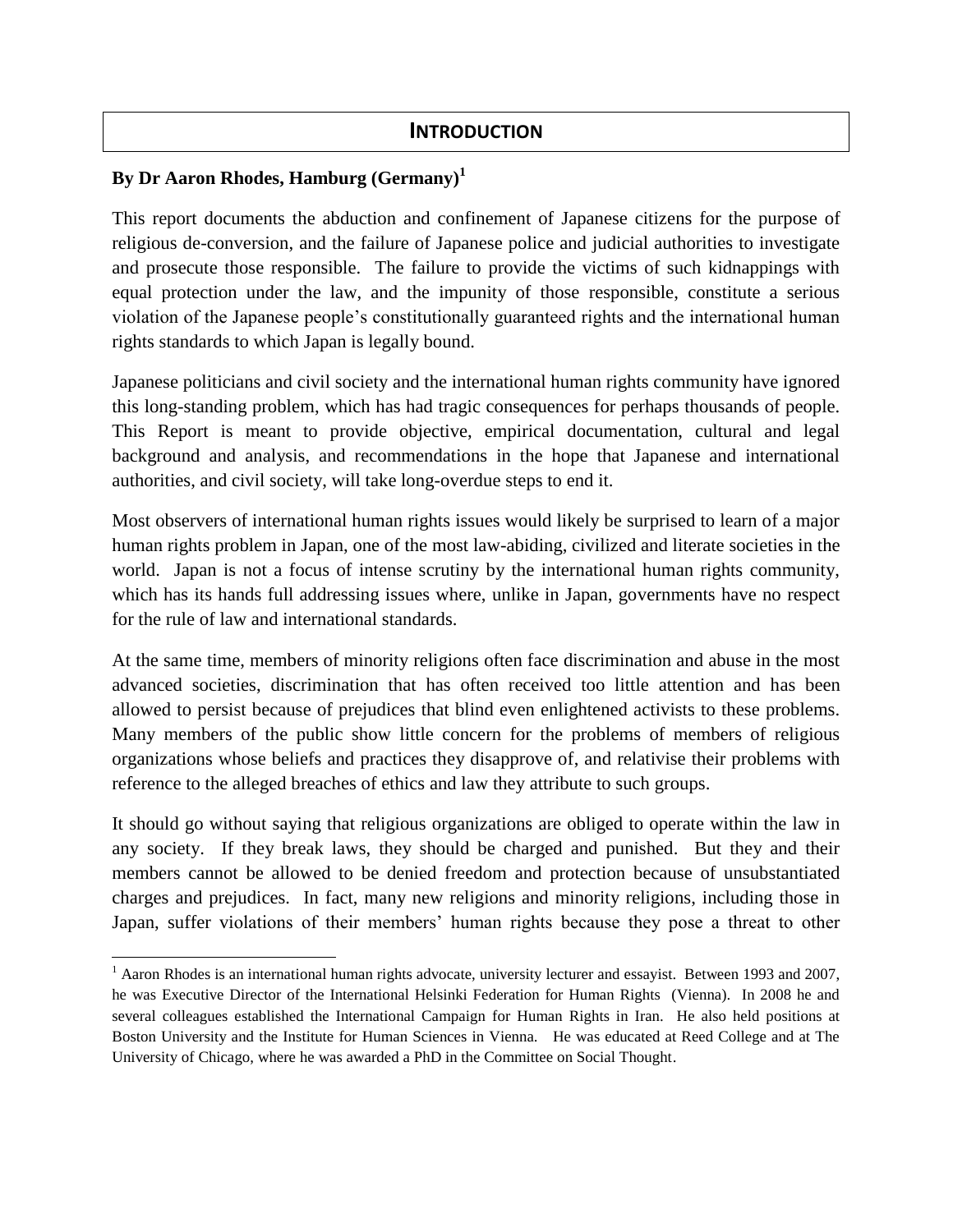denominations that seek to preserve their "market share" sometimes with the assistance of the authorities. The moral integrity and faithfulness to human rights and democratic principles of any society is always tested by how it tolerates religious minorities.

The Japanese authorities and civil society are also being tested because the abductions are a form of domestic violence; they are typically organized by victims' own families, and are thus the most difficult kind of crime to address out of respect for privacy and the efforts of families to protect their respect and honor. But if Japanese authorities are serious about respecting individual human rights as defined by international law, they cannot dredge up cultural relativism arguments to justify violations of human rights on the basis of a particular Japanese tradition of family sovereignty.

I became acutely aware of kidnappings and sometimes violent attempts to force Japanese citizens to renounce their faith during a visit to Tokyo in 2010, during which I met victims, got an overview of the problem, and, along with Dr. Willem Frederik van Eekelen, former Netherlands Former Minister of Defence and Deputy Foreign Minister, conferred with ten members of the Japanese Diet to gain a perspective on how the government views the issue. For decades these cases have been exposed in public, but the absence of moral outrage, especially in a society known for its capacity for self-criticism, shame, and mobilization around moral causes, was clear. Politicians were generally unwilling to engage publicly, and some who acknowledged the problem said the police were not fully accountable under the system; journalists were generally uninterested; and no local human rights organizations seem to have taken up the issue. Abductees and their families were traumatized by what had happened to them and deeply frustrated by the inaction of the authorities and the indifference to their plight.

The only serious documentation of the cases has been done by religious organizations, primarily the Unification Church, whose members have been the main victims of the kidnappings but victims are never considered fully reliable and authoritative sources of evidence about the crimes they have suffered.

In seeking an institutional partner to analyze this problem and thus fill a serious gap in the human rights literature, *Human Rights Without Frontiers* was the obvious choice, as it has more expertise and experience on issues of religious freedom than any other independent human rights organization, as well as an unblemished reputation for objective, scientific work.

One of the politicians we met in 2010 said Japan needed a "black ship" to help it deal with this issue, referring to the push toward international integration and modernity provided by the arrival of Admiral Perry in 1853. We sensed a feeling of resignation about how Japan's unique culture had left a residue of intractable attitudes that, despite a veneer of technocratic rationality, left Japan's institutions unable to change and the society isolated from the rest of the world. But the ultimate conclusion to be drawn from the kidnappings of members of minority religions should be different. Many other societies have faced similar problems, and many—perhaps most—still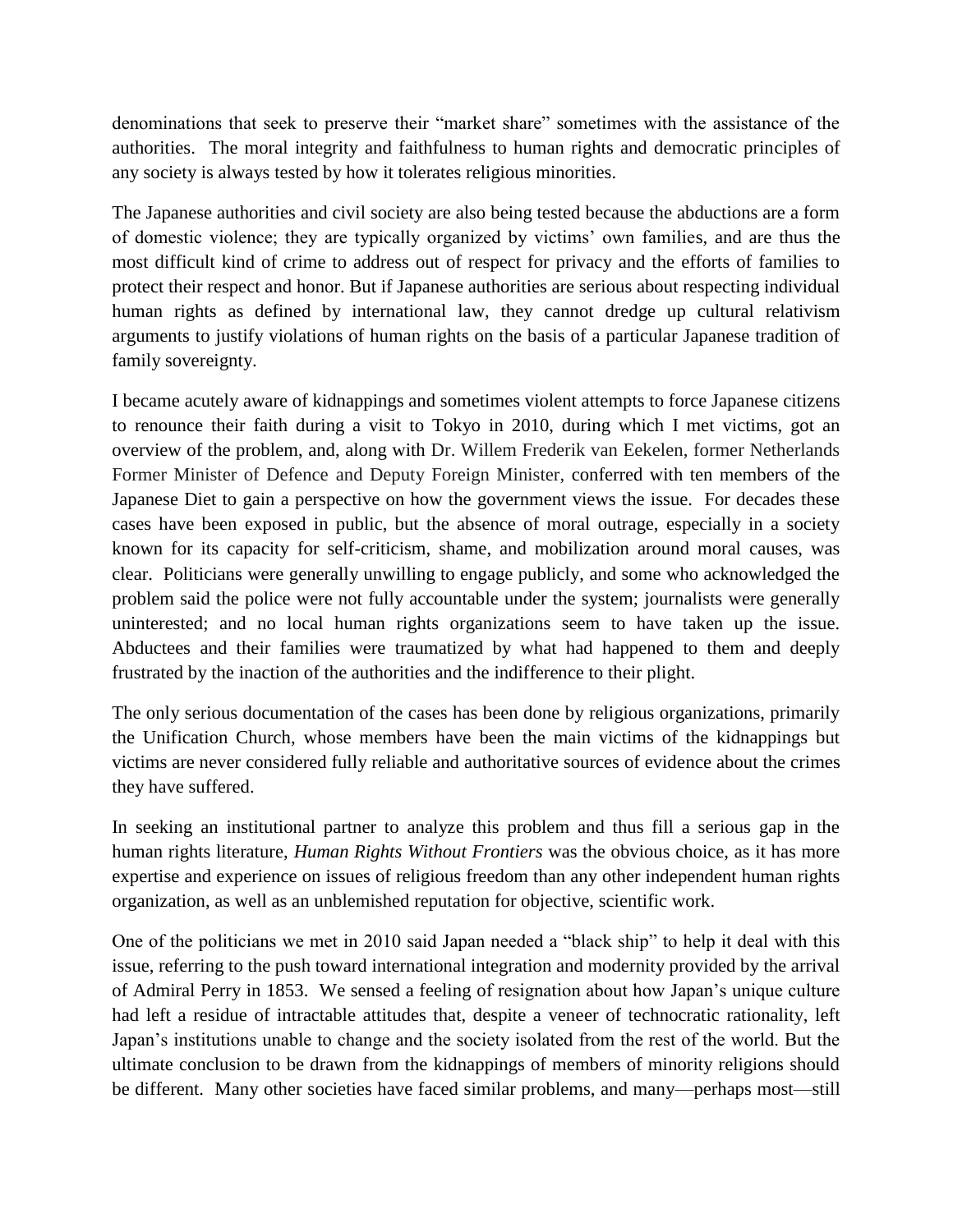have problems to fully reconcile their international obligations to protect individual human rights with traditions and with powerful, even compulsive urges to conform to expectations rooted in family or clan structures.

Japan is, in fact, not alone in this regard, and Japan can refer to human rights standards that bring the international community together, and provide guidance and solidarity. Japanese authorities can find much constructive assistance from the international human rights community in rectifying the problem. In presenting this report, we hope to raise awareness and to encourage a broad dialogue about the kidnappings. We hope to encourage and support a credible and effective institutional response at the national and international level. We are optimistic that the problem of the kidnappings can and will end.

.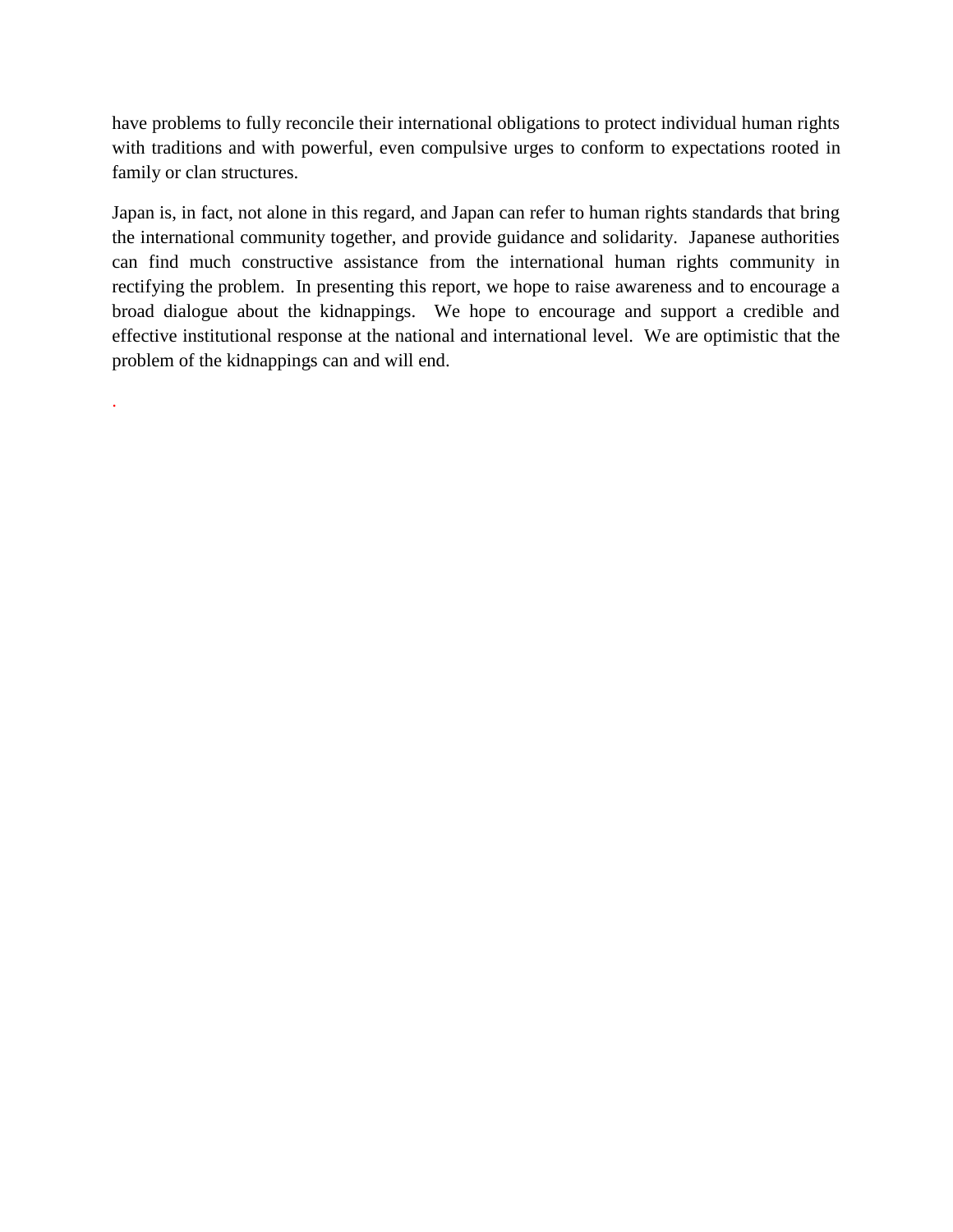## **OVERVIEW: JAPANESE RELIGIONS IN GENERAL PERSPECTIVE**

## **By Prof. Ian Reader, University of Manchester (UK)<sup>2</sup>**

 $\overline{\phantom{a}}$ 

While a number of religious traditions have been active in Japan over the centuries, the various traditions share some common ground, with interaction between them being perhaps more prevalent than conflict or strife. Religious belonging, too, has often been not so much a 'this or that' matter of exclusive choice, as is common in many cultures and contexts, but has been more a matter of engagement with multiple traditions, with participation in a variety of practices, rituals and events at different religious institutions depending on context and circumstances, being the norm. The two most prevalent traditions in this context have been Shinto and Buddhism, and the two have been embedded together in the social and cultural history and customs of Japan ever since Buddhism first came to Japan in the 6th century CE. Shinto and Buddhism have long played major parts in the socio-cultural system through which the majority of Japanese people have engaged with religious traditions, and they are associated with a variety of customary and complementary practices and concepts related to social belonging and to lifecycles, ranging from ceremonies relating to the birth of babies to rituals at death.

Besides Shinto and Buddhism, a number of other religious traditions have influenced the Japanese milieu or developed a presence there, from Confucianism, which has never been an independent religious tradition in Japan but which has influenced the ways Buddhism developed in East Asia, to the various new religions that have developed in Japan in the modern era, since the early nineteenth century. The new religions (a generic term used to refer to the large numbers of movements that have developed in Japan, mostly drawing extensively on Shinto, Buddhist and folk traditions, and led by charismatic Japanese leaders) initially developed around individual conversion rather than social belonging, and from the early nineteenth to the late twentieth century, several waves of new religions have appeared. As new religions have grown older and developed second-generation (and beyond) followers they have relied increasingly not on conversion but on social belonging to sustain their memberships, and this in turn has produced a tendency towards conservatism and adherence to socially normative patterns.

 $2^{2}$  Ian Reader has researched and taught about religion in Japan for over a quarter of a century. He has held academic positions in the fields of Religious Studies and in Japanese Studies at institutions in Japan, Hawaii, Scotland, Denmark and England. From 1999-2006 he was Professor of Religious Studies at Lancaster University. Since 2007 he has been Professor of Japanese Studies at the University of Manchester, but will return in 2012 to Lancaster as Professor of Religious Studies. His publications include several books and articles about the dynamics of religion in modern Japan, and one of the main areas of his recent research has been on the Japanese religious movement, Aum Shinrikyo, that carried out the 1995 attack on the Tokyo subway, and on how this has affected public perceptions of religion in Japan.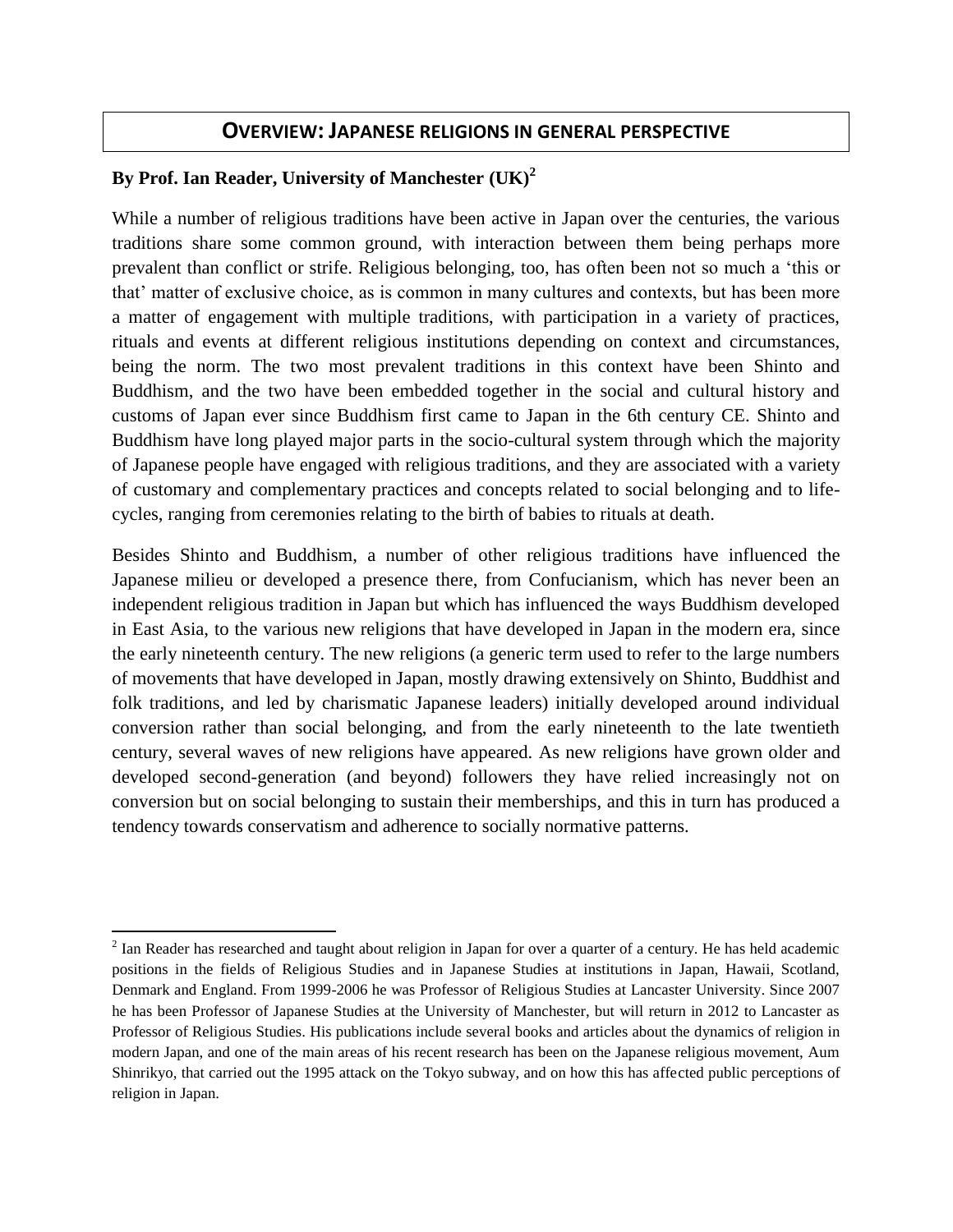Overall, new religions have tended to fit into the broader Japanese religious spectrum and have not challenged the socio-cultural standing of Shinto and Buddhism or participation in customary rites associated with Shinto and Buddhism.

There have, however, been some notable exceptions among the new religions to this pattern. of not challenging the status quo in socio-cultural terms, leading to some major problems and conflicts to be mentioned later. In addition, Christianity has had a presence- initially via foreign missionaries- since Japan opened up its borders to outside forces from the mid-nineteenth century, although it has never acquired any significant following in Japan, with support levels remaining around one per cent at most, and in recent times, too, a small number of other religious movements have entered Japan from abroad- notably the Jehovah's Witnesses, the Church of Jesus Christ of Latter-day Saints (Mormons) and the Unification Church- and engaged in proselytization activities there.

#### **Social contexts, individual rights and areas of contention**

In general, social context has been a dominant element in terms of religious association and adherence, with the general Japanese emphasis on the household (Japanese: - a term that traditionally referred to the extended family structure, and in Japan included not just living members but also the deceased who were venerated as ancestors, and the generations yet to come and for whom the *ie* was to be preserved and continued) as the primary unit of social belonging and identity being central here.

People were until modern times regarded primarily as members of a social unit– their *ie* as well as their local community– and it was via their belonging to these units that their religious affiliations and obligations were manifested. As such, participation in various practices such as Buddhist rituals for the household dead and attendance at community events and festivals at the local Shinto shrine were incumbent on people because they were expected, as members of the social unit, to do such things. This did not mean that people were not able to hold individual beliefs or engage in specialised practices. Indeed, there has long been a religious free market in such contexts, with people choosing, if they so wished, to supplement their traditional obligations (to household and community rituals) with individual worship of specific deities, Buddhist practices such as meditation or chanting sutras, going on pilgrimages to prominent shrines and temples, and so on. They have tended to do so, however, in conjunction with engaging in the aforementioned socially and customarily agreed practices that confirm a sense of social belonging and harmony, and while people have always been able to engage in individual religious faith and practices, there has long been a widespread recognition that this should not come at the expense of conforming to practices associated with social belonging and obligation.

In the post-war era, however, a variety of forces, from urbanisation to changing social structures, have stimulated the rise of individualism and weakened traditional notions of group identity and belonging. The *ie* itself has undergone changes, with an increasing number of households being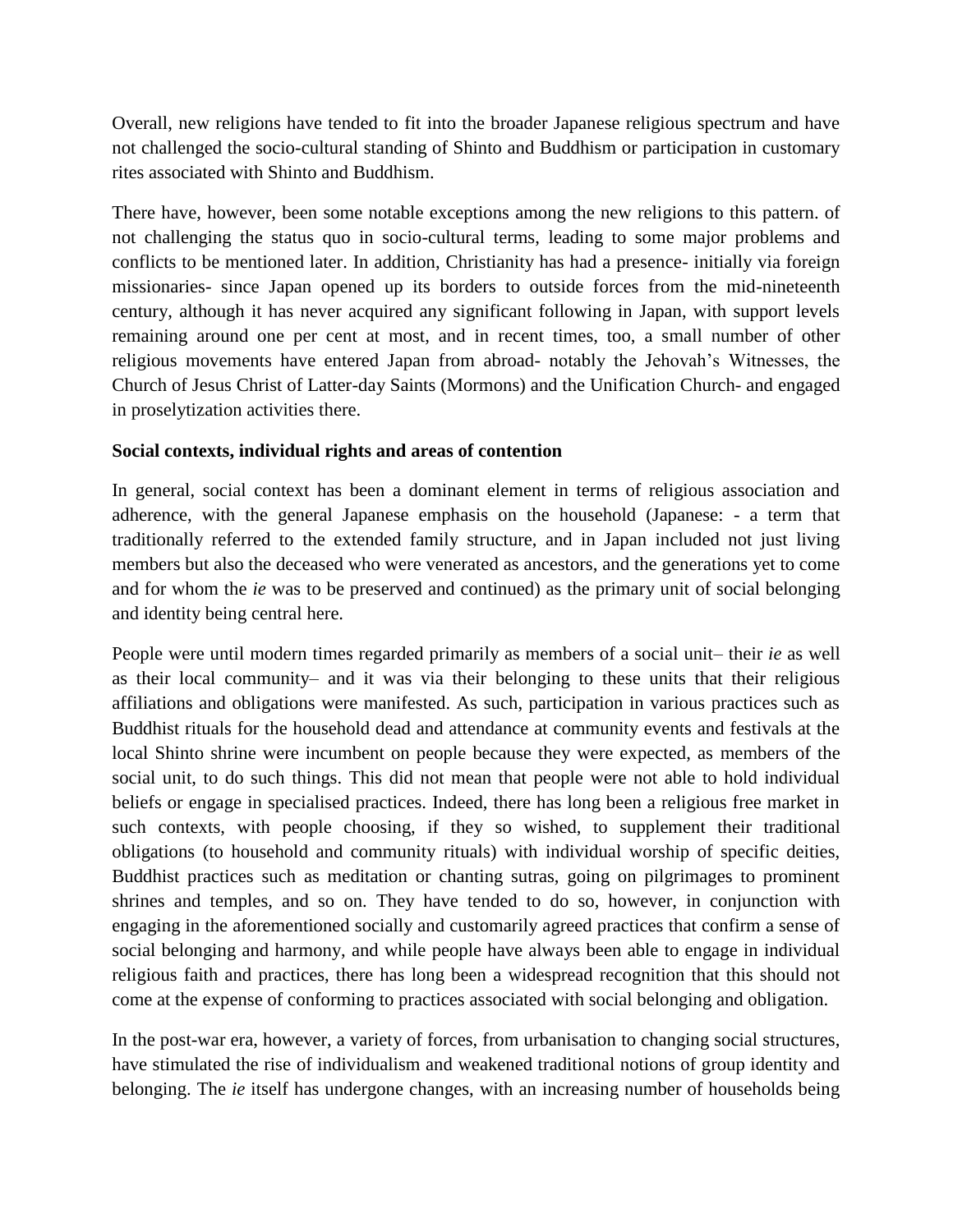nuclear, and increasing numbers simply not marrying or continuing the *ie* tradition, and this too has eroded the sense of social and cultural obligation that has traditionally emphasised participation. Moreover, with the promulgation of the 1946 Constitution, which guarantees the freedom of religious worship and association, the prime emphasis in religious terms, legally, is now on the rights of the individual who, once s/he has attained majority (20) age, is free to join and participate (or not) in religious activities of his/her own volition. In theory the individual, once having attained legal majority age, is protected in this by law, and is in theory not subject to social or family expectations or commands.

This emphasis on individual autonomy, however, has caused some tensions with expectations still widely held about the importance of adhering to commonly assumed social norms related to religion and to participation in customary (especially household-related) activities and rituals. In particular, problems have arisen in recent times when the exercise of individual religious freedom and choice involves a rejection of such cultural customs and norms embedded in Japanese social and familial structures. Such problems have been exacerbated by the fact that religion as an organised entity has acquired a highly negative image in Japan since the 1995 attack on the Tokyo subway by the new religious group Aum Shinrikyo. Aum specifically rejected customary social norms and encouraged devotees to sever ties with their families, and its participation in crimes such as the subway attack appeared, to many Japanese, to suggest that any religious group that went against social norms could be dangerous, especially if, as with Aum, it combined rejection of the family and social customs, with an emphasis on complete devotion to the religion concerned and to its leadership structures. Such worries have also spurred widespread demands in Japan – upheld repeatedly in surveys of public opinion– that steps should be taken to protect society from any group that goes against conventional Japanese social mores and to extricate people from such groups wherever possible.

Shinto and Buddhism are, as has been noted, historically the main religious traditions of Japan. The word 'Shinto' means the 'way of the gods' and the tradition associated with it developed from amorphous folk customs, practices and beliefs that coalesced into a formal, named tradition after the arrival of Buddhism in Japan. Shinto is centred on Japan and its people. Central to Shinto is the notion of kami – 'gods' or spiritual forces of varying influences, from powerful kami venerated throughout Japan to localised figures particular to one location or area. Shinto myths speak of Japan as a country of myriad kami that give life to the country and support its people in their endeavours.

Shinto is ethnically based in that it is centred on Japan and its people, and it is grounded in myths and legends that suggest that it was via the life-giving acts of the kami that the land and people of Japan first emerged. The kami also are portrayed in myths as ancestors of the Japanese Imperial family, and Shinto has thus had a nationalist orientation in which Emperor, nation and people are linked together.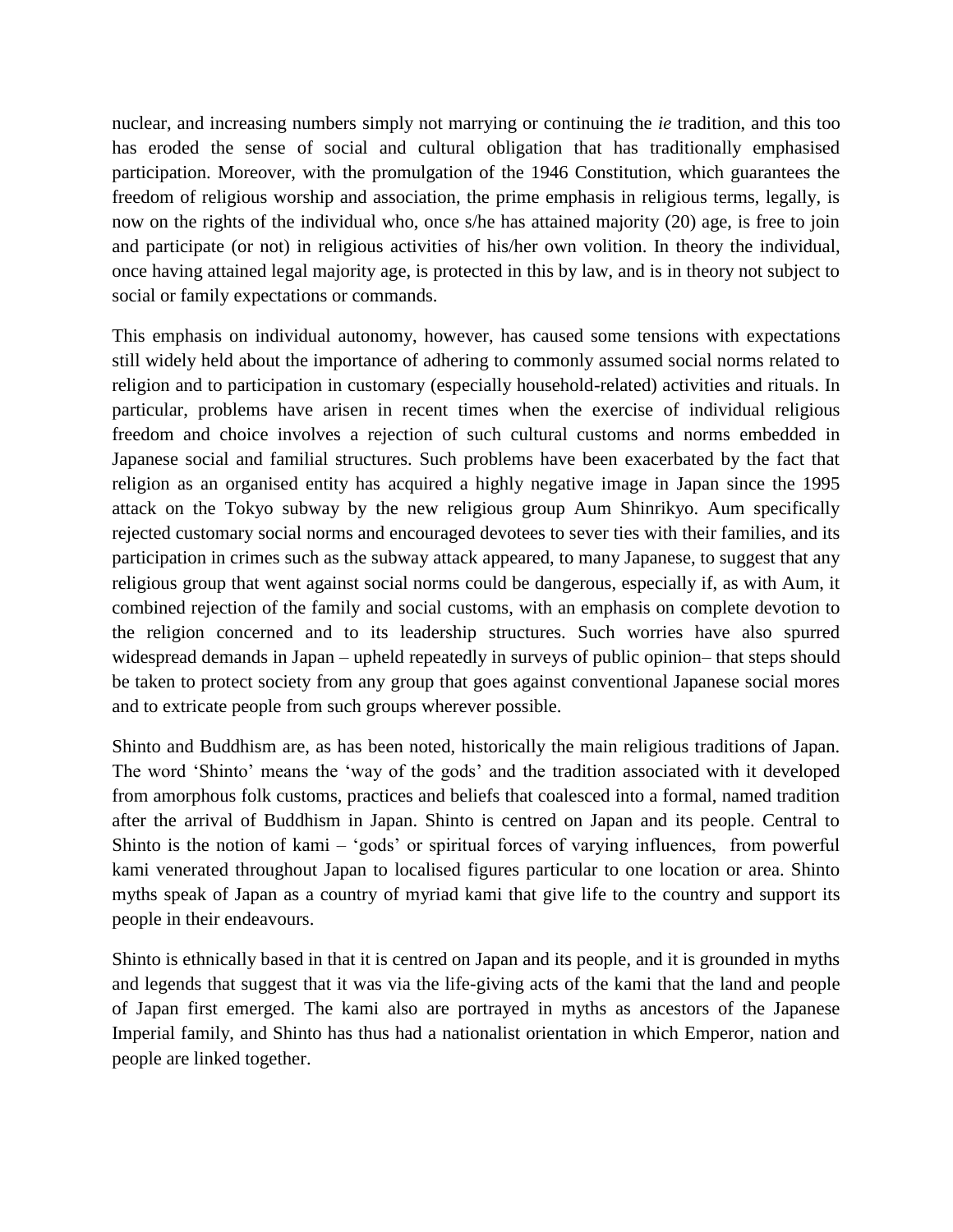For most people, however, Shinto is primarily a local customary affair. Kami serve as protectors of local communities and local shrines operate as a focus for community rituals. People visit the shrines to seek the help of kami at important times in life – students and schoolchildren pray for support prior to examinations; lovers visit shrines associated with love and marriage to pray for a partner; parents take new-born babies to the shrine for a blessing that places them under the protection of the kami; and the community gathers to celebrate popular national festivals. At New Year, for example, most Japanese make the first shrine visit of the year to seek the protection of the kami for the coming year – a practice in which approximately two-thirds of the nation engages in during the first three days of each year, usually doing so with family or friends and often dressed in traditional Japanese kimono, making for an event rich in social enjoyment, national celebration and custom.

Buddhism reached Japan 1000 years after its origination in India. It came via China and Korea and absorbed many influences there- notably from Confucianism, whose focus on performing rituals for the dead and venerating them as ancestors, and on the extended family as a unit both of social and religious practice deeply influenced Buddhism. In Japan, Buddhism has produced several important philosophical traditions, moral teachings and ways of practice associated with salvation and spiritual advancement, along with numerous other practices and figures of worship designed to ameliorate life in this world. However, its deepest significance for most Japanese has been in providing explanations of what happens at death and in offering rituals and practices that enable the living to care for the dead and help them in the after-life. Such practices and concepts are particularly centred on the family and household, with a common set of customs and beliefs that the dead should be cared for after death by their kin, and that when done properly the dead can attain peace and become benevolent ancestors guarding the living and their future kin.

During the Tokugawa (1600-1867) era the *danka* system commanded all Japanese households to be affiliated with and have death-related rituals performed at local Buddhist temples, ; the term *danka* means a household belonging to and supporting a Buddhist temple. Traditionally there was no sense of individual choice; people were associated with Buddhism because of their familial belonging, and while this system was legally abolished in the nineteenth century, its imprint has remained strong. It is widely believed that at death the spirit retains a link to this world, and that through appropriate Buddhist rituals the deceased can become a benevolent ancestor caring for its living kin and for the future generations of the household. Members of households have thus had an obligation to perform the appropriate services for the deceased to facilitate this- and to provide peace in death for their deceased kin. To a great degree, this has meant that the older generations rely on or hope that their offspring will care for them when they die- as they had done for their parents.

Support structures for Buddhism have eroded in modern times, especially as the influence of the *ie* has waned because of changing social structures, and as beliefs in the ancestors and an afterlife have declined in what is an increasingly modern society. However, there remains a strong undercurrent of feeling, especially in more traditional households, that individuals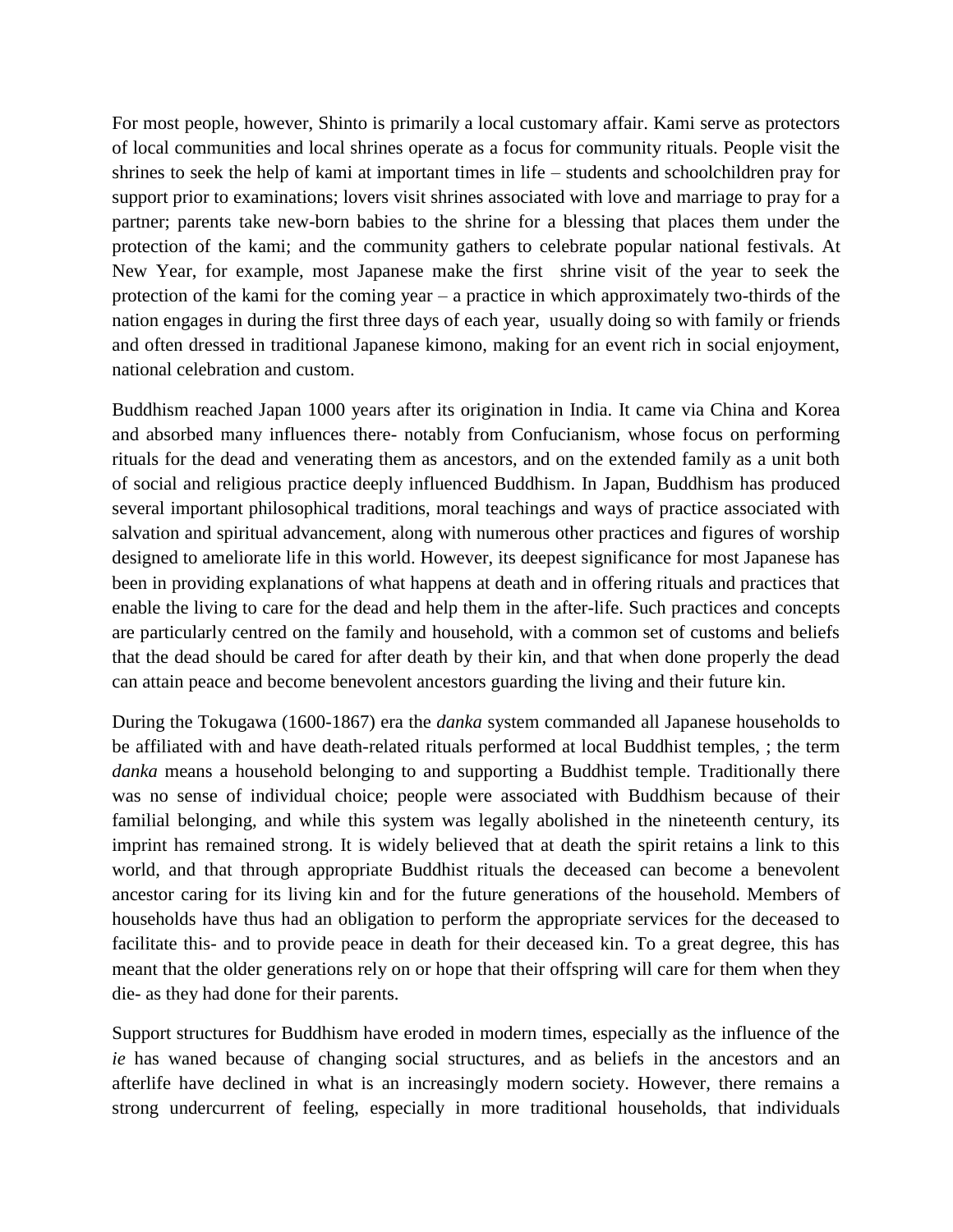continue to have an obligation in this area and that, even if they have different views, they should subordinate them for the benefit of the wider social unit of the household and thereby give comfort to their parents and grandparents. Thus, those who may join a new religion or reject Buddhism are often expected to continue upholding familial practices related to the ancestors, and to a great extent, the wider public view supports families that expect their members to follow such conventions.

Much engagement in religious contexts related to Shinto and Buddhism has thus been mainly of social custom and practice than of belief or personal commitment. Thus, most Japanese answer in surveys that they are 'not religious' –a stance that indicates that they do not have specific, committed sets of belief in a particular religion – yet will also say that they take part in Buddhist rituals associated with the dead, as well as traditional Shinto practices such as attending local shrine festivals and making a New Year shrine visit. Such practices are complementary in that people may readily attend and engage in both Shinto and Buddhist practices and events without seeing any contradiction or considering that this indicates any specific religious affiliation or belief. Indeed, personal belief (or lack thereof) is not seen as a barrier to such participation and to a certain degree there remains an element of bemusement among many Japanese that people might refuse to do such things because of their personal religious orientations.

#### **New religions, Christianity and the emergence of alternative religions**

From the early nineteenth century, a number of new religious movements developed in Japan, usually centred around revelations and spiritual insights claimed by charismatic individuals. These 'new religions', as they came to be known, often drew extensively on the existing religious environment – for example, using concepts derived from Buddhism or associations with particular Shinto kami – but they also offered ordinary people opportunities to acquire spiritual techniques that helped them deal with personal problems and to find new means of individual salvation. Such movements have been eclectic and highly diverse in nature, yet they share enough common ground and characteristics to be labelled under the broad general category of 'new religions' (the term 'new' – *shin* in Japanese– standing in contrast to the 'established'– *kisei*– traditions of Shinto and Buddhism). Their initial attraction was to individuals, many of whom were drawn by the charisma of the founders of such movements and their claims of spiritual healing and new means of acquiring personal success and salvation. While such conversions could cause problems if such converts forsook their traditional social obligations, it has been more common for new religions to avoid any confrontation with normative sociocultural practices, and many have continued to encourage their members to participate in Buddhist funerals and Shinto rituals. To that degree, many new religions have managed to avoid controversy by fitting into the broader pattern of social norms.

Nonetheless, new religions in general have a negative reputation and have faced much social resistance and opprobrium because they do provide alternatives to the religious and social establishments in Japan, and because some of their success has come at the expense of the older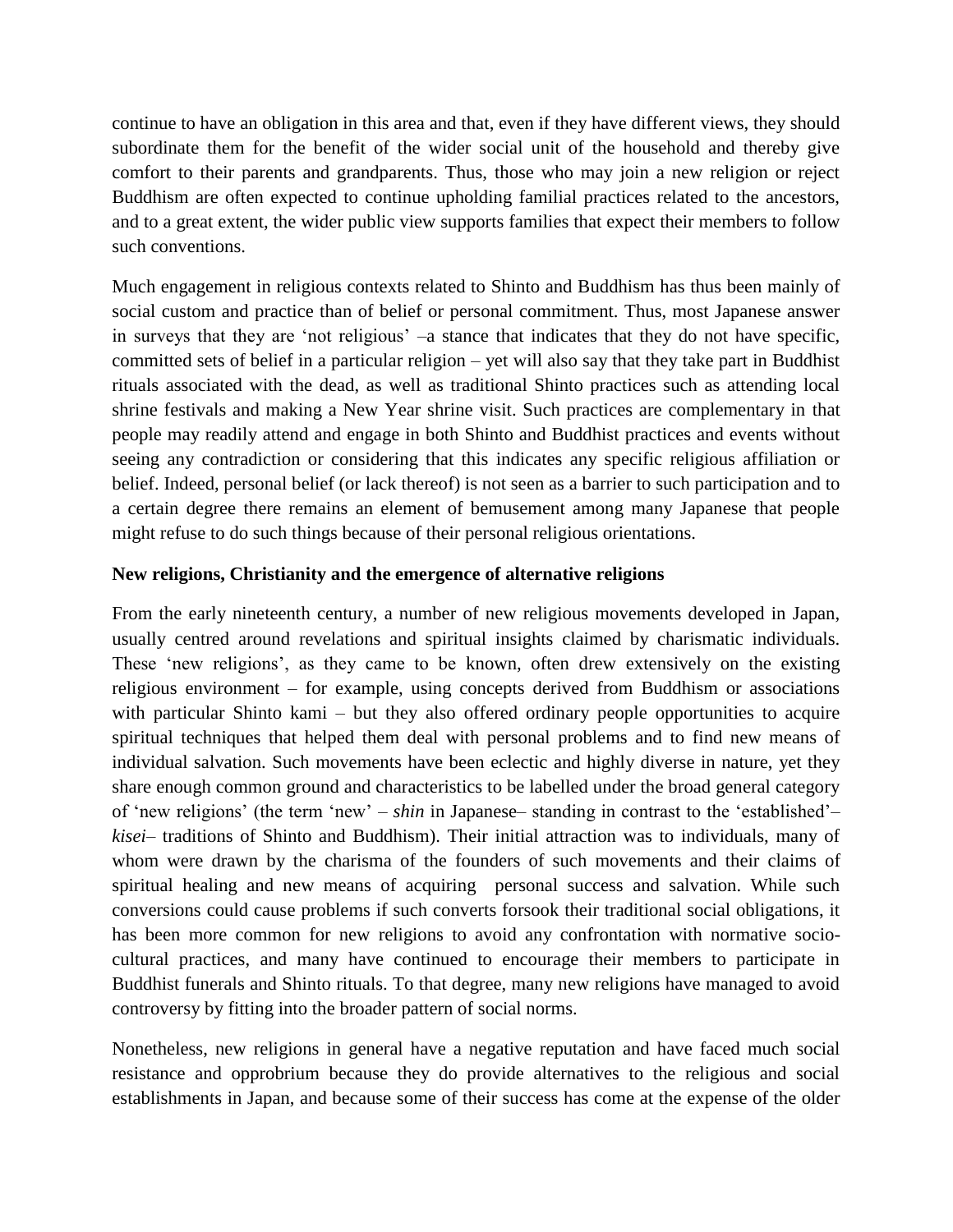traditions. New religions have often been denounced by the media and by the older traditions as being 'false religions' because they threaten the wellbeing of the established traditions and appear capable of undermining the general social cohesion. The founders (many of whom claimed they had been chosen by powerful deities to radically change the world and create a new spiritual civilisation) have often been portrayed as extreme and irrational. In addition, the success of some of these movements has at times been so striking that it has caused the Japanese establishment serious concerns, especially in the late nineteenth and early twentieth century. New movements such as Omoto, led by the charismatic Deguchi Onisaburo, acquired millions of followers while espousing strong critiques of Japanese society, and demanding social and spiritual transformation in Japan. Prior to 1945, several new religions were suppressed for appearing to challenge the state, and it was not until after the 1946 constitution, with its guarantees of freedom of worship, that new religions were free from the threat of state interference and control.

Although many new religions have conformed to social patterns and advised followers to uphold traditional obligations, a small number have taken a different stance, and these have not only proved to be highly controversial, but have come to be seen (somewhat incorrectly) as representative of new religions in general. One such example has been Soka Gakkai, a lay Buddhist movement of the Nichiren Buddhist tradition. It grew rapidly in the post-war era, becoming the largest single religious movement in Japan and initially proclaiming, in its period of massive expansion, the goal of converting all Japanese and turning Japan into a state governed by its vision of Buddhist law. This vision of control– spurred also by aggressive proselytization campaigns that led to numerous complaints against the Gakkai and coupled with the Gakkai's sense of exclusivity that led members to withdraw from social and community practices– has caused widespread fear and anathema in Japan. The Gakkai has also developed a political profile through establishing a political party (Komeito) that has acquired a significant number of Diet members and has been a junior partner in recent coalition governments. While this political association has been of value to the movement, it has also helped fuel suspicions among the general public about Soka Gakkai's ambitions, and there remains a groundswell of hostility in Japan to the movement.

Another area of religious engagement of relevance- and one that has had the capacity for social discord- has been the arrival of Christianity in Japan. It came first in the sixteenth century, but after a brief period in which it gained a following among some feudal fiefdoms, it was banned due to fears (based in a growing Japanese awareness of its role in the colonial subjugation of other lands) that it threatened the integrity and independence of Japan. Allowed to re-enter when Japan opened its doors to Western forces in the mid-nineteenth century, Catholic and various Protestant denominations have since made efforts to develop a following in Japan. They have had some influences through education (setting up schools, for example, and gaining some support among the Japanese elite) and social welfare activities, but overall Christianity has been relatively unsuccessful in Japan, and it remains marginal numerically. Key reasons for its relative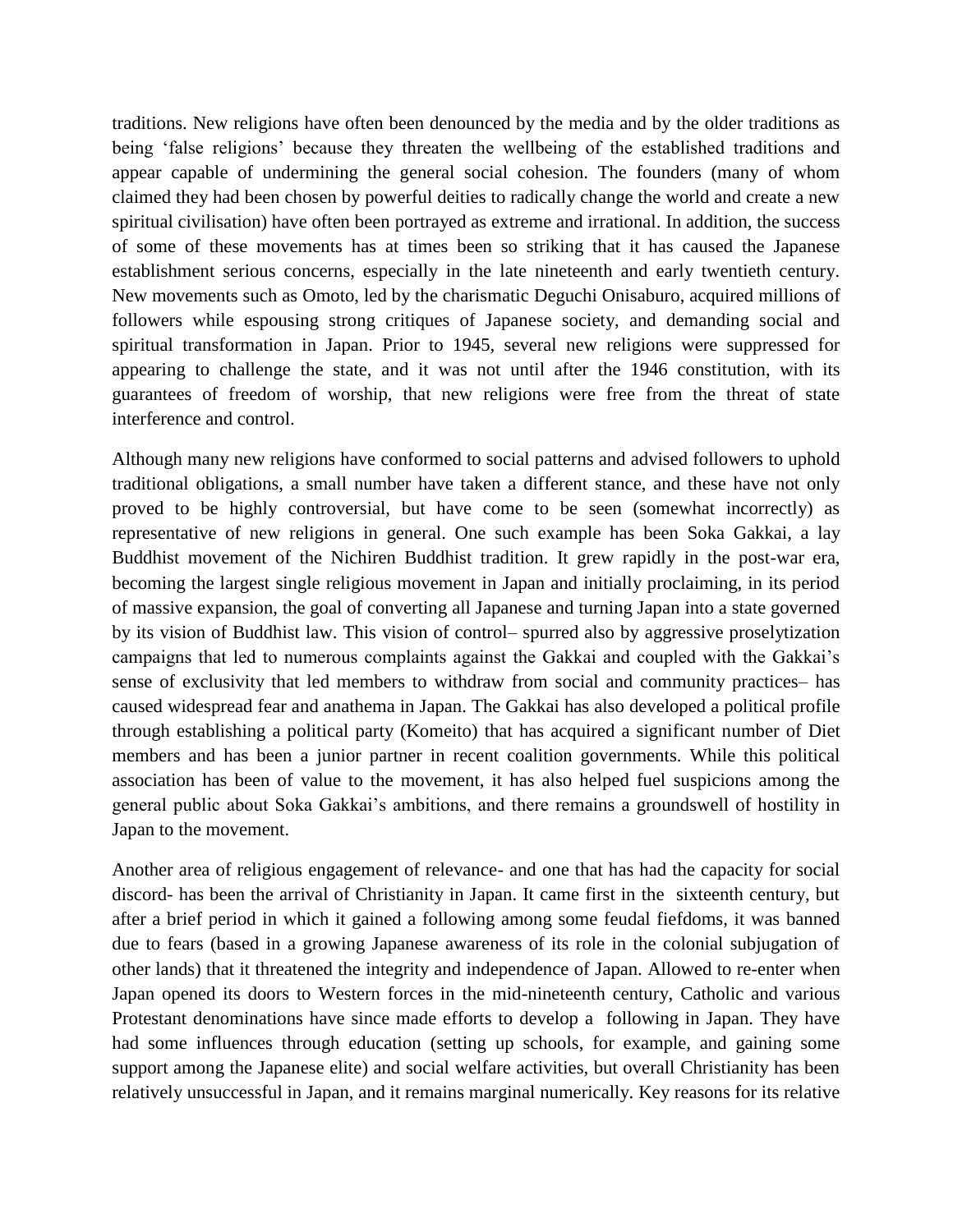failure are that it has gone against the traditional cultural grain of religions in Japan, both because of its rejection of the concept of ancestors, which has conflicted with the importance traditionally placed on them in Japan, and its emphasis on a single monolithic all-powerful deity, which does not fit well with the Japanese notion of multiple figures of worship. Its demands (whether Catholic or Protestant) for singular belonging do not fit well with the notion of multiple adherence that holds sway in Japan.

#### **Problems and conflicts: individual belief and the rejection of customary practices**

The cases of Christianity and Soka Gakkai indicate that a sense of unease can emerge when religions appear to go against the cultural consensus mentioned above. In recent times, such issues have become significant in the public sphere in Japan because new religious groups– including those from outside Japan– have emerged that have been particularly ardent in their emphasis on exclusivity, leading them to confront or reject traditional family- and communitybased notions and customs. When such groups then either become engaged in illegal activities or are perceived to be a source of social unease and danger, such perceptions have been exacerbated further, and they have had repercussions on other religions as a result. The most striking example has been Aum Shinrikyo. This movement grew in the 1980s and attracted a small number of highly dedicated followers, most of whom were young and highly educated yet deeply alienated from modern materialistic society. Aum developed a communal monastic-style system focused on absolute devotion to its spiritual leader (Asahara Shoko) and encouraged devotees to renounce their families and family names, donate all their possessions to Aum, take up monastic orders and a new 'holy name' in Aum. Such demands brought Aum into conflict with families whose offspring left home, and a number of legal battles raged as families tried to gain access to offspring who had become Aum converts. Those over the legal age of majority were fully entitled to do so under the law, but public opinion clearly sided with the parents. When Aum became enmeshed in successive conflicts- not just with parents of devotees but with local communities where it had built its communes, and then with journalists and lawyers involved in campaigns against Aum- the tensions evident between it and society at large became evergreater. This fed into Aum's belief that it had to fight against mainstream society in order to destroy the current material civilisation and bring about world spiritual transformation – and was a factor in Aum's turn to violence that culminated in public attacks such as the 1995 Tokyo subway attack. This was a cathartic and transformative event in Japan. Not only had a religious movement committed mass murder, but evidence emerged that it had been able to shield behind the laws protecting religion from state interference and had benefitted from tax breaks given to religious groups, thereby enabling it to finance its secret chemical weapons making activities. The affair has given rise to extensive debates in Japan about what the limits of religious freedom might be, about the levels of scrutiny public security agencies ought to be allowed over religious groups, and about the extent to which religions should be allowed to acquire funds and to proselytise. Many surveys now show that there is a widespread public opposition to religious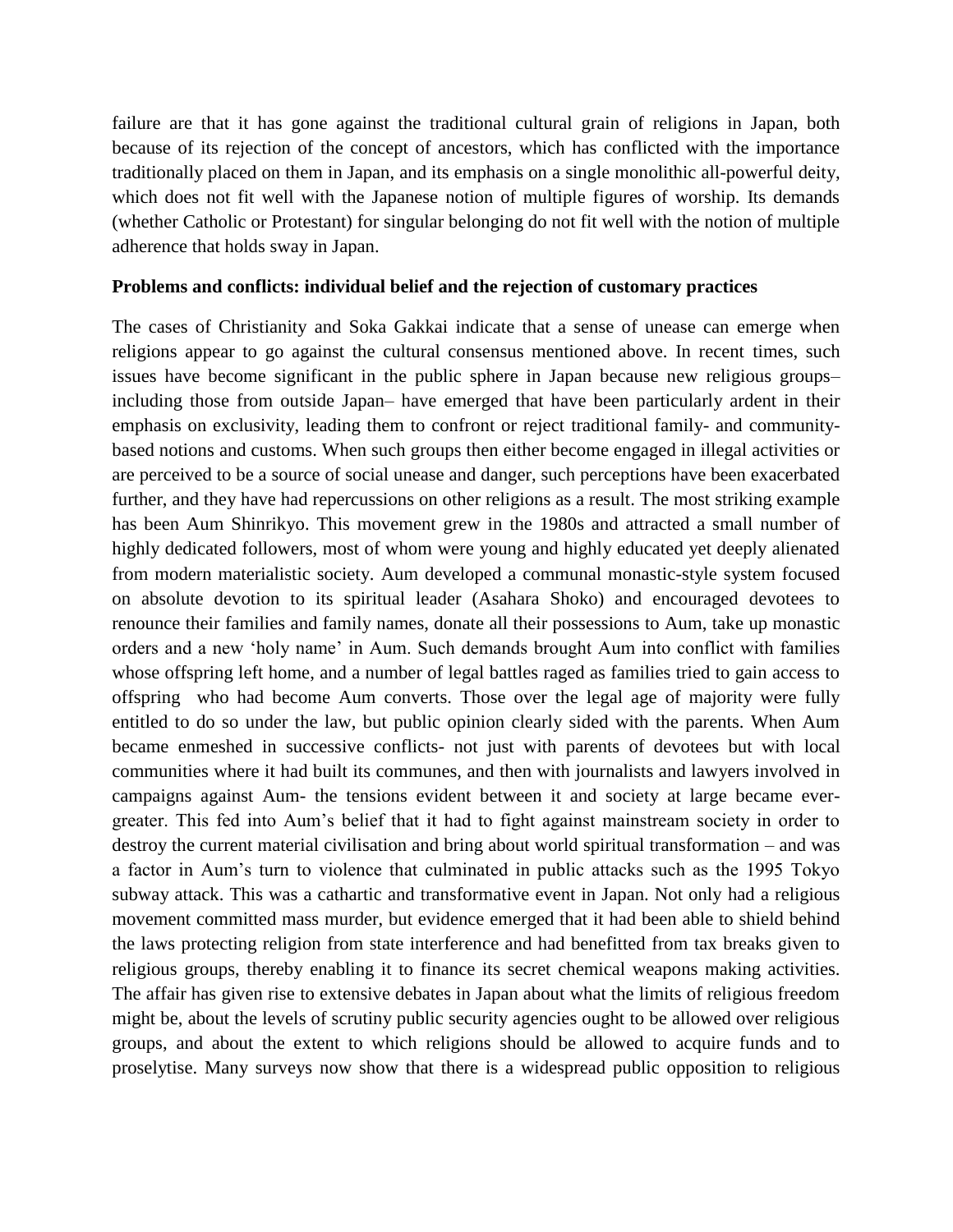groups being able to proselytise in public spaces and a widespread public wish for closer state scrutiny of religious groups.

The Aum affair has deeply coloured the debates about how to deal with other religious groups that appear to go against social norms and have exclusivist views. Particularly after Aum's crimes, many in Japan claimed that members of the group must have been in some way 'brainwashed' to make them so radically confrontational with society and to have joined such a movement. The notion of 'brainwashing' or 'mind control' was particularly resonant in Japan because Aum devotees had rejected their biological families, entered Aum communes, and expressed undying devotion to their leader, Asahara – a devotion so extreme that some were prepared to kill on his behalf. While claims of 'brainwashing' or 'mind control' may be ungrounded in empirical terms (studies show that Aum members joined voluntarily and were willing participants rather than 'mind controlled' cyphers in their activities) the imprint of the affair continues to reverberate especially in two ways. First is that joining any religious group (especially one that rejects familial and social customs, and that demands total loyalty to a new creed) has come to be seen as especially "dangerous". While this view may have existed prior to Aum, it has become far more acute since. Second is that anyone who has joined such a group 'must' have been manipulated into doing so. Such views– based not in evidence but public assumption– remain potent and have helped spur the growth of a militant 'anti-cult' movement in Japan and foster notions that people who join 'cults' (a term now widely applied in Japan to any group seen to be deviating from social norms and standing apart from the religious establishment) need to be 'rescued' from them.

The issue has become expressly contentious when movements explicitly repudiate social norms (as with the Unification Church's stance on the biological family or the Jehovah's Witnesses' refusal of blood transfusions), and withdrawal from household memorial practices concerning care for the dead. For parents in such circumstances, an offspring who ceases to participate in such practices may be seen as a danger to their (the parents') future solace if the offspring no longer is willing to perform the customary practices. This conflict between individual rights and concepts of individual religious freedom of choice, and social conventions centred on the community, household, family (and on inherent traditional notions that offspring, even if of legal majority age, should remain liable to parental influence) thus is a key area of discussion in contemporary Japanese religious contexts.

#### **Concluding remarks**

The multiplicity of religious traditions in Japan has by and large operated within a framework in which they interact and share much common ground. It is culturally and socially expected that people should engage in various practices and customs related to religion even if they do not consider themselves as believers. In such contexts, belonging is based not in individual belief so much as group and unity, and here one finds some tensions with the legal position of individual freedom. Overall, issues of difference have been managed relatively well, as with, for example,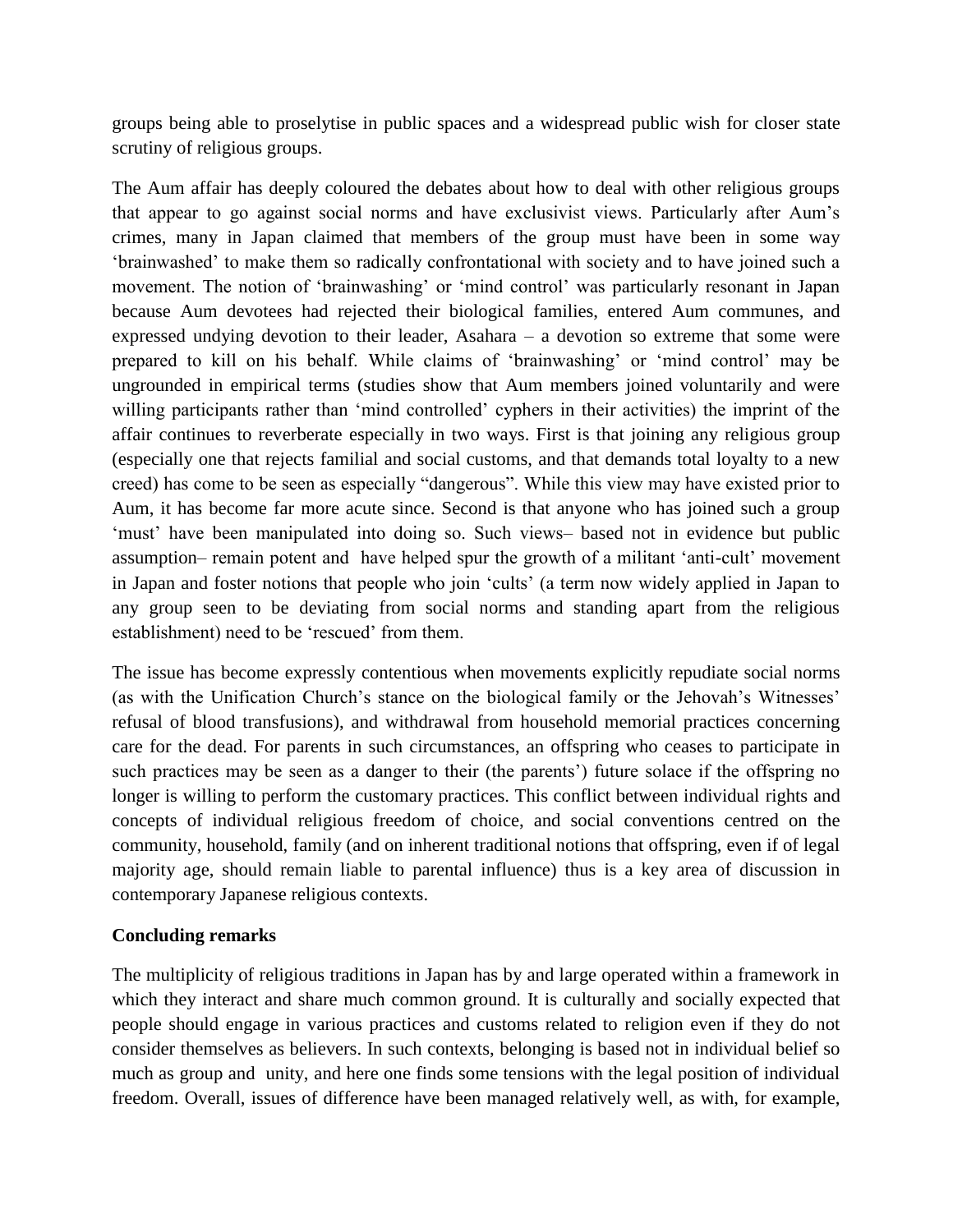the ways in which most new religions are able to negotiate between individual adherence to such religions, and compliance with the social obligations incurred as members of households and communities. When movements break away from such socially held conventions, problems arise, among parents fearful that they will not be cared for or memorialised by their offspring after death, and among the wider public worried about 'deviant' and 'dangerous' religions – a notion that has significantly gained ground since 1995 and Aum. The public perception that those who join such 'deviant' groups (i.e. those that repudiate socially held norms) 'must' have been manipulated to do so, also contributes to conflicts and tensions between notions of individual rights that are legally guaranteed in Japan, and publicly and socially held conventions. These issues are central to the public treatment of people who have joined religious movements that go against Japanese social conventions, and to the ways such movements are perceived in Japan.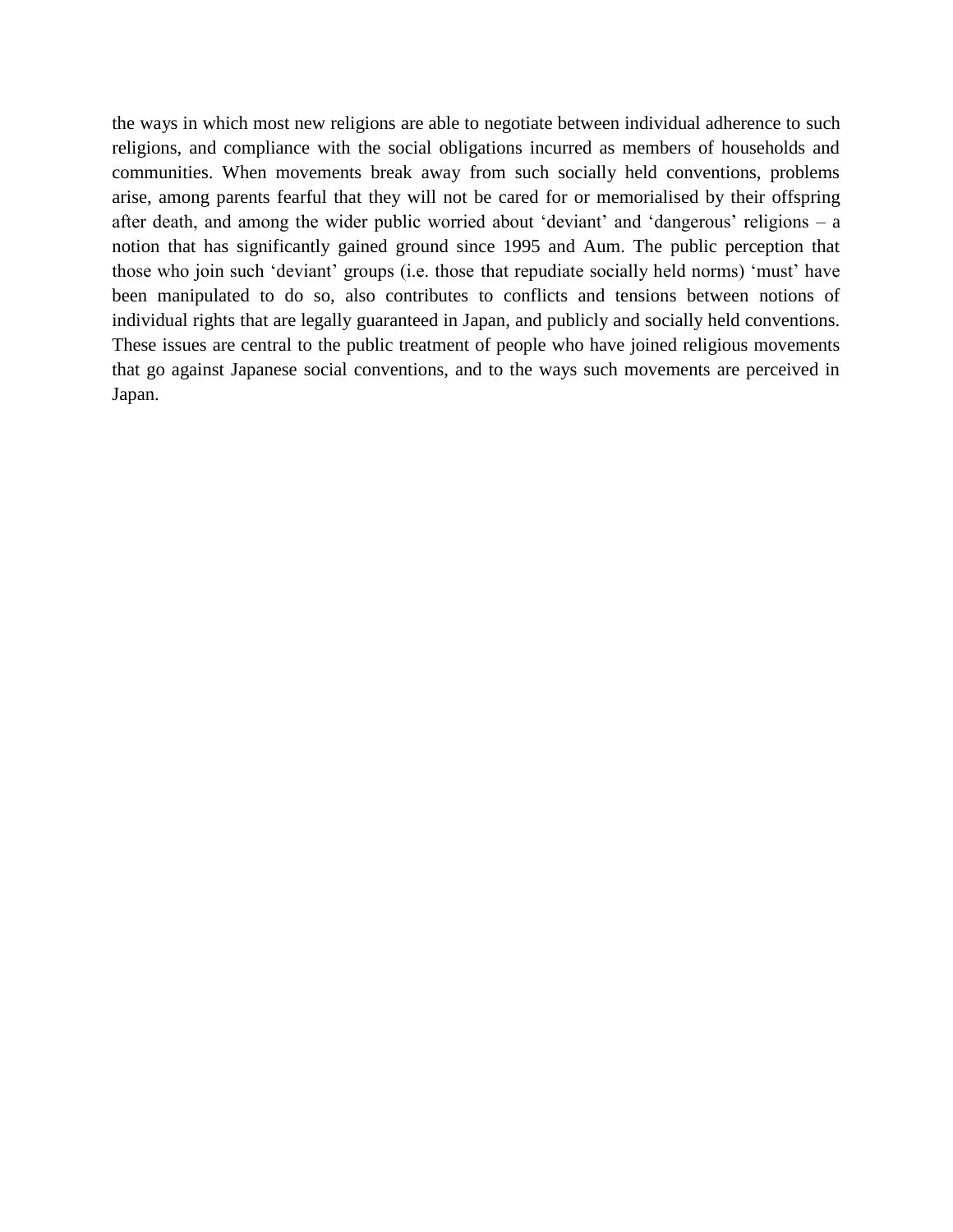## **REPORT OF FACT-FINDING MISSIONS**

#### *Based on interviews conducted for Human Rights Without Frontiers in Tokyo, Seoul and Barcelona by Dr Aaron Rhodes (July 2010), Victoria Pirker (July 2011), Prof. Willy Fautré (August-September 2011) and Hans Noot (November 2011)*

#### **By Willy Fautré, Director of Human Rights Without Frontiers<sup>3</sup>**

In 2011, at least five adult converts to the Unification Church<sup>4</sup> were abducted by their parents for the purpose of religious de-conversion. In 2010 and 2009 there were nine and three known cases, respectively.

All but one of the converts were in their 30s and late 20s. Like most Japanese, their parents considered themselves non-religious but partook in some social Buddhist and Shinto practices<sup>5</sup>. Most of the converts were young women<sup>6</sup>. They mostly belonged to the middle class and had a university education background. A few had been abducted for the second time. Some could escape and kept their faith; some could leave after their family's unsuccessful attempts to deconvert them; some recanted their faith. In a few cases, the help of hostile former Unification Church members or anti-cult actors, including Protestant pastors, was requested by the parents.

The source of this information is a prolific independent Japanese journalist known for his articles, research papers and a book criticizing certain activities of new religious movements and cults: Kazuhiro Yonemoto<sup>7</sup>. However, despite his concerns about cults, in the last decade he

 $\overline{\phantom{a}}$ 

<sup>&</sup>lt;sup>3</sup> Author of numerous articles on freedom of religion or belief such as:

**Religious intolerance in Belgium: The Role of Certain State and Non-state Actors** in Religion-Staat-Gesellschaft, Zeitschrift for Glaubensformen und Weltanschauungen/ Journal for the Study of Beliefs and Worldviews, 12. Jahrgang 2011, Heft 1, Technische Universität Dresden, pp 209-225.

**The Sect Issue in France and in Belgium**, pp 323-328, in Law and Religion/National, International and Comparative Perspectives by W. Cole Durham and Brett G. Scharffs (Wolters Kluwer), Aspen Publishers, 618 p. (2010).

**Religious Freedom Advocacy Opportunities at the European Parliament**, pp 391-400, in Religion - Staat - Gesellschaft, Journal for the Study of Beliefs and Worldviews, 10th Year, Issue 2.

<sup>&</sup>lt;sup>4</sup> The Unification Church (UC), founded by the South Korean Reverend Moon, started its activities in Japan in 1959 and was incorporated on 16 July 1964.

<sup>&</sup>lt;sup>5</sup> Japanese usually practice the Shinto ritual at New Year, the Christian or Shinto rite for marriages and the Buddhist rite for funeral.

<sup>&</sup>lt;sup>6</sup> Globally, there are more young women than young men in Japan's Unification Church. Hence probably the higher number of cases involving young women. Moreover, in the Japanese culture, many parents of the older generation still consider that their children, though adults, remain under their authority and owe them obedience during their whole life (Confucian influence). Hence probably the higher number of cases involving young women.

 $<sup>7</sup>$  He mentioned the list of cases registered in 2009-2011 in a letter dated 26 July 2011 and addressed to Alexander</sup> McLaren, Public Diplomacy Officer, Office of International Religious Freedom, U.S. Department of State in Washington.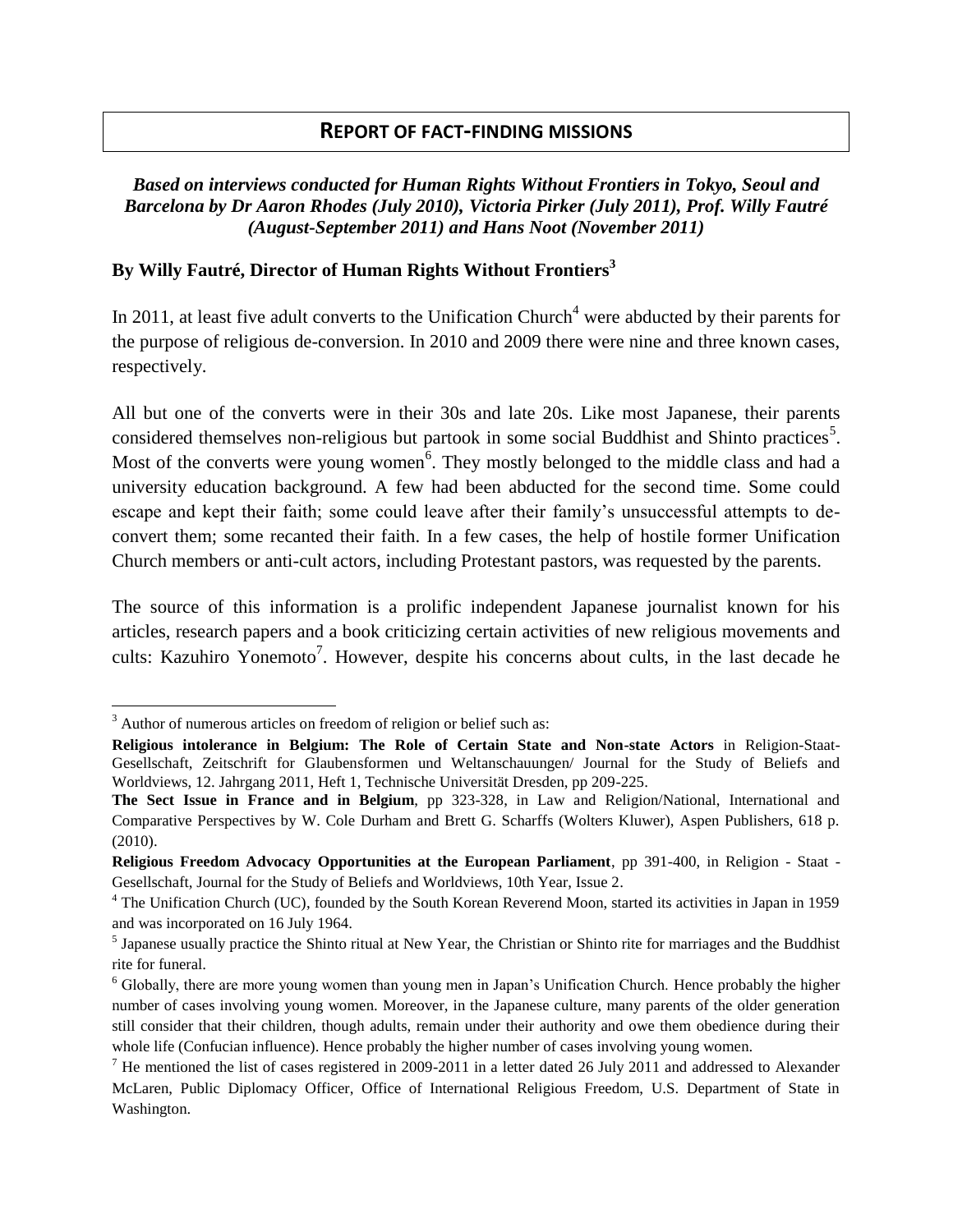discovered more cases of abduction perpetrated for the purpose of de-conversion, and had the intellectual honesty and concern for civil liberties and the law to publicize them. Moreover, the journalist interviewed two recent victims of abduction who managed to escape in 2010 - Miyuki Hara and Keiichi Murata, both from Tokyo – and published their testimonies on his blog (http://yonemoto.blog63.fc2.com)8.

Yonemoto's investigation<sup>9</sup> contradicts the 2010 and 2011 Religious Freedom Reports of the US State Department which say, among other things, that the reports of the Unification Church concerning the abduction of several of their members these last two years "could not be independently confirmed."

Also noteworthy is the case filed before a civil court<sup>10</sup> by Toru Goto against family members and their exit counseling accomplices after his 12-year deprivation of freedom $11$ . It must also be stressed that a number of exit counselors have publicly encouraged parents to abduct and deprive their children of their freedom until they recant their new faith, in itself a possible violation of the law.

In his book "Unification Church: Rescue and Rehabilitation" published by *Inochinokotobasha* (Word of Life) in September 1994, Tamiya Taguchi<sup>12</sup>, a former member of the movement who converted to Protestantism, makes detailed recommendations about each phase of the 'rescue operation': the recruitment of relatives to perform the abduction, the search for an apartment and its adaptation to confinement conditions, the rental contract, the household utensils to be chosen or avoided, the meals, the possible visit of the police, and so on.

l

Kazuhiro Yonemoto is known for having published articles criticizing new religious movements and cults in Japan, such as 'Happy Science Group', 'Life Space', 'Yamagishi Kai', 'Shinran Kai', 'Kensei Kai', 'Houno Hana', 'Jehovah's Witnesses', 'Unification Church', 'Aum Shinrikyo' and 'Powerful Mate.' He also published several anti-cult books: 'Founder Arrested' (Takarajima), 'Inspiration to Ryuhou Okawa' (Takarajima) criticizing the founder of 'Happy Science Group', 'Paradise of Brainwashing – Tragedies in Yamagishi Kai' (Yosensha) and others.

 $8$  In 2002, Kazuhiro Yonemoto interviewed three women – Asako Shukuya, Misako Takasu and Hiromi Nakajima – who had left the Unification Church after being abducted, deprived of their freedom and submitted to unsolicited exit counseling. In 2004, he published an article based on these interviews and entitled "Untold saga and terrors of religious confinement" in the monthly magazine GEKKAN GENDAI in 2004 (the publisher, Kodansha, is known to be very critical to the Unification Church). The title of the blog means 'Flick Away'.

<sup>9</sup> Yonemoto has been monitoring this issue since 1999 as a researcher totally independent from the UC. His first article in 1999 was entitled 'Documentary: Drop Out'. Then, he wrote comprehensive and critical pieces over the forced de-conversion issue in magazine articles in 2004 and in the book 'Our Disturbing Neighbors' in 2008.

 $10$  Toru Goto filed a complaint against family members and their exit counselors before a civil court on 31 January 2011 after his request for criminal proceedings had been turned down by the Prosecutor's Office.

<sup>&</sup>lt;sup>11</sup> The deprivation of freedom periods usually range from a few days or weeks to several months and sometimes more than a year.

 $12$  Tamiya Taguchi was the former director of a UC training center. He died in 2002.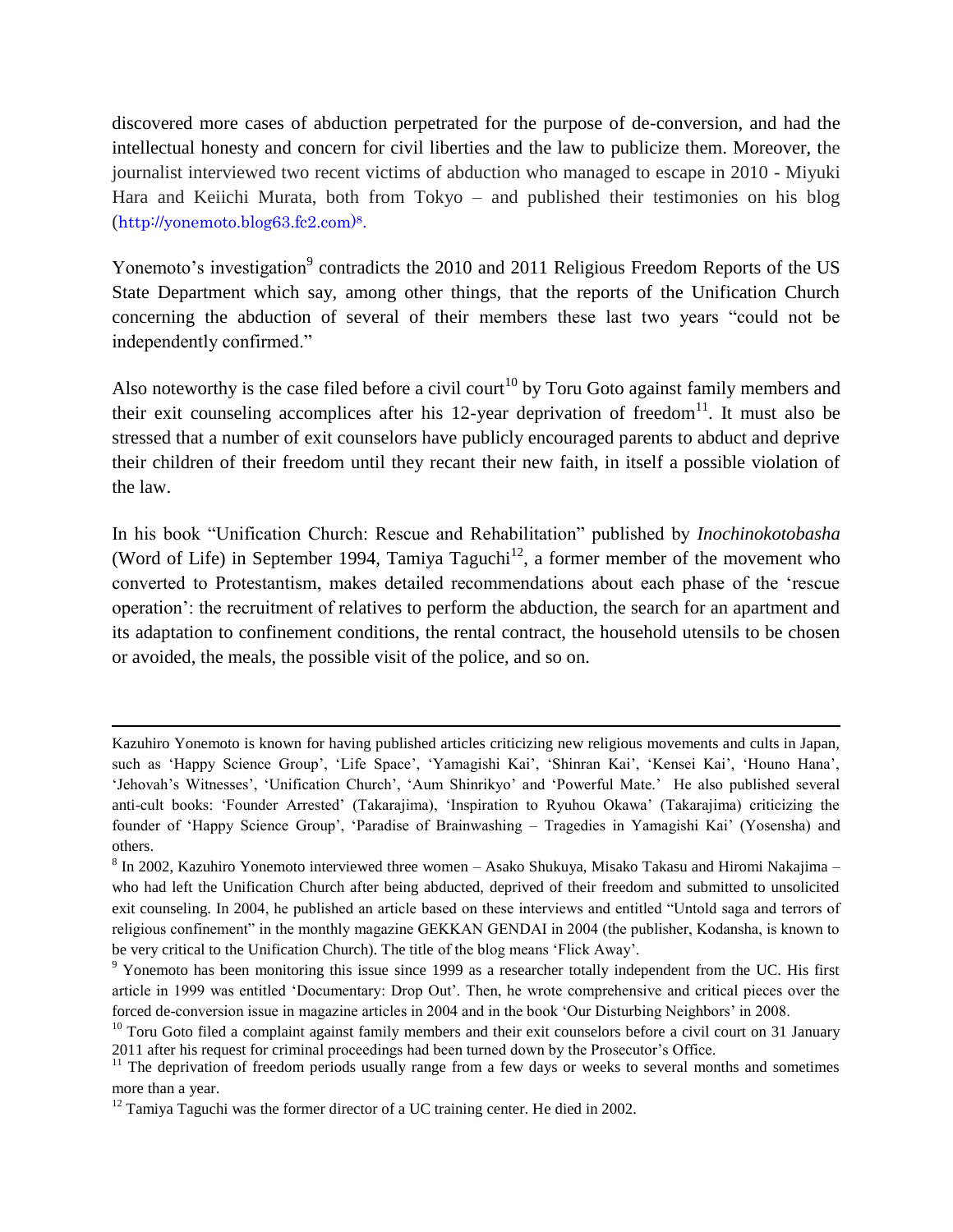In the minutes of a "Lost Youth Compensation"<sup>13</sup> lawsuit, Mamoru Takazawa (pastor of an "independent" Protestant Church) recognizes his involvement in abduction, deprivation of freedom for the purpose of de-conversion.

Last but not least, three judgments by civil courts in 2002 and 2004 confirmed the practice of abduction and deprivation of freedom for the purpose of religious de-conversion, declared illegal the unsolicited exit counseling and condemned its perpetrators.

In the final decision of the case by Hiroko Tomizawa against her parents and the exit counselor Mamoru Takazawa, the Hiroshima Higher Court (Matsue branch) stated on 22 February 2002 that the parents had abducted their 31-year old daughter and deprived her of her freedom from 7 June 1997 to 30 August 1998, which was an illegal act, and "the appellant Takazawa provided assistance in the abduction and the confinement." Concerning the pastor, the judgment said: "The appellant, Takazawa, performed the act of persuasion while knowing that the respondent had been abducted and confined, which is illegal. He took advantage of such a situation. This is beyond the scope of a normal religious activity. The persuasion act performed by the appellant Takazawa was illegal. As an assistant, the appellant Takazawa shares the collective responsibility together with the parents" and the Higher Court ruled that "they must jointly pay 150,000 yen (1500 €)."

In the final decision of the case brought by Kozue Terada<sup>14</sup> against her parents and two exit counselors, Mamoru Takazawa and Atsuyoshi Ojima (lay assistant at a Lutheran Church), the Osaka High Court ( $9<sup>th</sup>$  Civil Section) ruled on 22 July 2004 that Kozue Terada's parents and Takazawa had jointly perpetrated an illegal act by imposing persuasion sessions against her will in a situation where she was under physical restraint, and condemned them to jointly pay 200,000 yen (2000  $\epsilon$ ) for depriving Kozue Terada of her freedom of movement (Joint tort). Ojima was declared innocent on the grounds that his persuasion activity had been limited to a conversation, which was not illegal.

In the final decision of the case involving a female Jehovah's Witness abducted by her husband<sup>15</sup> with a pastor acting as an exit counselor, the  $10<sup>th</sup>$  Civil Division of Osaka High Court composed

<sup>&</sup>lt;sup>13</sup> Many members who left the UC were advised by anti-cult lawyers to file complaints for alleged damages suffered as a result of losing several years of their youth in the UC and to ask for financial compensation. The socalled "Lost Youth Compensation Cases" began in Sapporo City, Hokkaido, claiming that the witnessing activities conducted by the Unification Church members were illegal. Plaintiffs organized by anti-cult actors sought compensation for damages suffered as a result of losing several years of their youths while in the Church. The trial at Sapporo District Court lasted for 14 years from 1987 to 2001.

<sup>&</sup>lt;sup>14</sup> Kozue Terada (Japanese) who was married to a South Korean citizen was living in her husband's country. She made a visit to her family and on that occasion was abducted and deprived of her freedom of movement by her parents. She was submitted to exit counseling against her will.

 $15$  She did not lodge a criminal complaint against the perpetrator because out of remorse he had released her after 17 days of confinement. Afterwards, they divorced.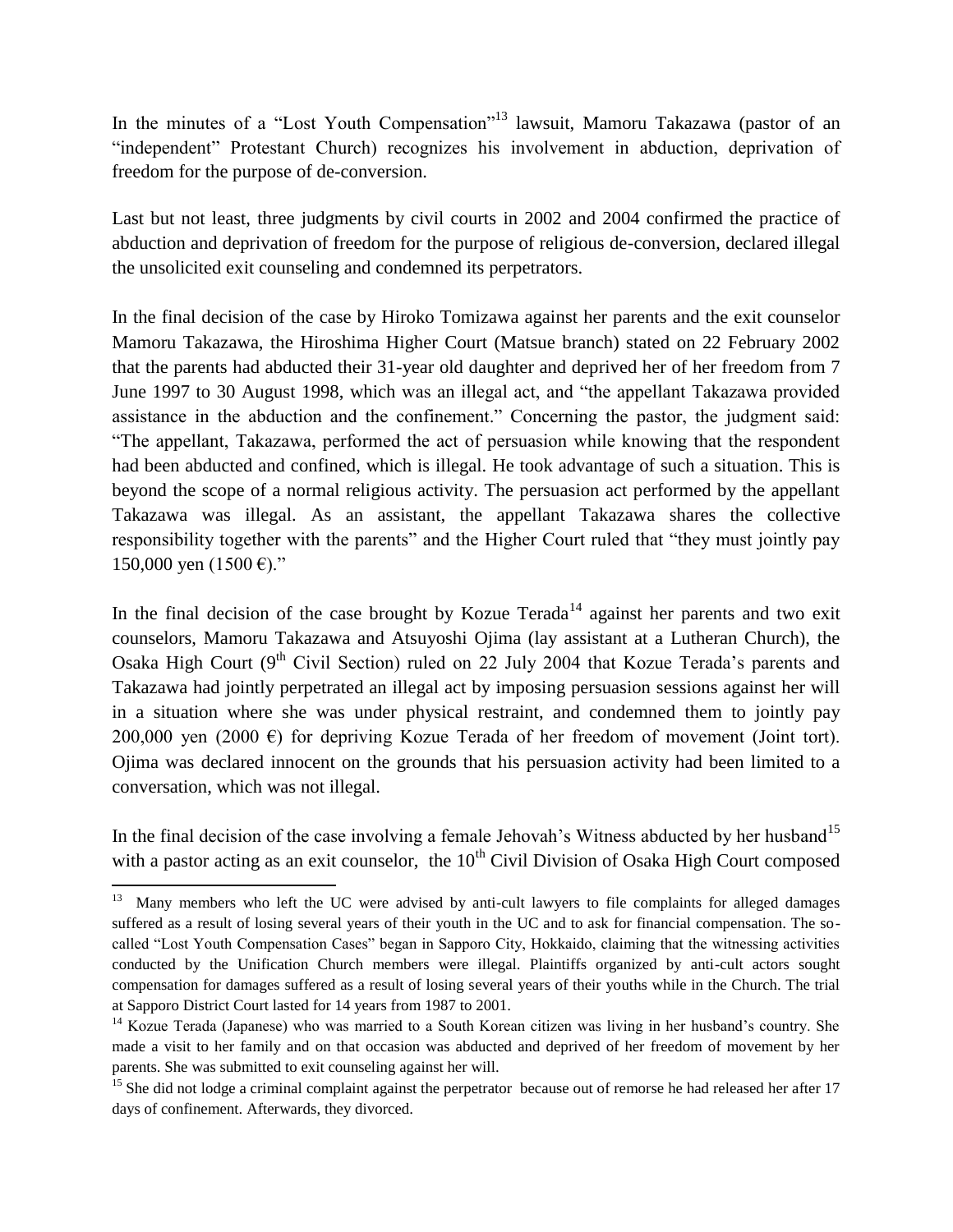of three judges ruled in 2002 that the pastor had been an accomplice in the confinement of the plaintiff as he had provided a building remodeled so as to prevent any escape, had collaborated in an act infringing upon her physical and psychological freedom, which was unlawful, and had taken concrete steps to do so<sup>16</sup>. The court dismissed the qualification of "pastoral activity" for the action of the religious minister and condemned him to the payment of 300,000 yen (3000  $\epsilon$ ) as compensation for the plaintiff and 100,000 yen as reimbursement for her attorney's fees.<sup>17</sup> It appears that this case had a deterrent effect, insofar as no other Jehovah's Witness has been abducted since then.

## **Monitoring of the Issue**

It is noteworthy that cases of kidnapping, deprivation of freedom of adult converts to new religious movements, and attempted recantation under coercion by non-state actors in Japan have been totally disregarded by human rights organizations since the first case in 1966. The US Department of State is the only institution that has monitored this issue.

Since it has started releasing its annual country report about freedom of religion or belief around the world in 1999, the issue of abduction, deprivation of freedom of adult converts to new religious movements with the purpose of religious de-conversion by non-state actors in Japan has been raised every year<sup>18</sup> except in 2007. Most of the victims are members of the Unification Church but Jehovah's Witnesses were also concerned. Throughout the years, both religious denominations have constantly denounced the passivity of the police and the judiciary when confronted to official complaints by victims. This situation was annually denounced and repeated like a mantra by the US reports until this year with the same sentence:

"Members of the Unification Church have alleged that police do not act in response to allegations of forced deprogramming of church members. They also claim that police do not enforce the laws against kidnapping when the victim is held by family members, asserting that Unification Church members are subjected to prolonged arbitrary detention by individuals, who are not charged by police." In the 2000 report it was added that "In September 1999, the

l

<sup>&</sup>lt;sup>16</sup> The pastor had "visited the building time and again during the period from 11 to 27 July 1995 and, in spite of the refusal of the plaintiff to do so, persistently demanded that the plaintiff listen to what he had to say. In addition, the pastor transported the luggage and the persons concerned to the building as requested by the husband, and possessed upon his person the duplicate key of the building at all times." (Excerpt from the judgment).

 $17$  As the UC was recruiting its new members among university students and subsequently married them, the abductors were mainly the parents. In the case of Jehovah's Witnesses, the failure to convert both spouses may have been a source of conflict inside married couples. Hence a high number of abductions by husbands, maybe at least 50% according to unofficial sources.

<sup>18</sup>According to the Unification Church, the first case of exit counseling in confinement conditions started at Ogikubo Eiko Church (Jesus Christ Church in Japan) in 1966. It was performed by Satoshi Moriyama, a pastor of an Evangelical Church, who was the driving force of the anti-UC movement.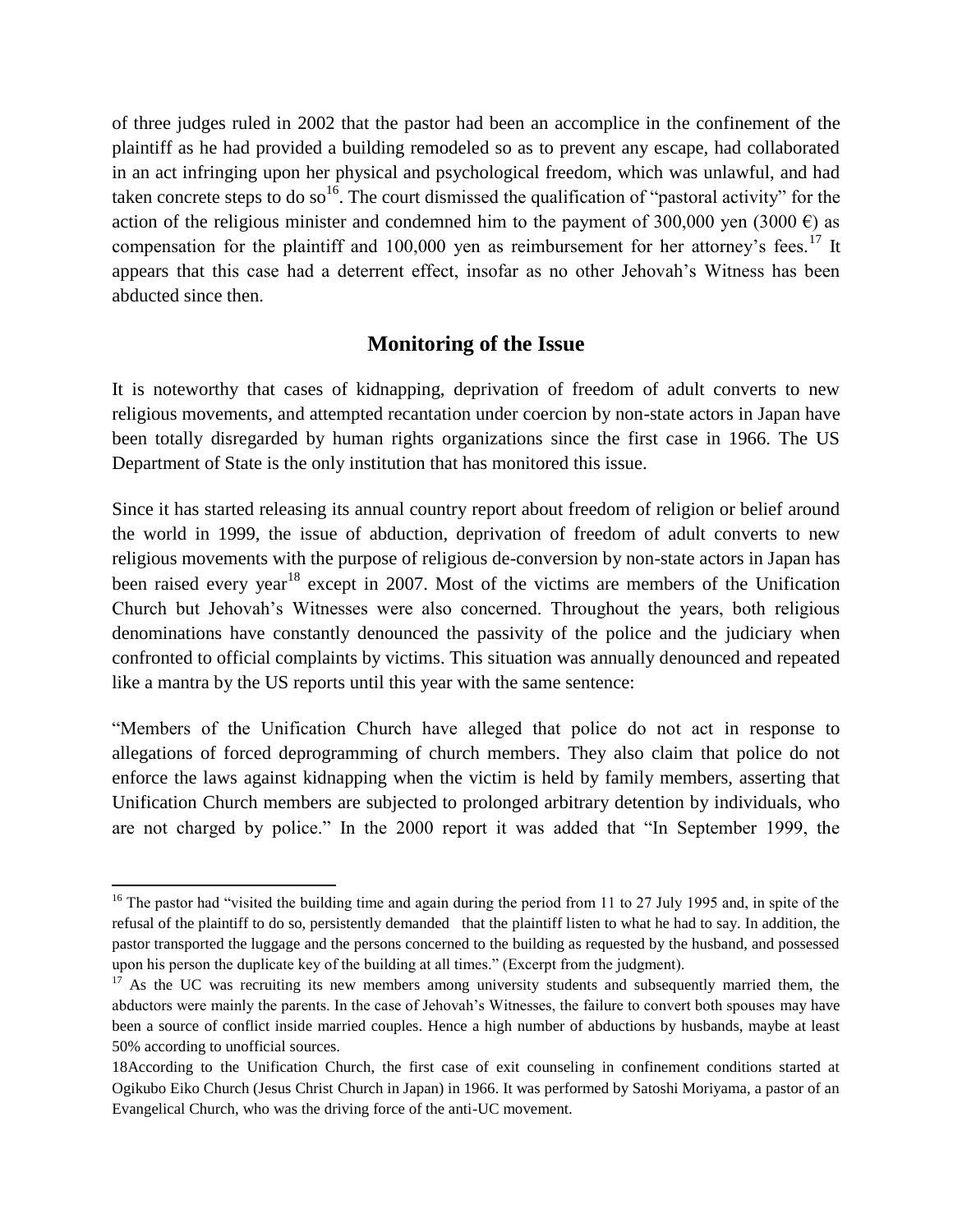Jehovah's Witnesses asserted that their members are mistreated similarly." The last known case involving a Jehovah's Witness took place in 2005.

#### **Further excerpts from US Department of State reports:**

#### *2000 Report*

"In April 2000, a national Diet legislator raised this allegation in a committee session. National Policy Agency and Ministry of Justice officials considered the member's request for "appropriate actions," but took no action during the period covered by this report."

#### *2003 Report*

"In August 2002, the courts declared "deprogramming" illegal in a case involving Jehovah's Witnesses. However, during the year, the Supreme Court rejected the Unification Church appeal in a case involving charges against family and friends of church members for kidnapping and "deprogramming." In the Unification Church's case, the court determined that the causes of the appeal were not matters involving a violation of the Constitution."

#### *2004 Report*

"By its own calculation, the Unification Church claims that kidnapping and deprogramming has declined significantly in recent years. It remains concerned, however, by the tendency of officials to judge kidnapping and deprogramming by victim's family members and deprogrammers as a family matter."

"In August 2002, the courts declared 'deprogramming' illegal in a case involving members of Jehovah's Witnesses. However, in 2003 the Supreme Court rejected the Unification Church's appeal in a case involving charges against the victim's family and the kidnappers for kidnapping and 'deprogramming.' In the Unification Church's case, the court determined that the causes of the appeal were not matters involving a violation of the Constitution. In January, the Yokohama district court ruled in favor of the defendant in a 1997 case in which two victims allege they were kidnapped and held in several apartments for nearly 5 months. The court cited a lack of evidence and peaceful conditions in captivity as reasons for the judgment. Also in January, however, the Osaka district court ruled in favor of a victim who claimed to have been abducted by her family in 2001 with the help of deprogrammers and held against her will for 2 months. Her parents and one deprogrammer were ordered to pay \$2,000 (200,000 yen)."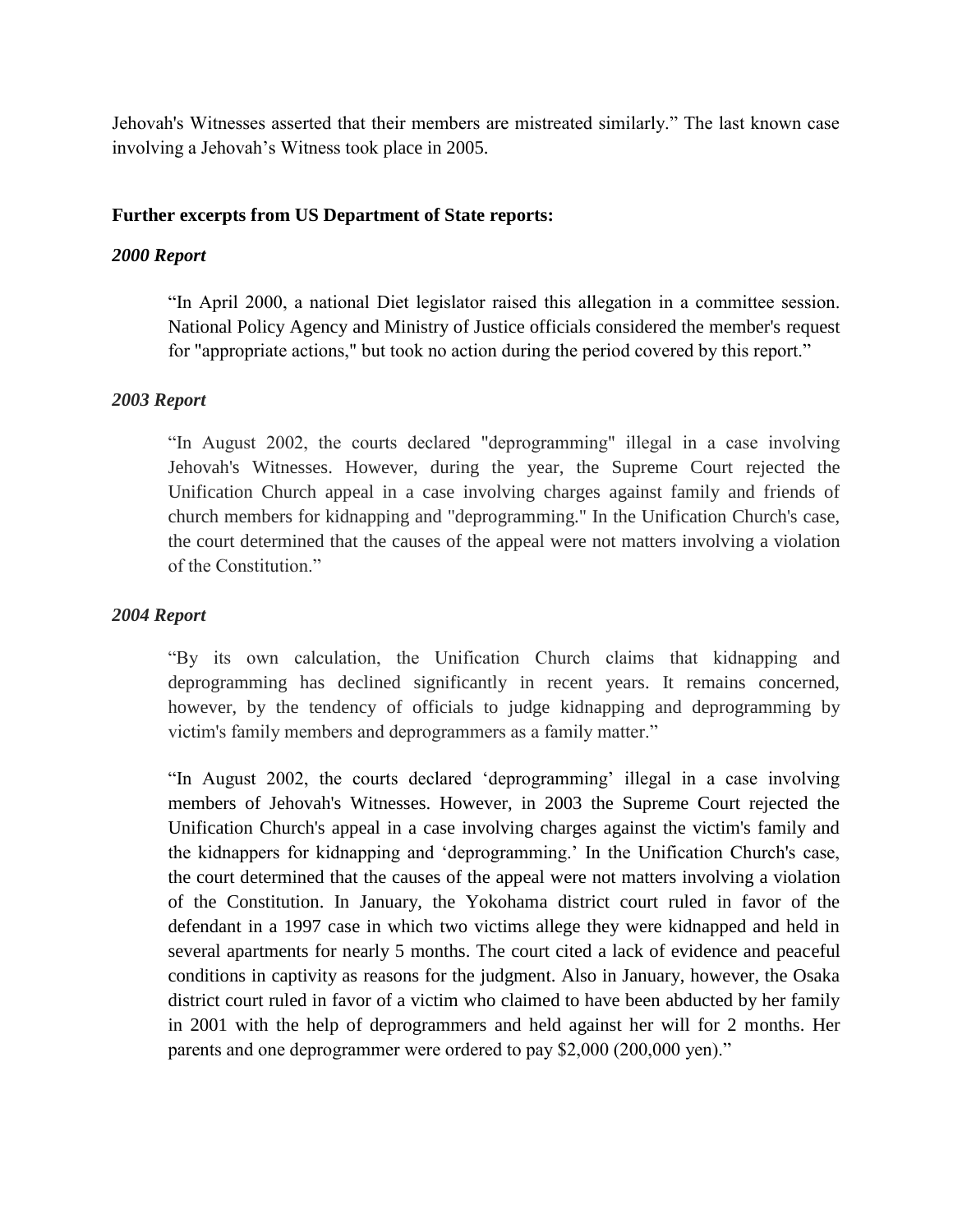#### *2005 Report*

"In 2002, the courts declared "deprogramming" illegal in a case involving members of Jehovah's Witnesses."

"A Unification Church spokesman estimated there were 20 deprogramming cases during the period covered by this report; however, at the families' request, none of the cases were reported to the police."

"According to a spokesman for Jehovah's Witnesses, members are free to practice their religion without restriction. Other than one forced confinement in January 2005, which was reported to the police after the fact, there have been no reported deprogramming cases since 2003."

#### *2006 Report*

"Allegations by the Unification Church that the Government was unresponsive to claims that its members were being confined and deprogrammed decreased. Unification Church leadership reported that the number of abductions declined due to the government's increasing willingness to prosecute deprogrammers. However, church leaders continued to express concern over the government's unwillingness to prosecute abductors. According to church officials, police often refused to intercede because abductions often involved family members abducting other family members."

#### *2008 Report*

"According to representatives of the Unification Church, approximately 10 to 20 practitioners were forcibly 'deprogrammed' by concerned family members during the reporting period, and in most cases, the believers "quickly gave up their faith."

#### *2009 Report*

"The Unification Church reports that on February 10, 2008 an adult member of the Church who had been held against his will by his family members for over 12 years was released and went to Unification Church headquarters. The Unification Church alleges no one has yet been charged and an investigation has not been conducted as of the end of the reporting period."

#### *2010 Report*

"The Unification Church reported five members were abducted during the reporting period. These reports could not be independently confirmed, and some nongovernmental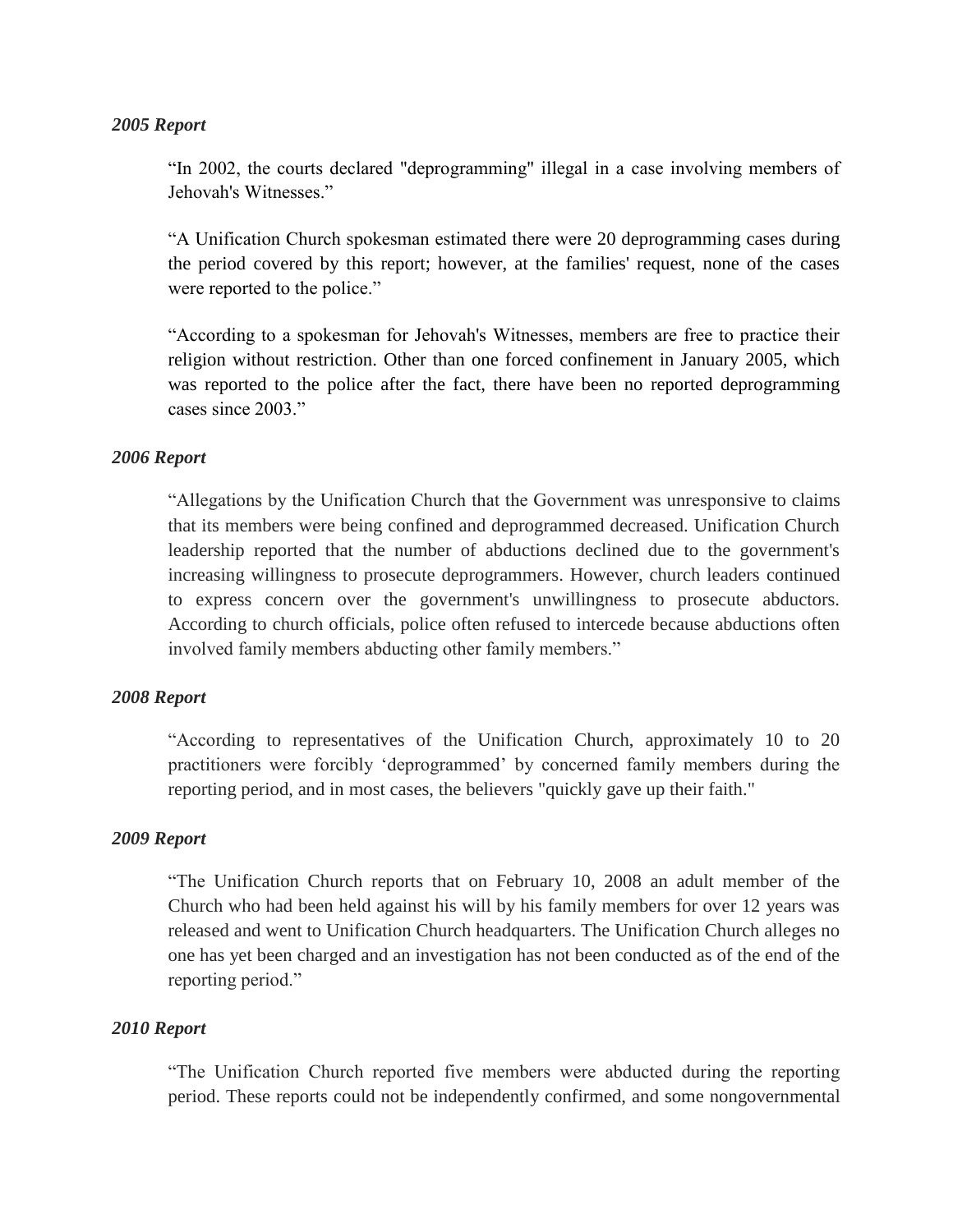organizations (NGOs) have accused the Unification Church of exaggerating or fabricating these reports."

"In 2008 an adult member of the Unification Church was released after reportedly being held against his will by family members and a professional deprogrammer for over 12 years. Prosecutors did not pursue the case citing insufficient evidence. The case was on appeal at the end of the reporting period."

#### *2011 Report*

 $\overline{\phantom{a}}$ 

"For several years deprogrammers working with family members have reportedly abducted Unification Church members, members of Jehovah's Witnesses, and other minority religions. The number of reported cases has declined sharply since the 1990s. The Unification Church reported six members were abducted during the reporting period, two of which remained confined at year's end. One was reportedly released after police interviewed her parents. These reports could not be independently confirmed, and some nongovernmental organizations (NGOs) have accused the Unification Church of exaggerating or fabricating these reports.

In 2008 an adult member of the Unification Church was released after reportedly being held against his will by family members and a professional deprogrammer for over 12 years. Prosecutors did not pursue the case citing insufficient evidence. On October 6, a civilian panel upheld the decision not to pursue criminal charges."

## **Abduction, deprivation of freedom and attempted religious de-conversion under scrutiny**

Many former members of new religious movements have voluntarily left on their own and sole initiative. Other converts have changed their minds under the strong influence of various people, but without coercion. Others have experienced abduction and deprivation of freedom by their parents for the purpose of religious de-conversion and may have consequently left the movement or not. This research is focusing on people of this last category. Most of them belong(ed) to the Unification Church<sup>19</sup> but a significant number of Jehovah's Witnesses<sup>20</sup> have also been abducted.

<sup>&</sup>lt;sup>19</sup>The UC claims more than 4,000 cases of abduction from 1966 to 2011 with a peak for the years 1987-1995, but only 20 or less per year since 2006. *Human Rights Without Frontiers* has however not been able to verify these figures.

<sup>&</sup>lt;sup>20</sup>Human Rights Without Frontiers visited the Japanese branch of the Watch Tower Bible and Tract Society in Ebina City (outside Tokyo) and was given a chart with annual statistics: between 1992 and 2001, more than 150 Jehovah's Witnesses (mostly women) were abducted, deprived of their freedom and submitted to unsolicited exit counseling. This was corroborated by anti-cult journalist Kazuhiro Yonemoto.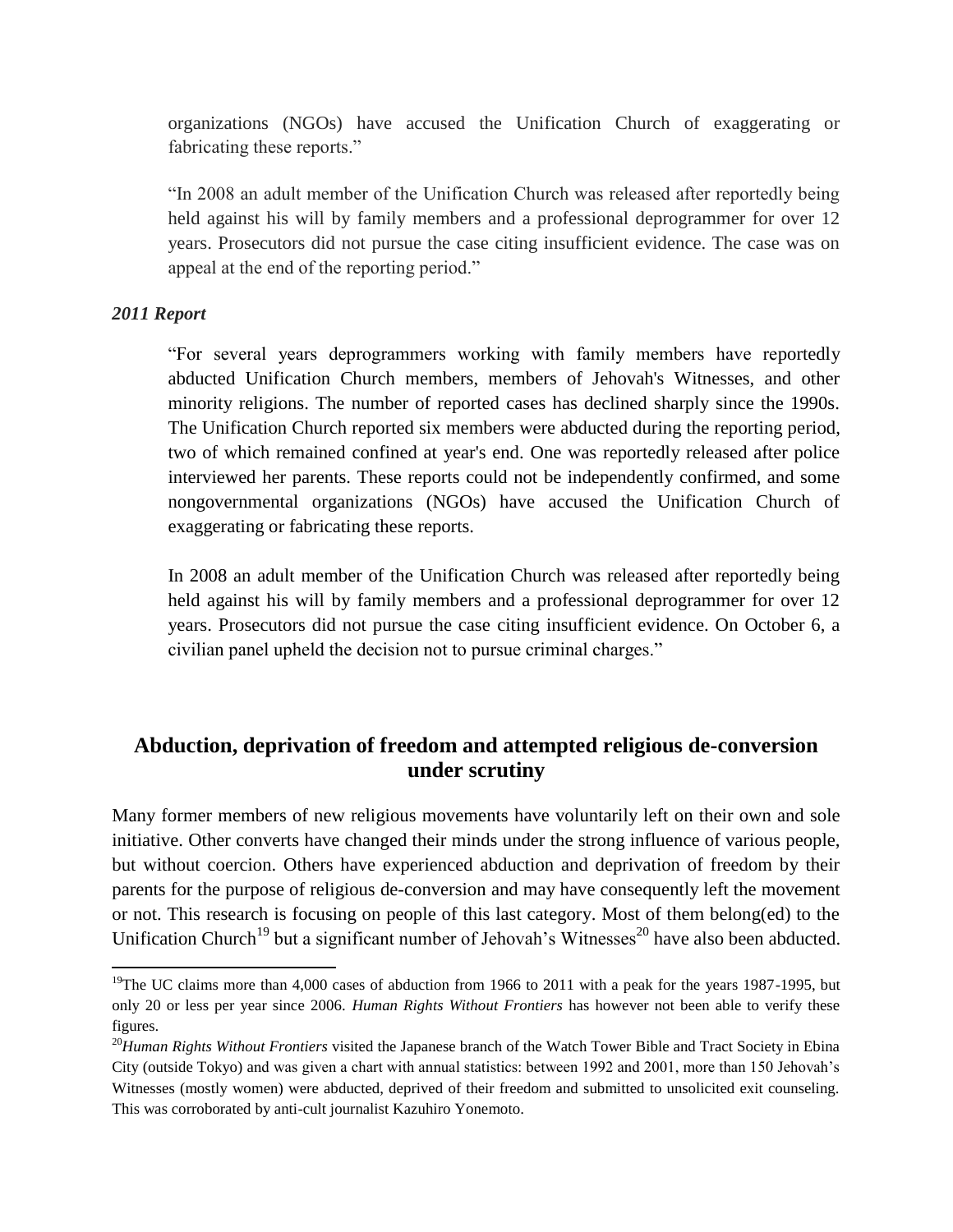The main reason seems to be the fact that these two "foreign" religions have practices<sup>21</sup> which collide with the Japanese culture. During its investigation in Japan, *Human Rights Without Frontiers* consulted various scholars but they could not provide any cases where members of other religious movements had been victims of the same practice<sup>22</sup>.

#### *(1) From parents' legitimate concerns to the abduction decision*

 $\overline{\phantom{a}}$ 

Parents may feel concerned when they learn that their children - even if they are educated and have reached the legal majority age – have joined a new religious movement, and quit their job or interrupted their studies to devote their whole life to it. Their fears increase when they hear directly or indirectly about the negative media coverage concerning the said movement<sup>23</sup>. At a loss, they look for an association or individuals with whom to consult (former members of such movements, religious ministers, cult-watchers, anti-cult activists and associations). In search of a solution to their anxiety, they may finally come across exit counselors and may be invited by them to attend study sessions during which they are told how thoroughly wicked and evil the incriminated religious movement is. Their discourse instills more fear in their minds and success stories of abduction by other parents may induce them "to rescue" their loved one(s) by any means, including abduction. In this way, family members may be slowly convinced that there is no alternative solution other than abduction, isolation from other co-religionists, coercive persuasion and exit counseling leading to de-conversion and sometimes to conversion to another religion (usually Evangelical Protestantism)<sup>24</sup>.

It is not easy to find a parent who wants to testify about the abduction of his son or his daughter. In 1995, Mrs. S.A. was abducted for the third time<sup>25</sup> by her mother and father (she

 $21$  The UC does not forbid its members from participating in Buddhist or Shinto rituals on the occasion of family events such as births or funerals but the mass blessings of youths during which Reverend Moon and his wife unilaterally match young men and women for a future marriage and become their True Parents is problematic. It can indeed lead to some strong and understandable reaction of the biological parents as they may perceive it as usurpation of their natural relation with their children, a loss of their free will and a form of psychological subjection. Concerning Jehovah's Witnesses, the ban on any participation in other religious rituals (Shinto at New Year, Christian at marriages or Buddhist at funerals) and in national events creates alienation from the rest of the family and society.

 $22$ There are however some marginal exceptions. Kazuhiro Yonemoto mentioned one abduction case concerning a member of the Japanese Yamagishi movement.

 $23$ This was particularly the case in 1992, when Hiroko Yamazaki, a famous athlete, and Junko Sakurada, a former idol singer and actress, announced they had joined the UC and participated in a UC mass wedding ceremony. This fueled many negative media reports on the UC.

<sup>&</sup>lt;sup>24</sup>The exit counselors avoid frightening terms such as abduction, confinement or deprogramming and prefer "softer" and more socially acceptable words such as "rescue" from the movement, "custody", "persuasion" and "family discussion". In this way, they cannot be accused of perpetration of or incitement to illegal acts. Most exit counselors are Evangelical pastors or faithful with a background of de-conversion.

<sup>&</sup>lt;sup>25</sup> She was deprived of her freedom during one week in 1983 (she pretended to recant), two months in 1993 (she escaped) and about two months in 1995 (she faked her recantation). She could not be de-converted.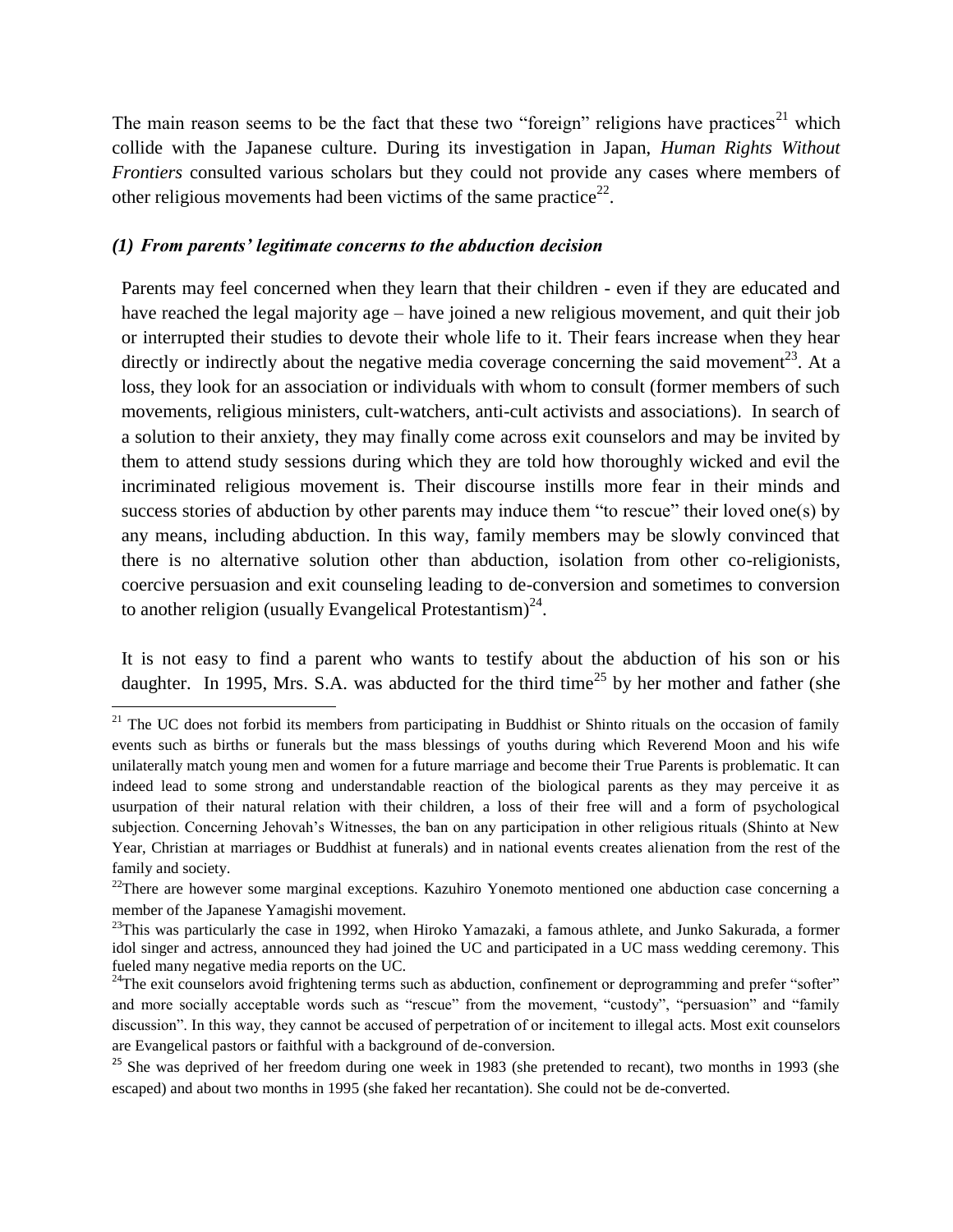was then 35 years old) with the help of other members of the family. Her father, K.S., testified to *Human Rights Without Frontiers* as follows about their psychological preparation by third parties before the last attempt:

*My wife and I were not religious people but like most Japanese, we occasionally had some Buddhist practices. We were advised to take part in meetings of the Anti-UC Parents Association held in a Christian Church in Azabu (Tokyo). Afterwards, we visited a Protestant church in Niitsu City, in Niigata Prefecture, driving for three hours each way every weekend to participate in the anti-UC study session. There were usually 50-80 parents in a situation similar to ours. The sessions comprised some Biblical training meant to help us convince our children of their errors, testimonies of parents who had managed to remove their children from the UC and instructions about the implementation of the rescue operation. Once we had decided to take action, we had private meetings with the pastor. He told us to bring the relatives and friends who would help us and gave us all sorts of strict instructions concerning the logistics. We rented an apartment from someone who had managed to remove his daughter from the UC after a successful exit counseling program.*

Another victim who holds a PhD in environmental sciences and has a job in a well-known institute was abducted on 1 January 2011. She testified to *Human Rights Without Frontiers*:

*"As my mother told me after the confinement, she visited the Shinjuku West Church of the UCCJ<sup>26</sup> and visited Kimiaki Nishida who was engaged in so-called 'mind control' research. She said she had four consultation sessions with exit counselor Takashi Miyamura. As part of an ordinary family like mine, my mother would never have thought of kidnapping and confinement."*

#### *(2) Planning the abduction*

The abduction procedure must be carefully prepared. The location of the confinement premises must be carefully selected and adapted to the upcoming situation so that the confined person cannot be seen or heard and cannot communicate at all with the outside world. A rental contract must be signed and in most cases the apartments are rent by a sympathizer of the anti-UC activists or a parent who succeeded in the deprogramming to his child. Parents and relatives must be ready to serve as guardians day and night for an undetermined period, which can range from a few weeks to several months or years in exceptional cases. This may disturb their professional life or necessitate its interruption.

 $\overline{\phantom{a}}$ 

<sup>&</sup>lt;sup>26</sup> UCCJ: United Church of Christ in Japan.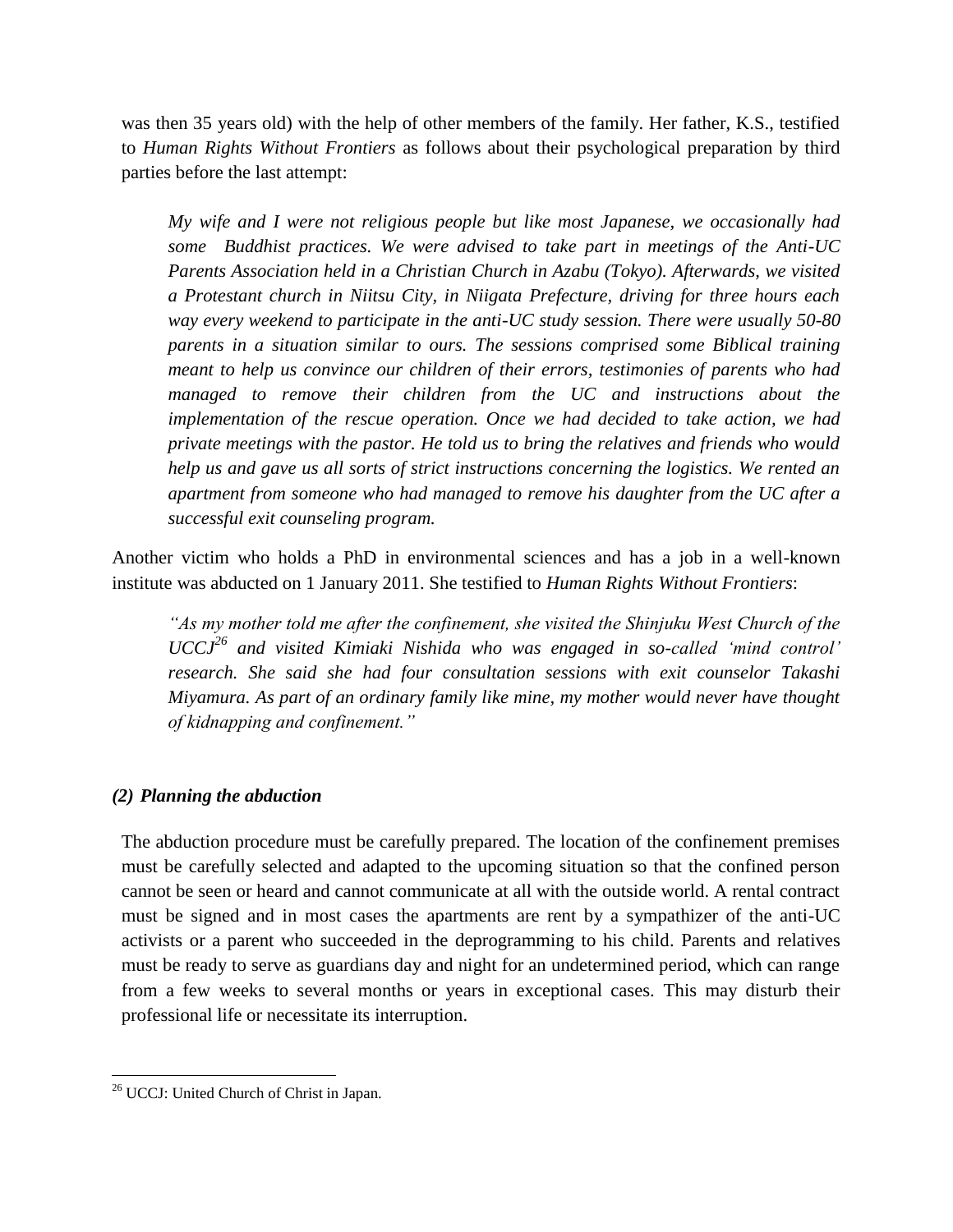The usual arguments put forward to deceive the convert so that he/she voluntarily comes to the site of the planned abduction are a visit to the parents, an invitation to a restaurant or a family event. As the abduction cannot be physically carried out by the sole aged parents, it usually necessitates the participation of several people, first of all close relatives<sup>27</sup>. These persons must be aware that they share the responsibility of the abduction and that the penal code provides for prison terms from 3 months to 7 years.

#### *(3) Carrying out the abduction*

 $\overline{a}$ 

Under cover of anonymity, the victim abducted on the night of 1-2 January 2011 reported to *Human Rights Without Frontiers* as follows:

*"I had come to my parents' on 1 January. We went to the local Shinto shrine as most Japanese do on the first day of the year and in the evening, my father started to argue about my new faith. Suddenly, the living-room was filled with people, including my uncle, my aunt, a biology teacher and a male nurse. They surrounded me. I grabbed my mobile telephone on the desk. As I resisted, they pushed my arms more strongly while my sister forcibly took away my telephone. I started screaming. Dressed in a nightgown, I asked for a change of clothes, to no avail. Grabbed tightly at my arm, I went out through the entrance and found a black vehicle I had never seen. I was pushed inside. Ahead of our car ran a white car in which my sister and the biology teacher had taken a seat. The cars stopped in front of a three-storey apartment named 'Espoir Shirakawa'. It was around 1:30 am. I was firmly taken up the stairs to the second floor."*

Apart from this typical pattern of abduction, there were also a few cases of abduction carried out in exceptional circumstances, such as the one of Ms Hiroko Tomizawa who won her case in a civil court in 2002. She said to *Human Rights Without Frontiers*:

*"On 7 June 1997, at 2 pm, my father who is a former police officer, relatives, five private detectives, and members of an anti-Unification Church group (about 20 people in all) made a surprise attack on a Unification Church in Tottori with weapons including stun guns, iron pipes, and chains. The group destroyed the glass in the entrance door, unlocked the door, interfered with Church activities, attacked four Church members, injured them, and kidnapped me. I was pushed into a station wagon and taken away.*

<sup>27</sup> Masashi Yoshimura who graduated from Kyoto University as civil engineer told *Human Rights Without Frontiers* that in 1987 his mother had been advised by members of an anti-UC Parents' Association to hire people from the Hokkaido Group, a mafia-like group, to perpetrate the abduction of her son and she did.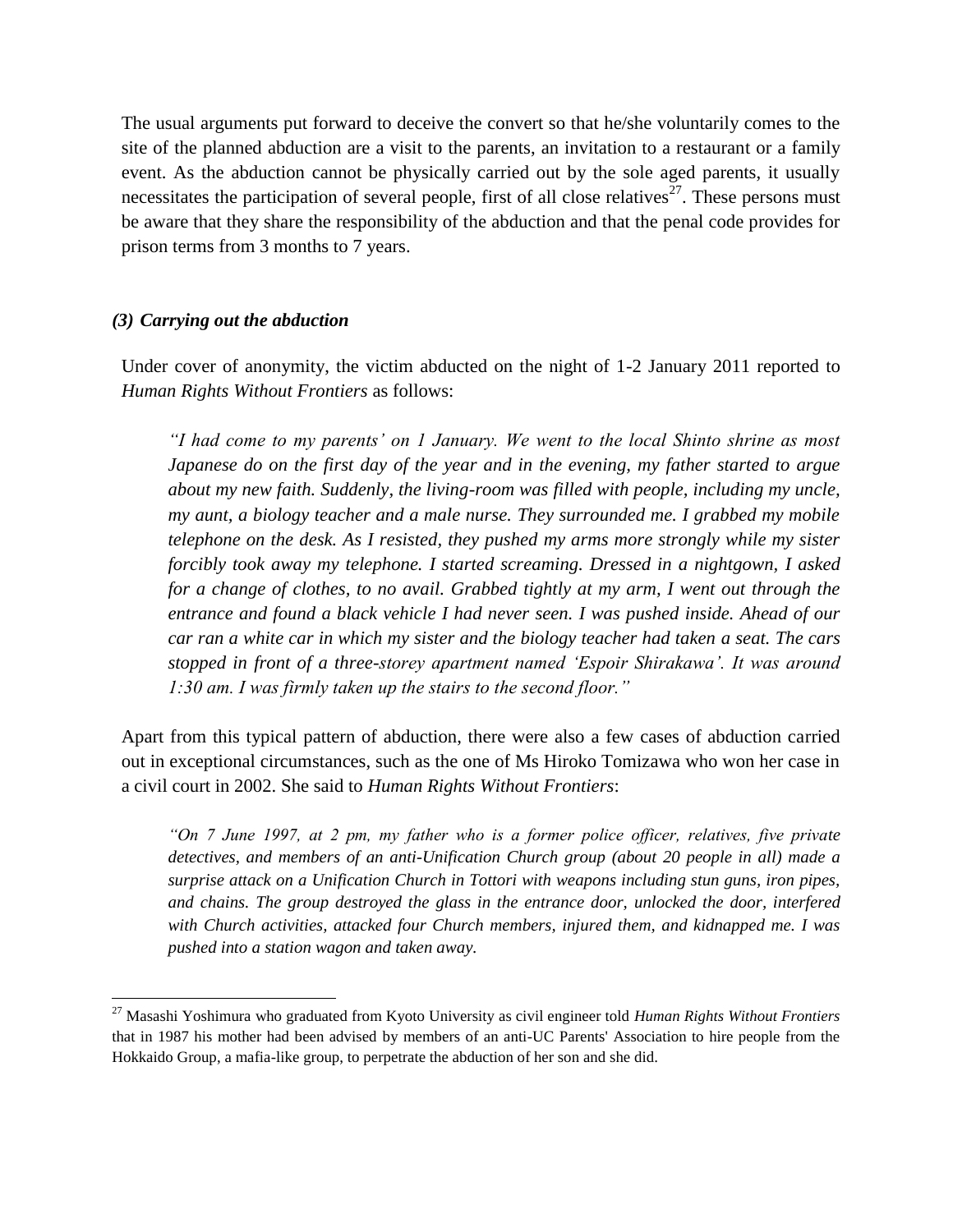*However, they didn't take me directly to Osaka. Instead they took a detour to Shikoku and kept me for three days in a room on one of the highest floors of a resort condominium in Naruto.*

*On 10 June, after 10 pm, I was handcuffed, taken out of the room and pushed again into the station wagon by force. We took the ferry to Osaka via Awaji Island. On 11 June, we arrived in Osaka where I was put in confinement in the room of an apartment on the 10th floor."*

In another exceptional operation, a husband and wife were abducted at the same time by the two families. On 22 September 1996, Tsutomu Tojo and his wife Kumiko participated in a Buddhist memorial service in remembrance of a family member's death and went afterwards to another relatives' house. Kumiko told *Human Rights Without Frontiers*:

*"While resting after having tea, the door of the room suddenly opened. Surprisingly, not only my relatives but also my husband's came in. We were forced into two separate vans and taken to two different places of confinement. I did not have enough power to resist. So, I cried out my husband's name but my voice could not reach him. It was incredibly shocking."*

Masashi Yoshimura who graduated from Kyoto University as a civil engineer and also practices martial arts, shared his abduction story (1987) with *Human Rights Without Frontiers*:

"*My mother had planned my abduction with the help of yakuza of the Hokkaido Group, a Japanese mafia, because after a first attempt of persuasion without coercion she had been told I was a difficult case. I was abducted in broad daylight on the street. Four men grabbed my arms and legs, threw me into a taxi against my will, handcuffed me and took me directly to an airport in Nagoya. A Cessna was waiting for us. We were the only passengers. I was taken to Hokkaido and kept in a building of the Hokkaido Group for two months and a half. Other rooms were also rented for two other abductees during my stay. Fortunately I managed to escape. I cannot imagine how much my parents paid for this failed operation. I filed a complaint on criminal grounds but the Prosecutor's Office dismissed it.*

#### *(4) Isolation conditions*

In the Sapporo "Lost Youth Compensation Cases" against the Unification Church, the majority of the 21 plaintiffs – all defectors from the Unification Church - admitted the existence of physical restraint on their freedom of movement during the exit counseling as it is testified in their cross-examinations. Only two acknowledged they were "under house arrest" and three testified they could move freely in and out of the room.

In 2001, Kozue Terada was abducted and taken to an apartment in Osaka. She testified to *Human Rights Without Frontiers* as follows:

*Apartment No.1005 of the Shin Osaka Heights had three bedrooms and a dining-room / kitchen. It was equipped with a futon mattress and appliances including a refrigerator*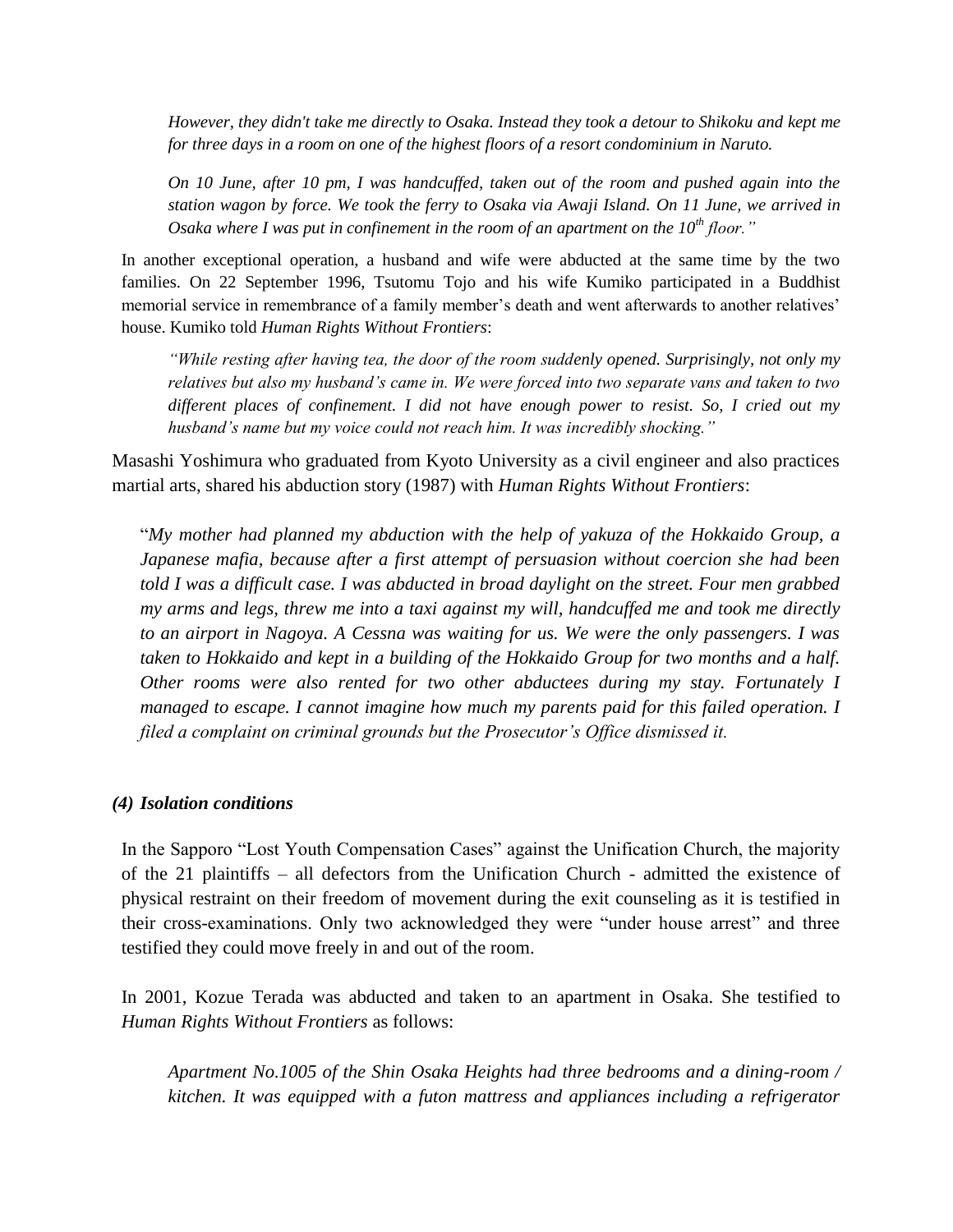*and an electric oven, but there was no telephone and no television. The front door was*  locked and reinforced with a security chain and a custom-made chain, both padlocked. *Unless the lock and chains were released, it was not possible to open the front door. All windows and glass doors were locked with special devices including security closers.*

Some abducted UC members testified that they had no or only restricted access to medical assistance during their confinement<sup>28</sup>.

The complicity of the exit counselor in the deprivation of freedom is clearly attested to in Case No. 1732 (Lost Youth Compensation) filed with Kobe District Court in 1994, during the interaction between the UC lawyer and pastor Takazawa:

*Q: Do you sometimes arrange places for confinement?*

*T: Sometimes. Depending on the situation, I may be obliged to propose some places.*

*Q: Do you also instruct them that the rescue operation needs the cooperation of their relatives?*

*T: That is right.*

*Q: You advise them to assemble as many relatives as possible?*

*T: Well, right. (…)*

l

*Q: When a turn of action draws near, you discuss the date of confinement and other details with the parents concerned, don't you?*

*T: What do you mean, the date?*

*Q: I mean you need to arrange the detailed plans, say, a UC follower will come home so and so, date. So, you bring the relatives on the day, arrange the apartment for confinement beforehand, etc.*

*T: Such things are naturally arranged by the family concerned.*

*Q: Aren't you involved in the preparation?*

*T: That is inevitable. I have to be aware of their plan, however passively.*

In Case No 458 about a donation issue dealt with by the Maebashi District Court, Takasaki Branch (1993), pastor Yoshio Shimizu (United Church of Christ in Japan) said:

*Q: How many people have you attempted to persuade to leave the UC?*

*T: I remember the names of over 50 people.*

*Q: For the persuasion, you confine the UC followers somewhere?*

 $28$  Y.H., a pregnant woman married to a Korean citizen and living in Korea, was abducted by her parents during a visit to her family in Japan. During her 3-month confinement, she was denied proper medical assistance and lived under heavy stress, which made her very anxious about the future health of her future baby. Her own mother had been abducted by her husband several years before and quit the UC after being confined for several weeks, Y.H. was finally allowed to recover her freedom before her delivery.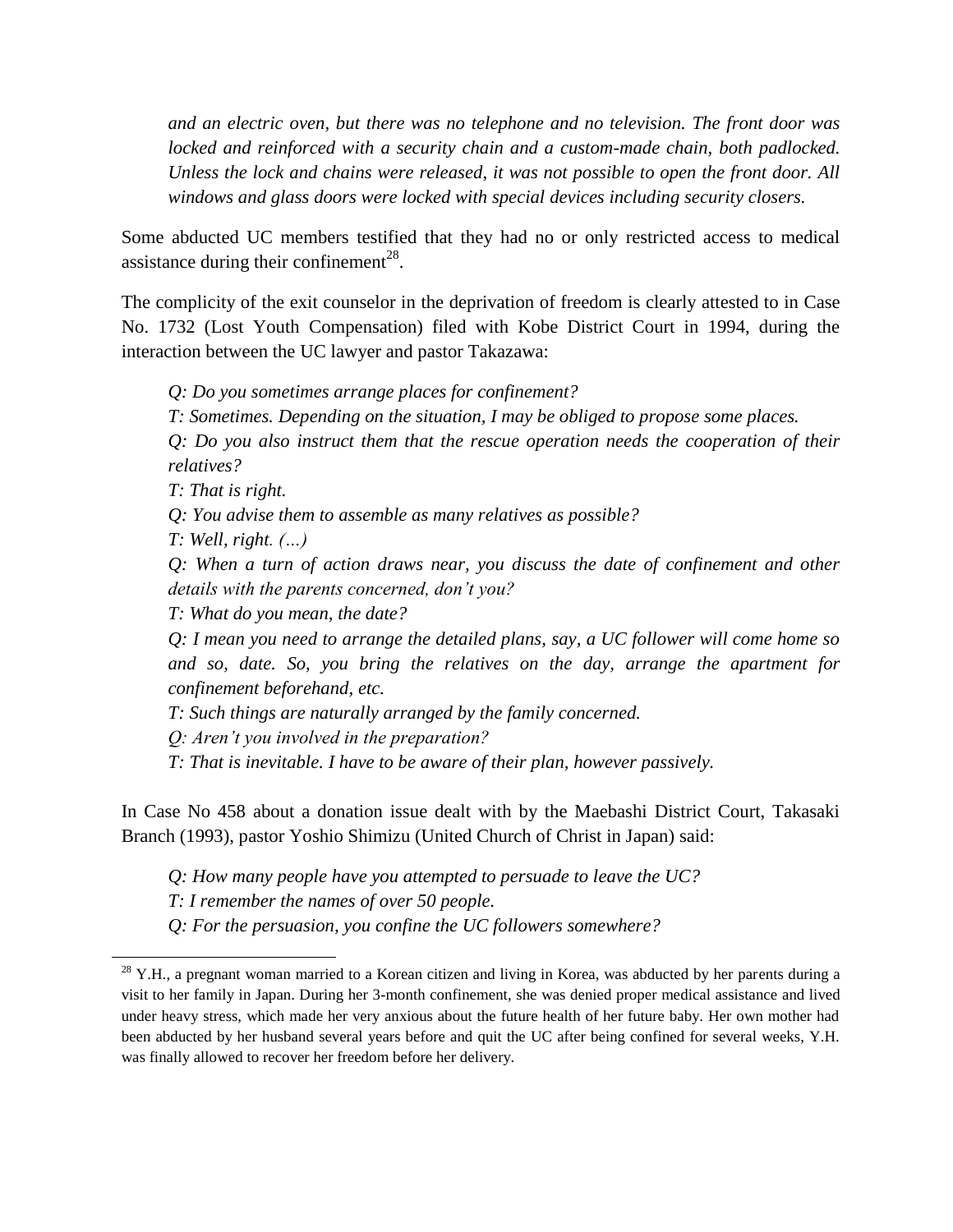*T: You mean I carried it out? Q: Do you mean you have not carried out the confinement? T: What is the definition of the confinement? Q: It may involve locking windows, hiding shoes or keeping constant guard, etc. (…) T: There are such cases. Q: Can't you persuade them without resorting to such methods?*

*T: There are cases that required them.*

Exit counselors have become more and more cautious after pastor Mamoru Takazawa was condemned on two occasions in the aforementioned civil cases filed by Kozue Terada (2004) and Hiroko Tomizawa (2002). Moreover, an increasing number of anti-cult activists disapprove of unsolicited exit counseling exerted in conditions of deprivation of freedom.

#### *(5) Disappearance*

Once the convert has been abducted and deprived of his/her freedom, the person should be considered missing. However, the Japanese law enforcement actors do not view this situation as a case of disappearance when the parents or the relatives – the perpetrators of the abduction – do not declare it and moreover inform the employer and the neighbors in various plausible ways that he/she will not come back at all or only before long. The police, when alerted by a third party, consider it is a family matter. Spouses may start some research but there are very few cases where the abducted person is married and as she/he is usually transferred to a remote place, it is very difficult, if not impossible, to locate him/her.

*Human Rights Without Frontiers* met Takashi Usami, the fiancé of an abducted person, who was determined to find his loved one and showed a lot of ingenuity in attempts to do so. He attached a cell phone with GPS to the car of his fiancé's father to track his movements and find her whereabouts. That is how he managed to talk to her after almost three years. In the meantime, she had been convinced through exit counseling to leave the new religious movement.

In another case reported to *Human Rights Without Frontiers*, the fiancé hired private detectives and finally managed to locate his beloved.

## *(6) Unsolicited and forceful exit counseling by third parties reflecting a competition for followers*

De-conversion attempts using coercion in physical and psychological isolation conditions are mainly performed by pastors and members of Protestant churches with the assistance of former members of new religious movements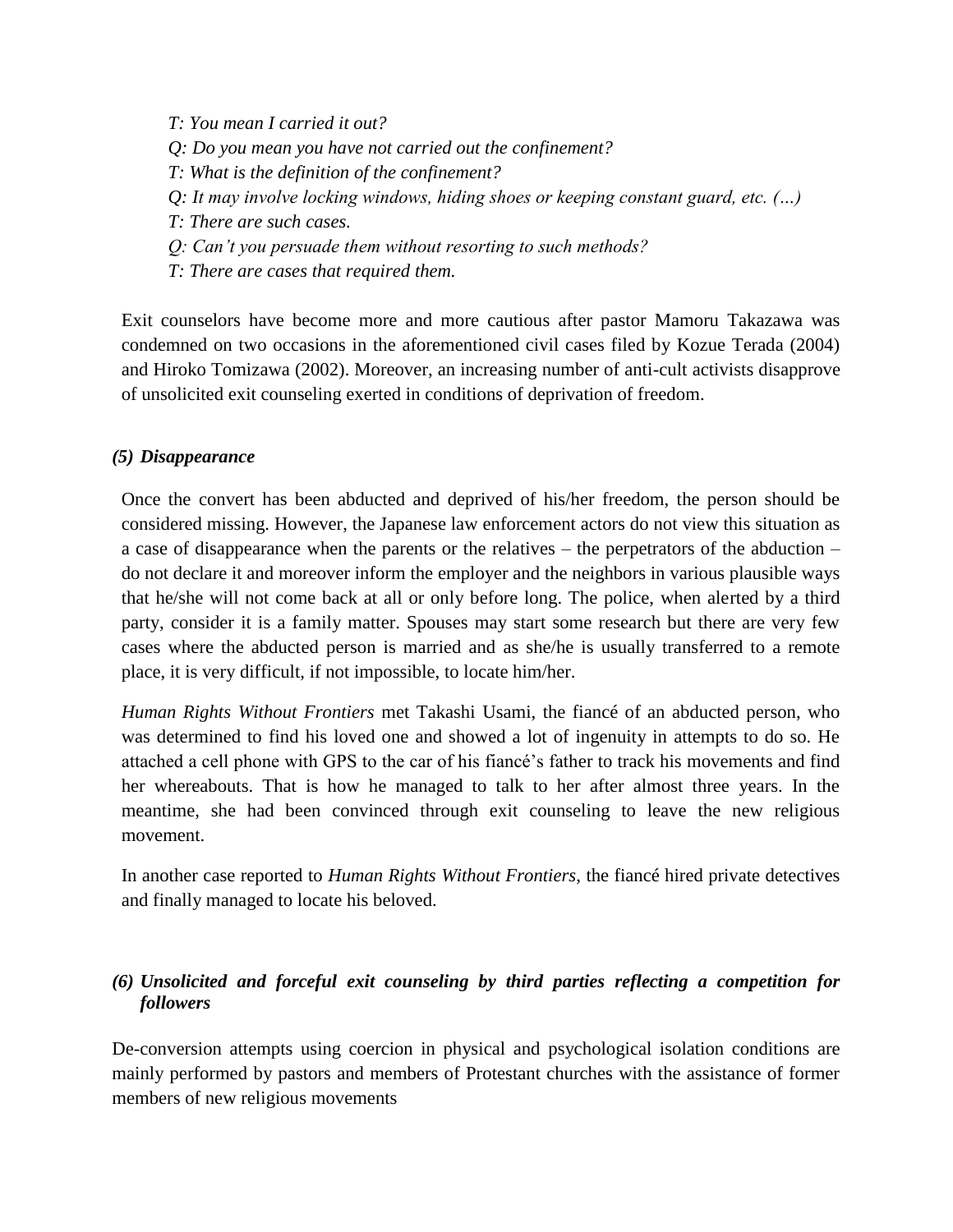Exit counseling programs that comprise presentations of the Protestant interpretation of the Bible and focus on the alleged contradictions or errors in the doctrine of the targeted movement with regard to the Bible clearly reflect a situation of competition between two religions. While such an ideological fight might be considered legitimate on the "free market of religions" and in agreement with the principle of freedom of expression, the use of conditions of protracted confinement or restraint imposed on individuals cannot be condoned in the light of international human rights standards.

The expression "protective persuasion" used by the exit counselors can hide another reality: coercion, intimidation, and threats.

Kozue Terada told *Human Rights Without Frontiers*:

"*On the morning of October 29th 2001, my uncles and younger sister left the apartment for work, and three people, my father and two aunts, remained to keep watch over me.*

*Around 2:00 pm, Rev. Mamoru Takazawa of the Kobe Shin Church came to the apartment. I protested to Rev. Takazawa, saying, "This is a forced confinement!" Takazawa said, "Yes, this is a forced confinement", adding, "But your father and mother are confined, too." Rev. Takazawa insisted that he was "requested to engage in the discussion" and stayed for about two hours criticizing the Unification Church doctrines.* 

*At 2:00 pm on 30 October, Rev. Takazawa came to the room. Ignoring my desires, he continued to force me to have a dialogue with him. I said, "I don't want to be here! I am going to call the police. Let me borrow a cell phone!" As I extended my hand, Rev. Takazawa got emotional and said, "Even if a policeman comes, as soon as he finds it is about the Unification Church, he will collaborate with me, saying 'Keep on your good work!'" Rev. Takazawa took five to six name cards of policemen from his wallet, and emphasized, "I have a connection with the police."*

*Since that time, Rev. Takazawa came by almost every day until the last week of November, staying for about two hours each time, giving me the coercive exit counseling. During those sessions, he attacked my personality, calling me "retarded," "psycho," "a person like a murderer" and "one with a face like a slug in June." During the confinement, I suffered a nightmare in which I was abused by my father in confinement almost every night.*

*Around 10 November, Rev. Takazawa came to apartment No.1005 with Atsuyoshi Ojima, who was a lay assistant of the Western Japan Evangelical Lutheran Church. Ojima came by almost every day until my release, criticizing the Unification Church doctrines."*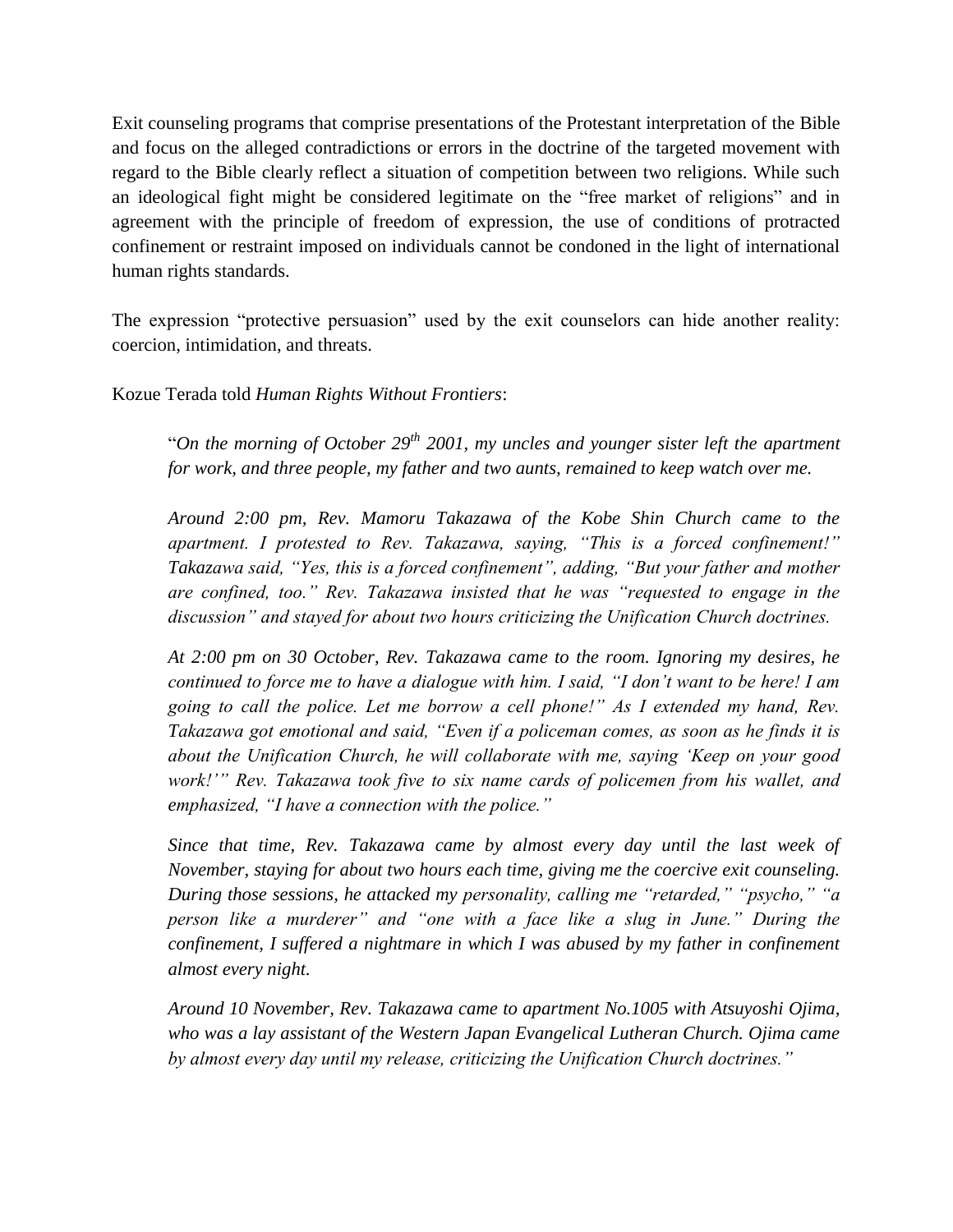The coercion is also obvious from the minutes of Case No. 1732 filed with Kobe District Court in 1994, in which on 21.05.1996 the UC lawyer asked Pastor Takazawa questions about an escape attempt of a confined UC member (referred to as the Okamoto incident):

*Q: In that incident, did he jump off to the ground? T: He did not mean to jump off but he tried to escape. His family dashed to him and pulled him back but in the ensuing scuffled, he went off the balcony and fell down to the ground. Q: You mean he was heavily wounded in his escape attempt? T: That is correct. Q: His escape attempt indicates that he did not like to be forced to hear your persuasion talks. T: I guess so. Q: And he was not in a situation in which he was free to get through the entrance. T: You are right.*

It appears clearly that the exit counseling sessions were also used to proselytize under coercion. In the minutes of Case No. 1732 filed with Kobe District Court in 1994, one can read the following interaction between the UC lawyer and pastor Takazawa on 21.05.1996:

- *Q: How many members does your church have?*
- *T: About 130. About 60-70 people take part in religious services.*
- *Q: How many are there who left the UC?*
- *T: Now, roughly half of them.*

Moreover, their advisory sessions comprising Biblical training also attracted anxious parents and relatives. An obvious of abuse of psychological weakness…

Coercion was so strong in the case of Kiyomi Miyama that she had her marriage annulled to prove that her recantation was sincere<sup>29</sup>.

#### *(7) Price of a "rescue operation"*

 $\overline{\phantom{a}}$ 

Out of love, parents are ready to pay huge amounts for the sake of their children. *Human Rights Without Frontiers* has been unable to collect reliable data about the expenses engaged in abduction, confinement and exit counseling. Renting a van, renting a room or a house and remodeling it for confinement purposes for an unforeseeable period of time entails major expenses.

 $29$  She had really lost her faith at that time and she was used by anti-UC activists in other exit counseling operations but she joined back the UC after some time.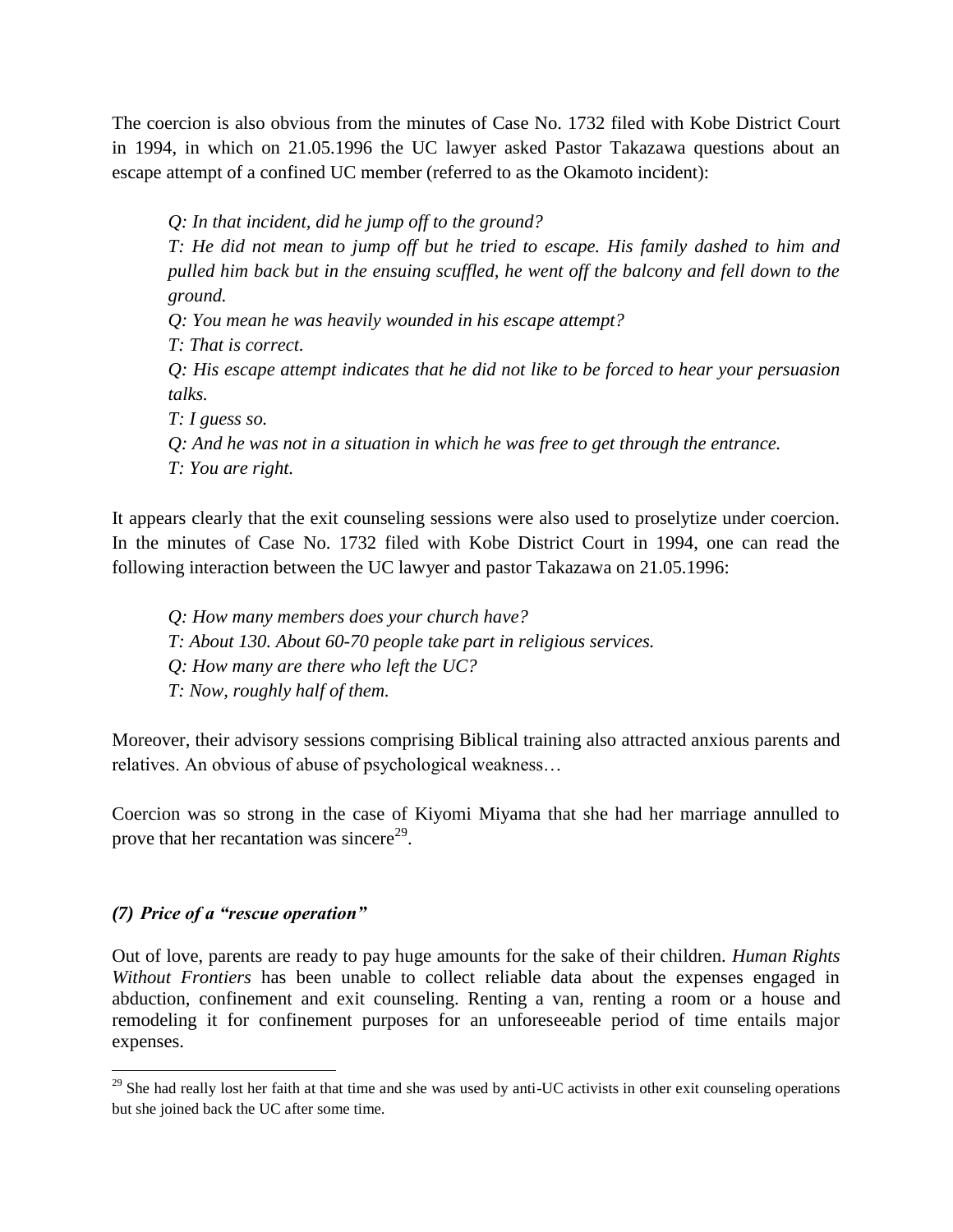Moreover, *Human Rights Without Frontiers* collected testimonies suggesting that exit counselors had been paid by parents for their activities but could not verify such allegations. From one case to another, the alleged amounts varied between 4 million yen  $(40,000 \text{ } \epsilon)$  and  $10,000,000$  yen  $(100,000 \epsilon)^{30}$ . Unofficially, journalist Yonemoto was told by the police that the average price was 4 million yen. Yonemoto was also informed by an anti-UC pastor that an exit counselor without any religious motivation had proposed to a concerned mother a remuneration of 10 million yen when she was considering an abduction.

The 2002 judgment by the Osaka High Court quotes an abducted female Jehovah's Witness  $S.S.<sup>31</sup>$  as saying about a pastor who confined her: "He is engaged in the business of coercing Jehovah's Witnesses to renounce their faith by means of confinement upon request from family members of Jehovah's Witnesses, receiving a large sum of money as a reward under the pretext of donation for the activity, in fact, acting as a so-called deprogrammer." In the files of the Japanese branch of the Jehovah's Witnesses movement, the amount of \$10,000 was mentioned by the victim.

An interesting document given to *Human Rights Without Frontiers* is a letter addressed by a grandmother to her grandchild Hideo Kawashima in 1996, in which she said she gave 4.78 million yen (47,800  $\epsilon$ ) to her daughter and son-in-law to cover the costs of his "rescue operation" (which was unsuccessful).

#### *(8) Background and motivation of the exit counselors*

The exit counselors are usually pastors and lay people of Evangelical and Pentecostal churches<sup>32</sup> who use the concerns of converts' families as an opportunity to fight against a competing heresy, and who exploit the anxieties of the parents<sup>33</sup> to try to evangelize them. They do not carry out abductions but they are fully involved in the preparatory phase: awareness-raising of parents through sessions and meetings with other parents who successfully carried out abductions. In

 $\overline{\phantom{a}}$ <sup>30</sup> According to Kiyomi Miyama who was abducted and confined twice during 6 months and 29 months, Miyamura's average rate for rescuing 'cult members' was  $40,000 \text{ }\epsilon$ . According to Sayuri Hara, her parents regularly gave envelopes with certain amounts of money to pastors and exit counselors. She also read in her mother's notebook that her parents had borrowed around 30,000  $\epsilon$  from an uncle.

 $31$  Acronym of the lady who wants to remain anonymous.

 $32$ According to journalist Kazuhiro Yonemoto, around 200 pastors of one specific denomination were involved in "protective persuasion" and "unsolicited or forceful exit counseling" for the purpose of de-conversion from new religious movements and conversion to Protestantism in the first twenty years of the phenomenon. For various reasons (age, possible lawsuits, negative publicity around the issue and awareness of the psychological damage caused by their persuasion techniques) their number has dramatically decreased and just a dozen might still be active now.

 $33$ Such parents follow Biblical training sessions on the alleged ground that they will be better equipped to argue with their children on theological issues. They are also requested to attend religious services.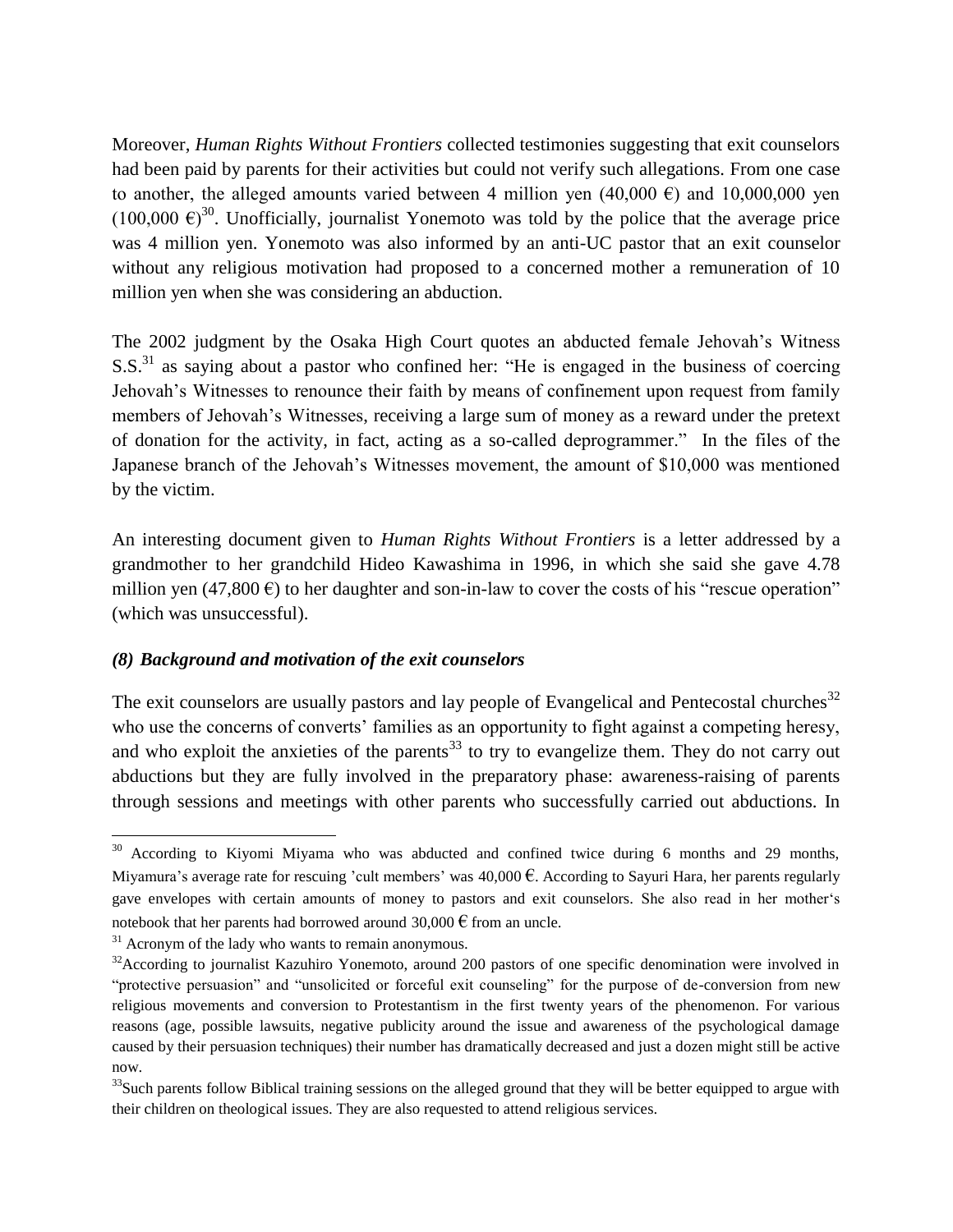some cases, abducting parents consulted them by telephone during the operation according to interviews of victims*.*

The most frequent names which came up during the interviews and the investigation by *Human Rights Without Frontiers* are:

Satoshi Moriyama, the pastor of Ogikubo Eiko Church (Jesus Christ Church in Japan). He was the first Christian minister to conduct forced conversion through kidnapping and confinement in 1966. He passed away in 1996;

Yasutomo Matsunaga, the pastor of the Niitsu Evangelical Church in Niigata prefecture (Japan Alliance Christ Church);

Mamoru Takazawa, the pastor of the Kobe Shin Church, an independent Evangelical church;

Takeo Funada, the pastor of Kyoto Seito Church (Jesus Christ Church in Japan);

Yoshio Shimizu, the pastor of Gyoda Church (United Church of Christ in Japan). He is a former member of the Unification Church;

Masayuki Hiraoka, the minister of Japan Evangelical Lutheran Church. He died in 2009;

Tadaharu Takayama, the pastor of Kurashiki Megumi Church (Japan Alliance Christ Church);

Sakae Kurotori (female), the pastor of Totsuka Church (United Church of Christ in Japan).

Other religiously motivated exit counselors:

 $\overline{\phantom{a}}$ 

Tamiya Taguchi, the former director of a UC training center. Afterwards, he became a member of an Evangelical Church. He died in 2002.

Pascal Zivi, a member of the Hitsujigaoka Church (Jesus Christ Church in Japan) and founder of the Sapporo-based *Mind Control Institute*. He wrote a book called "*Escape from Mind*  Control<sup>"34</sup>.

Another exit counselor who is often mentioned is Takashi Miyamura. He is not known to have any religious affiliation. He is the director of an advertisement agency.

 $34$ Pascal Zivi was born in France in 1957. He learned judo and went to Japan in 1980 to improve his abilities. There, he met an Evangelical missionary and became a Christian. In 1994, he created the "Mind Control Institute". He has no known relevant background in psychology. He claims to have made studies at an Evangelical Bible School.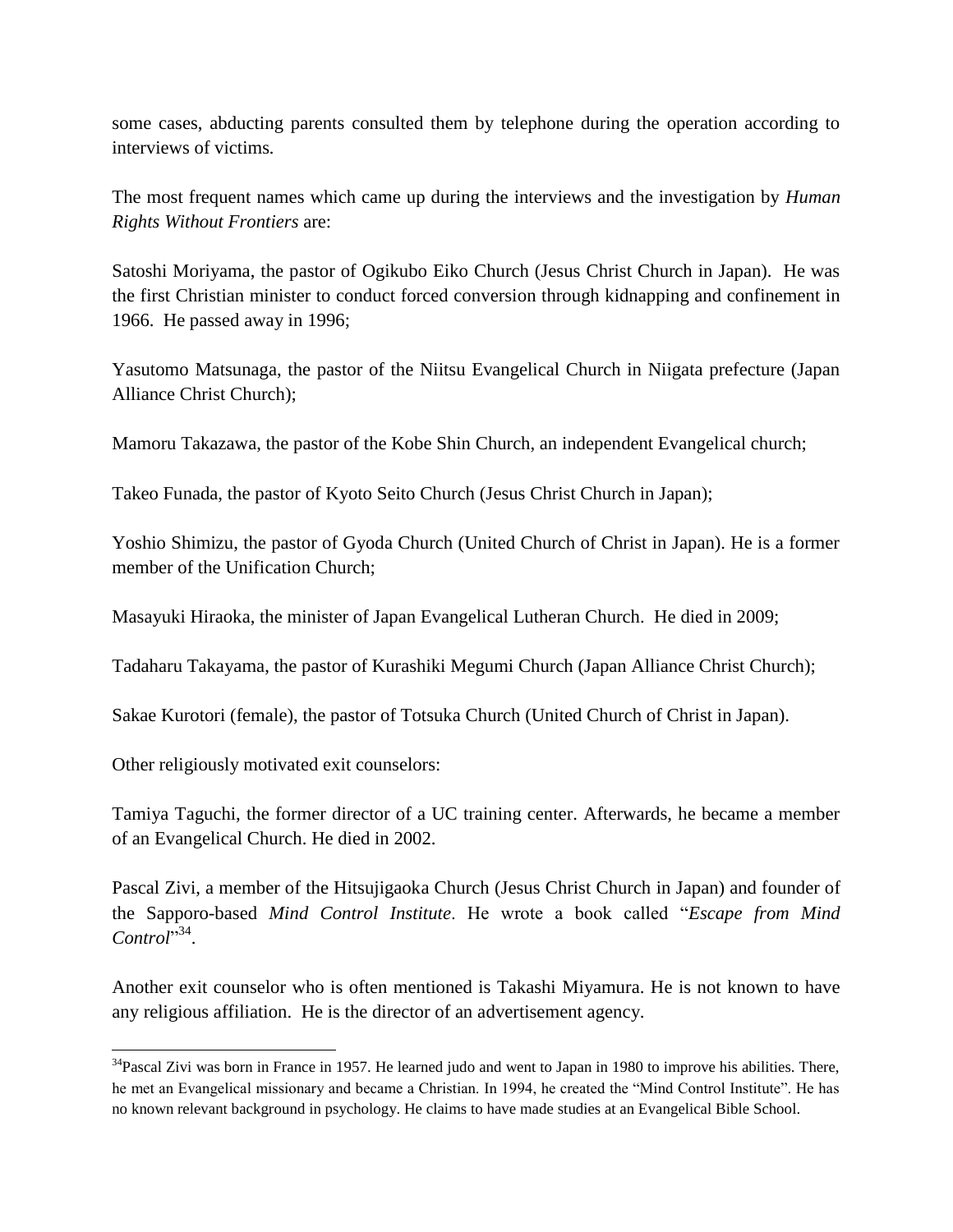Psychologists are not known to be involved in exit counseling in a confinement situation.

## *(9) "Happy endings"*

 $\overline{\phantom{a}}$ 

The confinement of the convert can come to an end in various ways: voluntary release by the abductors after the (supposed) de-conversion;  $35$  after the failure of the exit counseling; after release by external actors; and after escape by victims.

Y.K., a female Jehovah's Witness, was abducted twice by her parents near the shop where she was working. In 1998, after three days, she was released after her brother had informed her congregation. The second time (1999), she was kidnapped at 4.45 am and taken to a place that was reached after two hours' drive. After four months of confinement, she managed to escape.

In 2009, H.K. who was then 29, was abducted by her parents and was driven two hours to a remote location, where she was confined for two months and subjected to exit counseling. In the meantime, her fiancé and co-religionists looked for her, found her confinement place and visited it with a lawyer. She told *Human Rights Without Frontiers*:

*"When the bell rang and my father opened the door, I was surprised to hear familiar voices. My fiancé, members of my church and a lawyer were standing outside the entrance door. They asked me if I was there against my will. I said 'yes' and I left the apartment with them. I was really happy. Afterwards, I tried to contact my parents but they did not answer my calls, my emails or my letters. It is a pity."*

A victim who wants to remain anonymous holds the record of the shortest confinement period (24 hours) and of the most acrobatic escape. She said to *Human Rights Without Frontiers*:

*"On 3 January 2011, at about 2:40 am, while my parents and my sister were sleeping, I cautiously closed the sliding door separating my room and my sister's. I took my handbag and opened the sliding window to the balcony. I was then outside on the second floor and in front of me at arm's length, there was an electricity pole. I went over the wall of the balcony, stretched my arm, held the pole's picket, moved onto the pole and climbed it down falling on my hips down to the ground. The apartment was too high for me to jump down. I might have been badly injured."* 

 $35$ Some converts simulate the de-conversion. As most of them were not really religious before joining the new religious movement and were just nominally Buddhist, it cannot be said that after their religious destructuration they went back to their original religion. In a number of cases, the de-conversion was part of a proselytizing scheme of Evangelical churches. According to unofficial internal statistics of the UC, 60-70% of the people exposed to exit counseling in confinement conditions left the movement and only 30% kept their faith.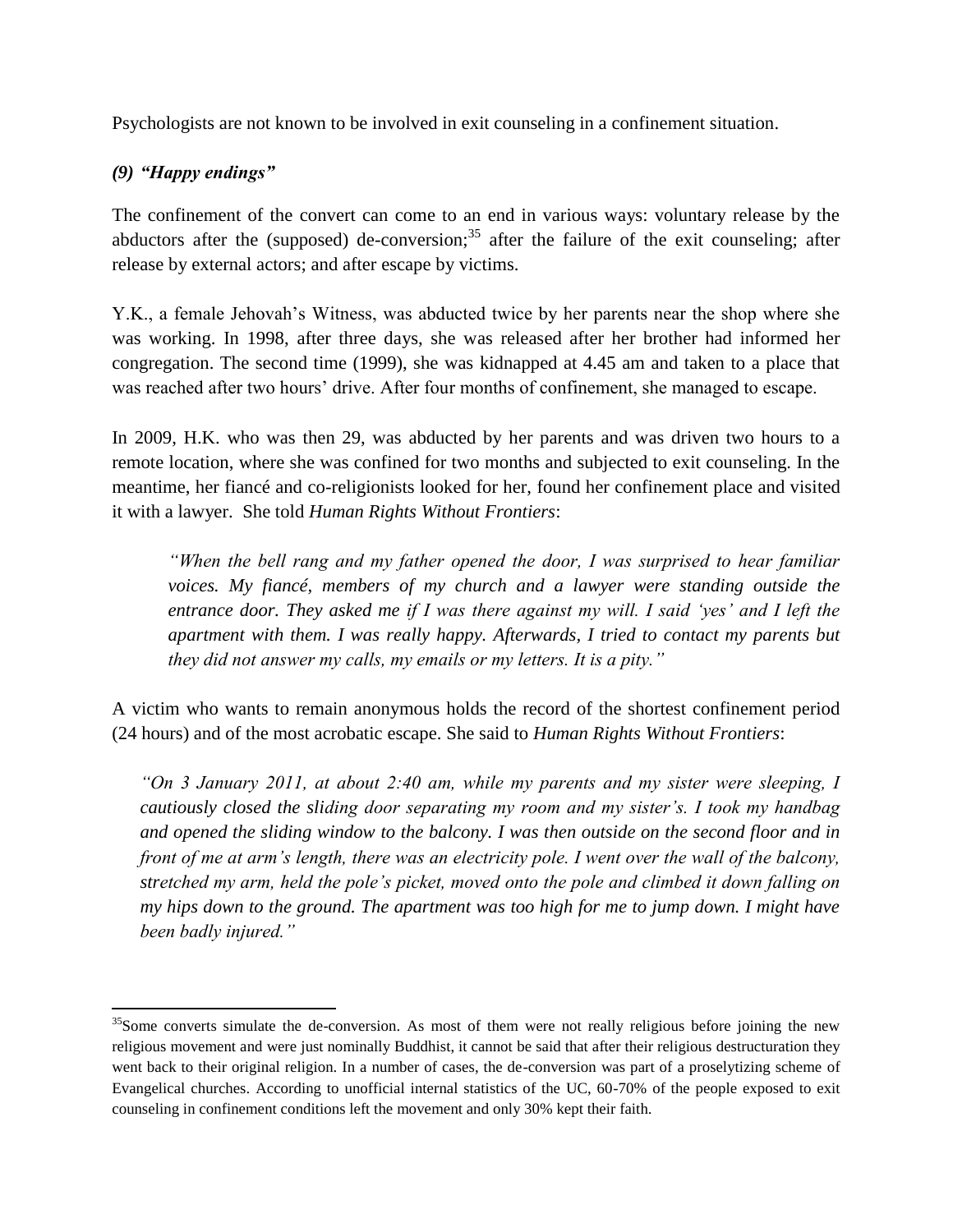#### *(10) Follow- up of complaints by the police*

l

On 20 April 2000, Jin Hinokida, a member of the Japanese Diet, took part in an official hearing of the Diet to which Setsuo Tanaka, Director-General of the National Police Agency, Norikiyo Hayashi, Detective Superintendent of the National Police Agency, and Yuuki Furuta, Director-General of the Criminal Affairs Bureau of Ministry of Justice, had been summoned to answer concrete questions about their dealings with cases of abduction and confinement.

On this occasion, Jin Hinokida denounced the passivity of the police in a number of cases such as that of Hiroko Tomizawa, who was abducted in  $1997^{36}$  by a group of 20 people including her parents and relatives, confined for 15 months and subjected to unsolicited exit counseling. Tottori Police Station then failed to take due measures although it had been duly alerted. The police also waited for two years before sending the prosecution documents on six people to the Tottori District Prosecutors' Office but failed to list the names of the other assault members<sup>37</sup>. The Prosecutor refused to start criminal proceedings. In a subsequent civil court lawsuit, the parents and the exit counselor were declared liable and ordered to pay a small symbolic compensation.

During the same hearing of the Diet, Jin Hinokida fiercely criticized the complicity of the police in the abduction case of Mitsko Ishikawa, and was quoted as saying:

*"Today, I will submit the evidence that the police are involved and are accepting abduction and confinement<sup>38</sup>. A criminal who abducted and confined a UC member had made a plan sheet. I have that original. In the sheet, it is written the date to do what, and also how to respond if the victim resists. Moreover, the father of Mitsko Ishikawa contacted the Akishima police station on 14 May 1998 before carrying out the plan, made the plan "authorized" and then carried it out."* 

However, when the Japanese wife of a Korean citizen was abducted and all the interventions to move the police proved to be unsuccessful, Jin Hinokida called the Korean Embassy. As a result, the concerned Yamagata Prefecture Police rushed to the place of confinement and released the victim of the abduction and confinement.

 $36$  Hiroko Tomizawa, then aged 26, had been abducted a first time by her parents in June 1994 and confined for 80 days before being able to escape.

<sup>&</sup>lt;sup>37</sup> Hiroko Tomizawa's father was a retired policeman and could probably rely on the complicity of other policemen.

<sup>&</sup>lt;sup>38</sup> HRWF footnote:In Japanese culture, parents tend to consider their children as their possession. According to journalist Kazuhiro Yonemoto, the necessity of a Child Abuse Prevention Law was not discussed until around 1995. The concept of child's rights and domestic violence is also a recently imported value, though not necessarily recognized and accepted by society, like the concept of human rights in general. Hence the attitude of the police who consider abduction of adult children as a "family matter."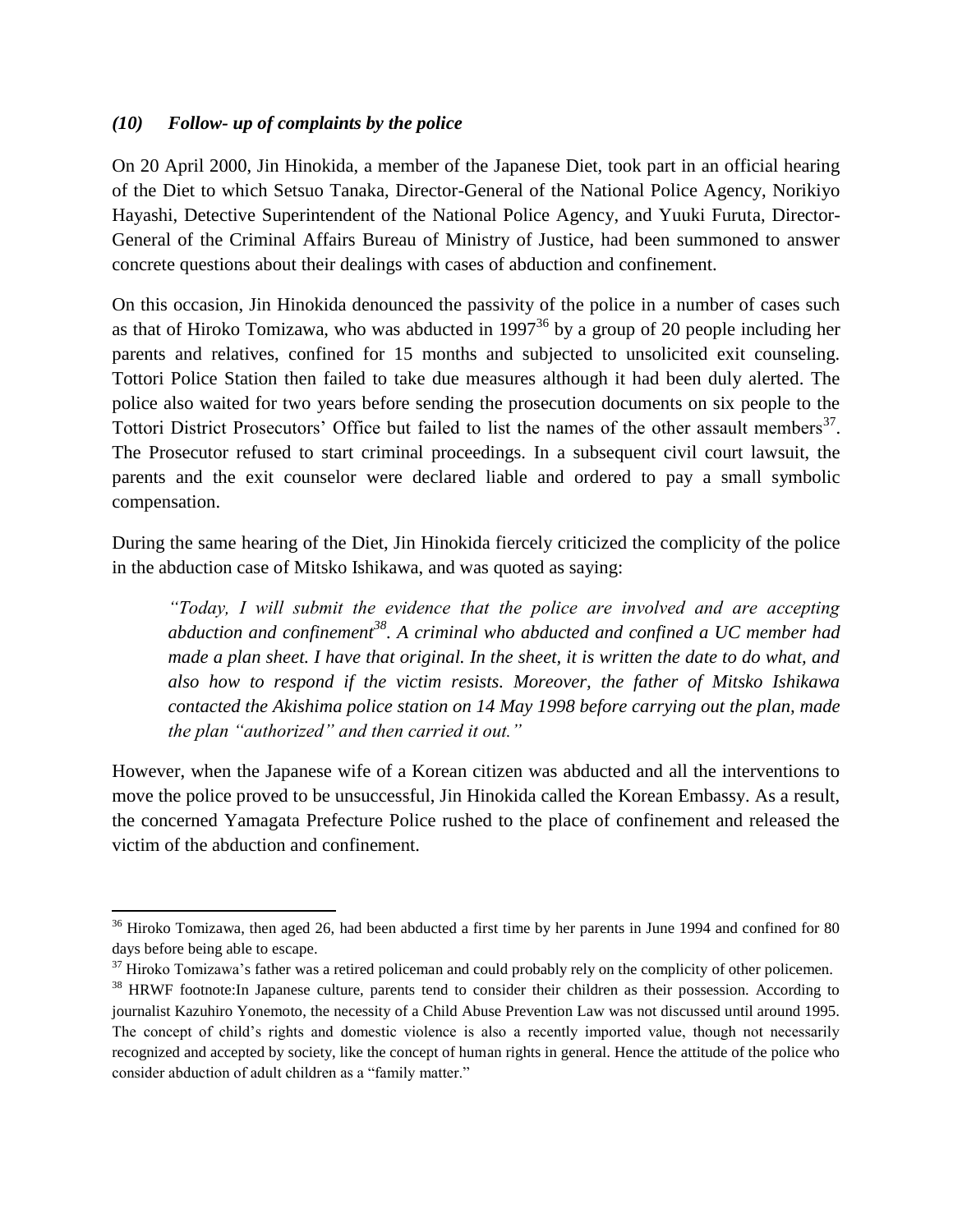On 14 May 2010, Tsukasa Akimoto (Liberal Democratic Party), Member of the Upper House and the Audit Committee, heard a number of government representatives on the role of their institutions in cases of abduction and deprivation of freedom with the purpose of religious deconversion. Victims of abduction and confinement have not often filed complaints because the police often takes sides with the abducting parents as it was obvious in the case of Miss A.S. who told *Human Rights Without Frontiers* under cover of anonymity: "After I had escaped, I called the police and I told them my family had confined me because they opposed my marriage. After talking to my father, they started reprimanding me and criticizing me. Finally, they handed me over again to my parents and I was confined again by them until I escaped again!"

## *(11) Follow- up by the judiciary system*

 $\overline{\phantom{a}}$ 

Not many complaints have been filed by victims of abduction and confinement, because of reluctance to bring legal actions against parents but also because from the experience of other abductees they do not trust the management of such incidents by the judiciary. Moreover, the policy of the judiciary when faced with religiously motivated cases of abduction and confinement has failed to deliver justice.

**All known complaints filed jointly against abducting parents and exit counselors have been declared ineligible for criminal proceedings by prosecutors<sup>39</sup>. Only some complaints before civil courts have been taken in consideration.** 

- *Toru Goto* who was victim of abduction and confinement for 12 years was released in 2008. In June 2008, he filed criminal charges against those involved in his confinement. On 9 December 2009, the Prosecutor's Office decided to waive indictment on the ground of insufficient evidence.
- *Emiko Motoki* was abducted and confined from 13 to 25 November 2002. She was released by the police. She submitted a criminal complaint on 1 December 2002 but the Prosecutor's Office dismissed the case on 5 July 2004.
- *Kozue Terada* was abducted and confined from 28 October to 27 December 2001. She submitted a criminal complaint to the police in Osaka on 19 February 2002 but on 15

*<sup>39</sup> Human Rights Without Frontiers* knows 24 cases for which there were criminal complaints between 1980 and 2008. In 1980, Miss Mitsue Tashiro, Miss Tomoko Okubo and Mr. Hideo Mima filed a complaint against the mental hospital where they were confined, and an exit counselor named Tomigoro Goto. In all the other cases, criminal complaints were filed against the perpetrators of abduction and confinement but some of them did not do it against their parents. The most recent cases are Miss Hiroko Tomizawa (2000), Mrs. Kozue Terada (2002), Mrs. Emiko Motoki (2002) and Mr. Toru Goto (2008) who were interviewed for the purpose of this report.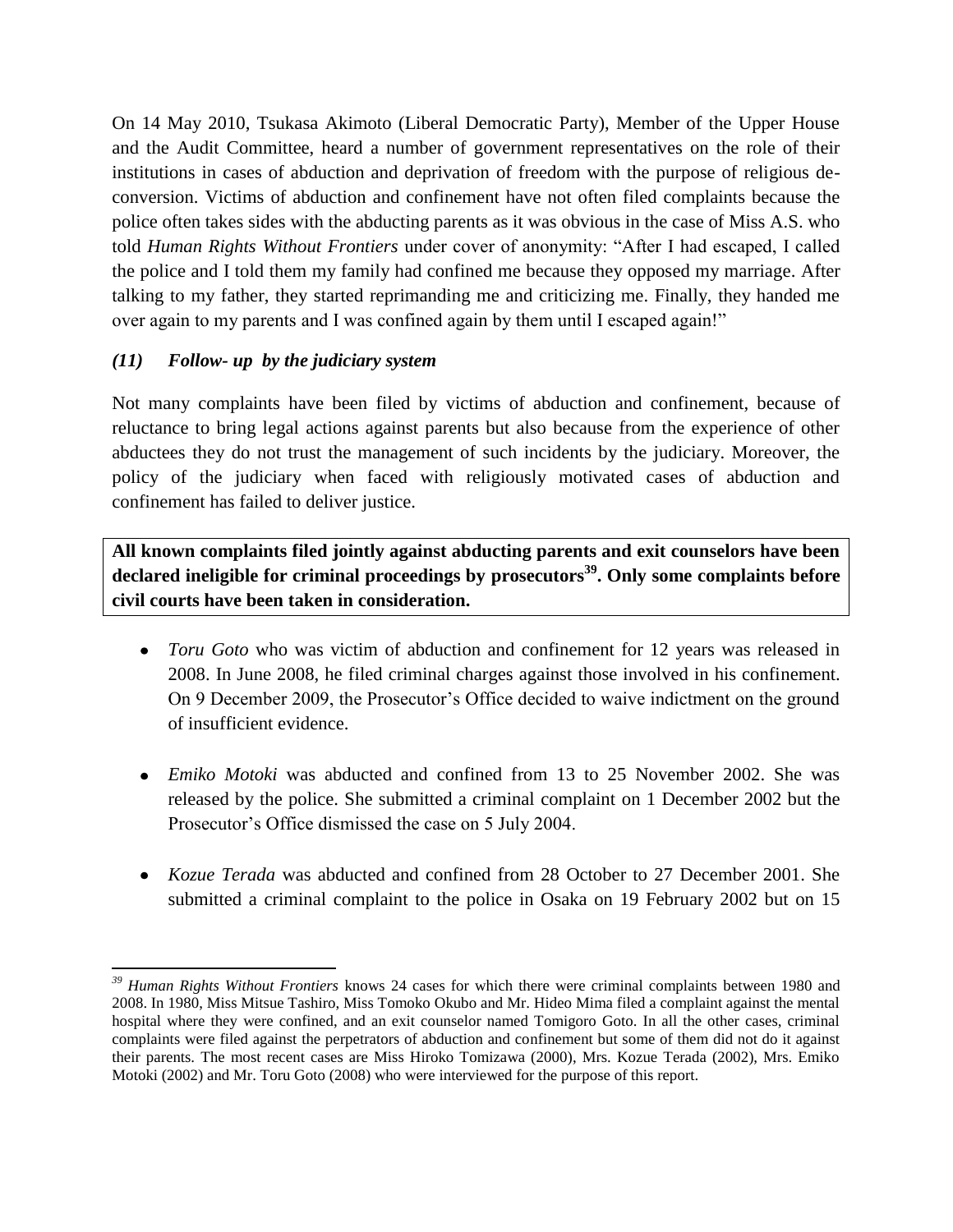September, 2004, Osaka Prosecutor's Office dismissed the case on the grounds that it did not deserve a criminal proceeding.

- *Hiroko Tomizawa* was abducted and confined from 7 June 1997 to 30 August 1998. She submitted a criminal complaint to the police in Tottori on 25 April 2000 but on 6 August 2000, the Tottori Prosecutor's Office dismissed the case.
- *Rie Imari* was abducted and confined for the second time on 10 January 1997. She was coming out of a restaurant with her husband when eight people (her parents and relatives) jumped on them and pushed her into a car. She was subsequently deprived of her freedom for 5 months. She was released on the assumption that she had given up her faith. As soon as she was free, she filed a complaint for a criminal case. Yokohama District Prosecutor's Office waited until 26 March 2002 before deciding that the case did not deserve a criminal proceeding. In the meantime, Rie Imari and her husband (he had been injured during the abduction) seized a civil court with another complaint against her parents and the two pastors involved in unsolicited exit counseling at her confinement place (6 January 1999). They were claiming a financial compensation of 15 million yen (150,000 EUR) for various damages (loss of salary, injuries, etc.) and the injunction to stop another attempt. On 23 January 2004, Yokohama District Court dismissed the case. On appeal, Tokyo High Court upheld the decision on 31 August 2004. They then seized the Supreme Court which suggested a friendly settlement. The only claim that was kept in the settlement was the promise to respect each other's religious freedom.

When *Namiko Katagiri* was abducted and confined by her parents during 170 days in 2001-2002, her husband tried to lodge a complaint with the police but they refused to file it as they considered it was a family matter. Therefore, he started a civil court procedure against his parents-in-law. On 3 September 2002, there was a legal settlement, which stated that the parents deeply apologized, promised not to repeat such an action and to pay the amount of 2 million yen to their daughter and their son-in-law.

#### *(12) Psychological consequences for the abducted converts: Post-traumatic stress disorder*

Some abducted converts experienced post-traumatic stress disorder (PTSD) and others not.

In 2004, Keiko Ikemoto<sup>40</sup> and Masakazu Nakamura<sup>41</sup> published a study entitled "Forced deprogramming from a religion and mental health: A case report of PTSD" in the International

 $\overline{\phantom{a}}$ 

<sup>&</sup>lt;sup>40</sup>Clinical Research Institute, National Minami Hanamaki Hospital, 500 Suwa, Hanamaki, Iwate 025-0033, Japan.

<sup>41</sup>Counseling Service Association, Nishitokyo, Japan.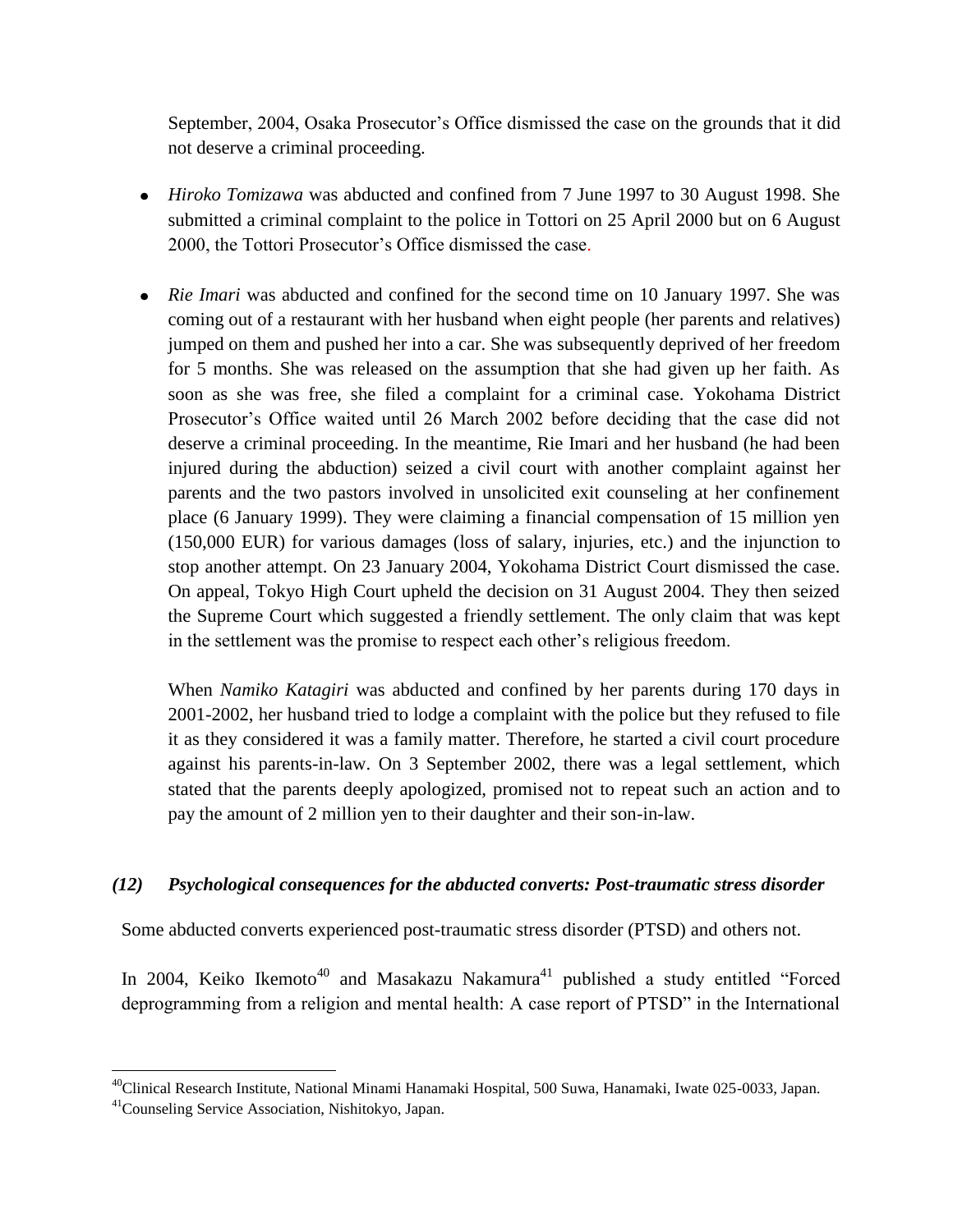Journal of Law and Psychiatry<sup>42</sup>. The unnamed and religiously unidentified victim<sup>43</sup> was a Jehovah's Witness, according to information obtained by *Human Rights Without Frontiers*. The victim was a 32-year old female without any personal or family psychiatric past history. She was kidnapped and kept in solitary confinement by her family for 20 days. According to what the researchers wrote about the posttraumatic disorder she experienced, after she returned to her house, the psychiatrist diagnosed a moderate to severe depressive state. As she was afraid to stay alone, she stayed at her friend's house for three weeks. She was too fearful to ride on a bicycle; noises made her irritable; when somebody talked in a rhythm similar to that of the clergyman, she could not bear it; she complained of anxiety and insomnia; she experienced the sensation that of being bound hand and foot at night. The victim also had guilt for recanting her faith and could not restore her relations with her parents.

## *Conscience problems<sup>44</sup>*

"Although she once renounced her faith, it was intolerable to realize when she calmed down that it was herself that was being deceived. She blamed herself for having betrayed her fellow adherents at the time of her release from confinement."

#### *Damage to her relations with her parents*

"When the therapist asked her about the relationship with her parents, she said: 'I wished to be dutiful to my parents (...). They broke my heart. It was shocking that my family should be disinterested in my confinement. I can forget what others did but I can't forget what my family did to me. I want to have my name struck out from my family register,' she said in a rather indifferent manner. Nevertheless, her anger was expressed in her speech and facial expression."

"After one year, the therapist met the patient. The patient said: 'I'm doing well at work, but I feel slightly listless since that event. I can't forgive my parents even now. My feelings towards my parents are similar to those for a rapist. I feel strained whenever I recall that event.' For her parents' part, as they had noticed the serious influence of the confinement and betrayal on her, they wanted to apologize to her. However, she would ever wish to meet her parents again."

In their conclusions about the relation between exit counseling under coercion and PTSD, Keiko Ikemoto and Masakazu Nakamura referred to James R. Lewis, a scholar in religious studies, and David G. Bromley, a professor of sociology<sup>45</sup>:

 $\overline{\phantom{a}}$ 

 $42$  Issue 27(2004), pp 147-155. Full article available online at  $\frac{http://sciencedirect.com}{http://sciencedirect.com}$ 

<sup>&</sup>lt;sup>43</sup>The patient wanted her privacy to be respected.

 $^{44}$ Quotation from the study « Forced deprogramming from a religion and mental health: A case report of PTSD ».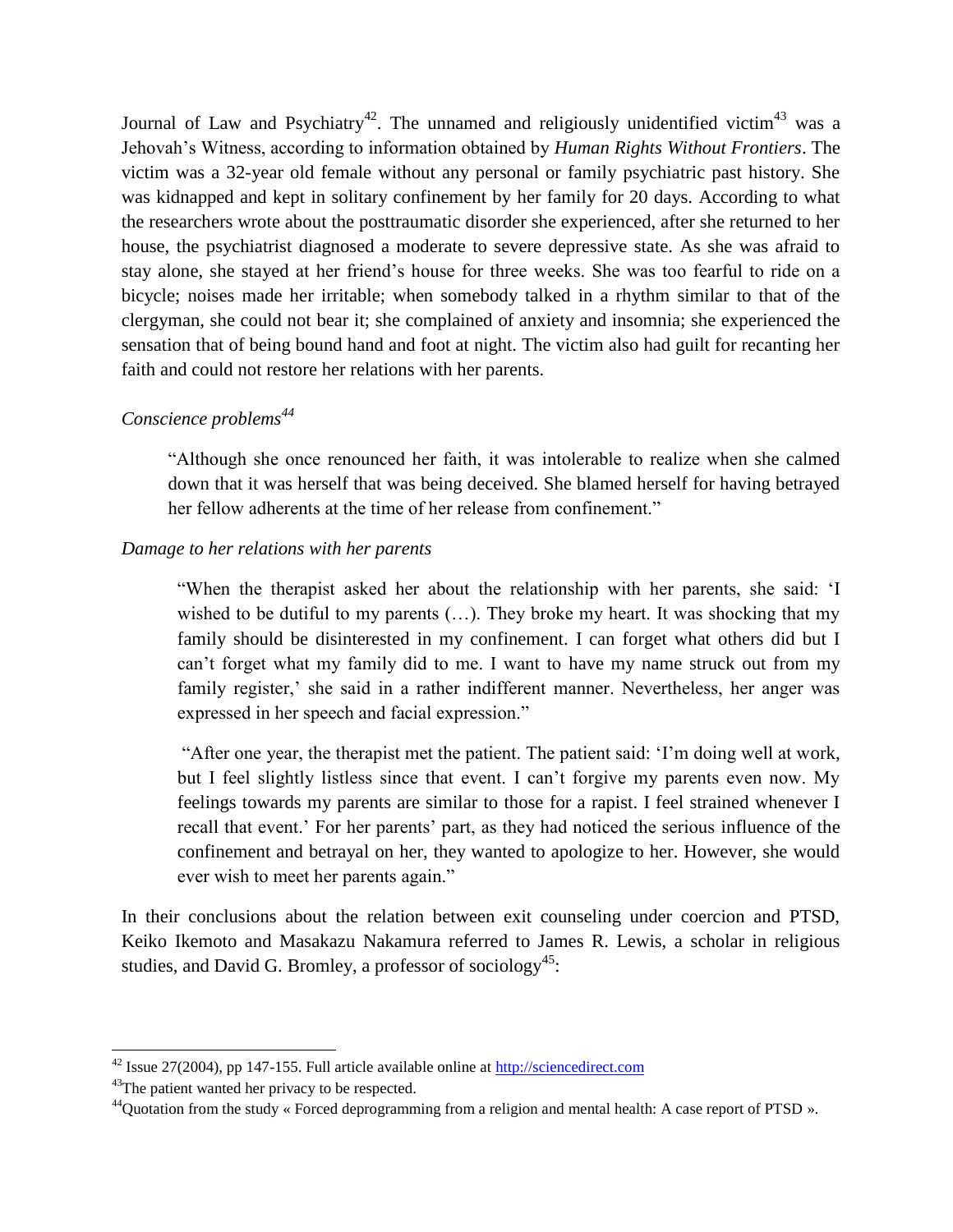"Lewis and Bromley (1987) reported that among 36 of those who had experienced involuntary counseling, 61% showed a floating and altered state, 47% nightmares and 58% amnesia, and that the incidence of these symptoms was lower among those who had voluntary counseling (41%, *n*=29), although it was still higher than voluntary seceders, who did not require other's participations (8-11%, *n*=89). Their results showed that even voluntary counseling is harmful in the context of mental health. This might indicate that the situation in which autonomy in religious belief is harmed can cause trauma and PTSD. In the present case, another cause of trauma was the moral sense of the patient, which was injured by her transient withdrawal from her faith, resulting from involuntary counseling."

Abducted converts are not the only victims of PTSD. Another clinical psychologist<sup>46</sup> told *Human Rights Without Frontiers* that abducting parents also experienced PTSD whether their operation had been successful or not. Both abducted and abductors would need followup counseling, some said.

\*\*\*

The PTSD phenomenon was also investigated by the journalist Kazuhiro Yonemoto who interviewed three victims. In his book, 'Our Disturbing Neighbors - a woman's saga after her rescue from the Unification Church' he reported about three women who had left the Unification Church after being kidnapped and detained by their parents with the purpose to have them recant their faith. The women. had all been members of the Unification Church in the past; they had been "kidnapped suddenly one day by their parents, and confined in apartments" while they were church members; they had been persuaded to recant their faith during their confinement; and had all finally resigned from the UC.

In the summer of 2002, Yonemoto met Asako Shukuya (44) and wrote about her:

 $\overline{\phantom{a}}$ 

*"It had already been six years since she had left the Unification Church. Asako was in an over-stimulated state for the better part of the day. Her 'head was spinning at high speed and wouldn't stop,' which was known as "hyperphrenia of the brain" in psychiatric medicine. In addition to atopy and over-stimulation, she had symptoms of depression, nightmares, sleeping disorder, and she complained, 'Each day is so difficult.'*

*She saw her parents once in a while, but when the meeting with them became warm and embracing, somehow she ended up vomiting later. It would be understandable if she felt nausea when the atmosphere was grim and threatening, but it was just the opposite."*

<sup>&</sup>lt;sup>45</sup>HRWF footnote: For information see "The Cult Withdrawal Syndrome: A Case of Misattribution of Cause?" by James R. Lewis and David G. Bromley, Journal for the Scientific Study of Religion, Vol. 26, No. 4 (Dec., 1987), pp. 508-522, (article consists of 15 pages)[. http://www.jstor.org/pss/1387101](http://www.jstor.org/pss/1387101)

<sup>46</sup>Prof. Katsuya Tsukukoshi was teaching clinical psychology as a lecturer at Komazawa Women's University for ten years before dealing with PTSD victims in private consultations.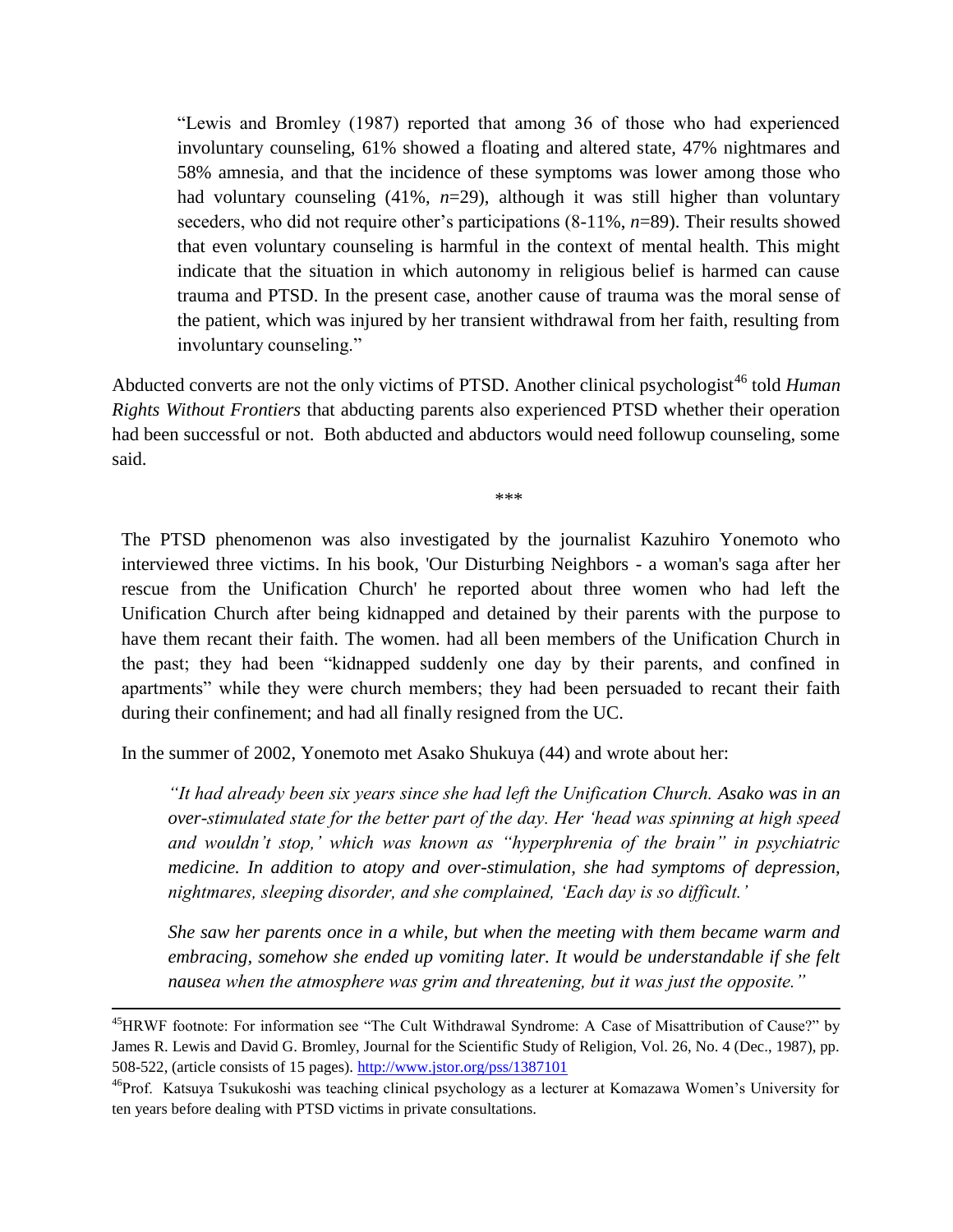Reporting about Asako's doctor (then employed by Medaka Clinic of Yokohama City), he quoted him as saying: *"In the case of Asako-san, her PTSD is a severe and complex case caused by long-term experiences of trauma (shock that injures the mind) that is sustained and repeats itself, rather than a simple, one-time incident."*

S.N., a victim interviewed by *Human Rights Without Frontiers*, declared under cover of anonymity<sup>47</sup>, that since 1993 he has been suffering from post-traumatic stress disorder.

 *"Sometimes I was depressed and I could not sleep. I could not concentrate any more. I cannot understand that parents can do that to their children. They did not want to meet my future wife and they do not want to see their two grandchildren. I am ready to reconcile but first, I want them to say they regret what they did to me. It is still an open wound almost twenty years later."* 

#### *(13) Consequences for the family relations*

It must be kept in mind that it is out of love that parents abduct and confine their children, which can lead to paradoxical situations and unexpected results.

When Hiroko Tomizawa was kidnapped for the first time in 1994, she protested her confinement by deciding to die through fasting but her father was empathetic to the extent he went on hunger strike with her<sup>48</sup>.

While the planned objective of the parents is to save their adult children from a perceived danger, the outcome of their strategy is usually a painful rupture. Some parents have lost much of their money, their time, their health and their children when the latter have freely chosen not to give up their new faith.

There are cases of restoration of the family relations (the quality and the frequency of contacts vary) but there are also situations where children keep away from their family out of rancor or fear of a new abduction. Some parents regret their choice, while others do not feel any remorse. "*We try to forgive but it is difficult and it is only through our faith that we can make some progress*", some converts say.

Parents and children are both victims of the alleged and well-publicized "solution" proposed by the exit counselors: painful rupture of family relations, defiance on both sides, negative

 $\overline{\phantom{a}}$ 

<sup>&</sup>lt;sup>47</sup>S.N. is from a Catholic family. He was educated in Catholic school institutions. His aunt was a nun. His exit counselor was a Lutheran pastor that had been recommended to his parents by the Catholic Church they were attending.

<sup>48</sup> See footnote nr 35.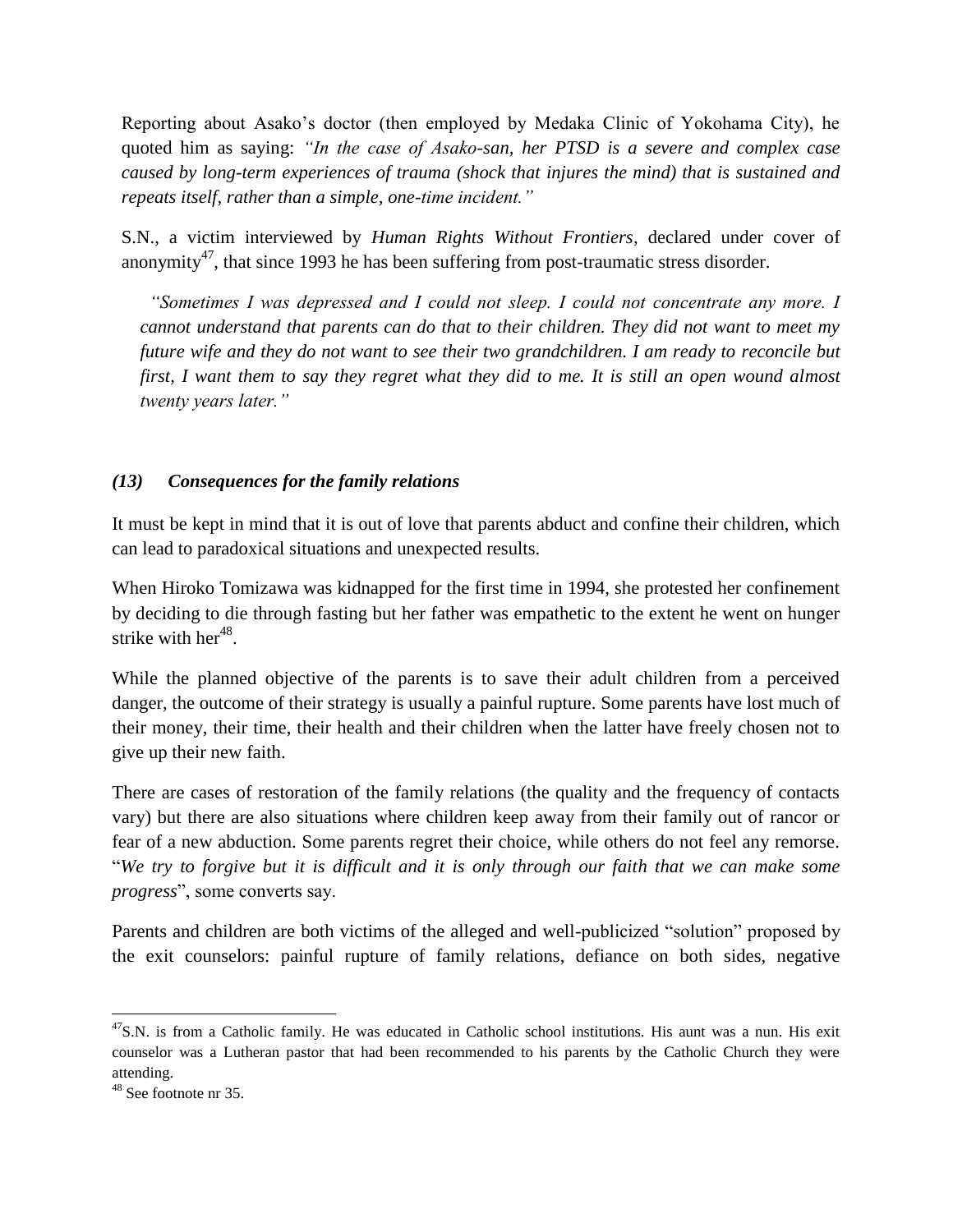consequences on their physical and psychological health, frustration, loss of jobs and income, an unforeseeable outcome on both side, etc.

In the Case No. 1732 filed with Kobe District Court in 1994, the UC lawyer asked pastor Takazawa:

*Q: Do you advise the parents that, as their children dedicate their lives for their faith, they must also devote their lives to rescue them?*

*T: Surely, I tell them so.*

*Q: Do you also advise them to make up their minds, even giving up their jobs, in order to rescue their children?*

*T: Unfortunately, there occur such cases from time to time.*

*Q: Rather than 'from time to time', if the deprogramming needs months of efforts, the parents are constantly pressured to quit their jobs, aren't they?*

*T: Because parents generally judge that their children's life is more precious than their jobs, they naturally come to the inevitable conclusion themselves. This is the reality.*

A mother, Tomiko Kimura, told journalist Kazuhiro Yonemoto that she appreciated her son's withdrawal from the UC but she regretted the method she had used.

Under cover of anonymity, a victim who holds a Ph D in environmental sciences and has a job in a well-known institute testified to *Human Rights Without Frontiers*:

*"A few days after my escape, I met my father. His appearance was drastically different from what he was at the confinement room. He looked dreadful but empty-minded and distrustful, with sunken cheeks and sluggish beard. He barely walked with his back leaning forward and hands trembling, like a demented old man. With tears in my eyes, I grabbed his hands but had some arguments with him. Mother separated us apart. Obviously, my family also sustained psychological and physical damages. After all, the whole family has become the victim of a malicious crime of abduction and confinement which destroyed it while it was supposed to restore it. My confinement was short but its effects will be long"*

Y.K., a Jehovah's Witness, told *Human Rights Without Frontiers*:*"I feel sad for my parents. They have lost their contact with me and my two brothers who share the same faith. I would like to see them but I am still afraid of a possible abduction. We were all victims of that pastor who had promised to solve their problem."*

Due to the difficulties of restoring the relations parents-children, it might be useful to ask for the assistance of a neutral mediator, some suggested.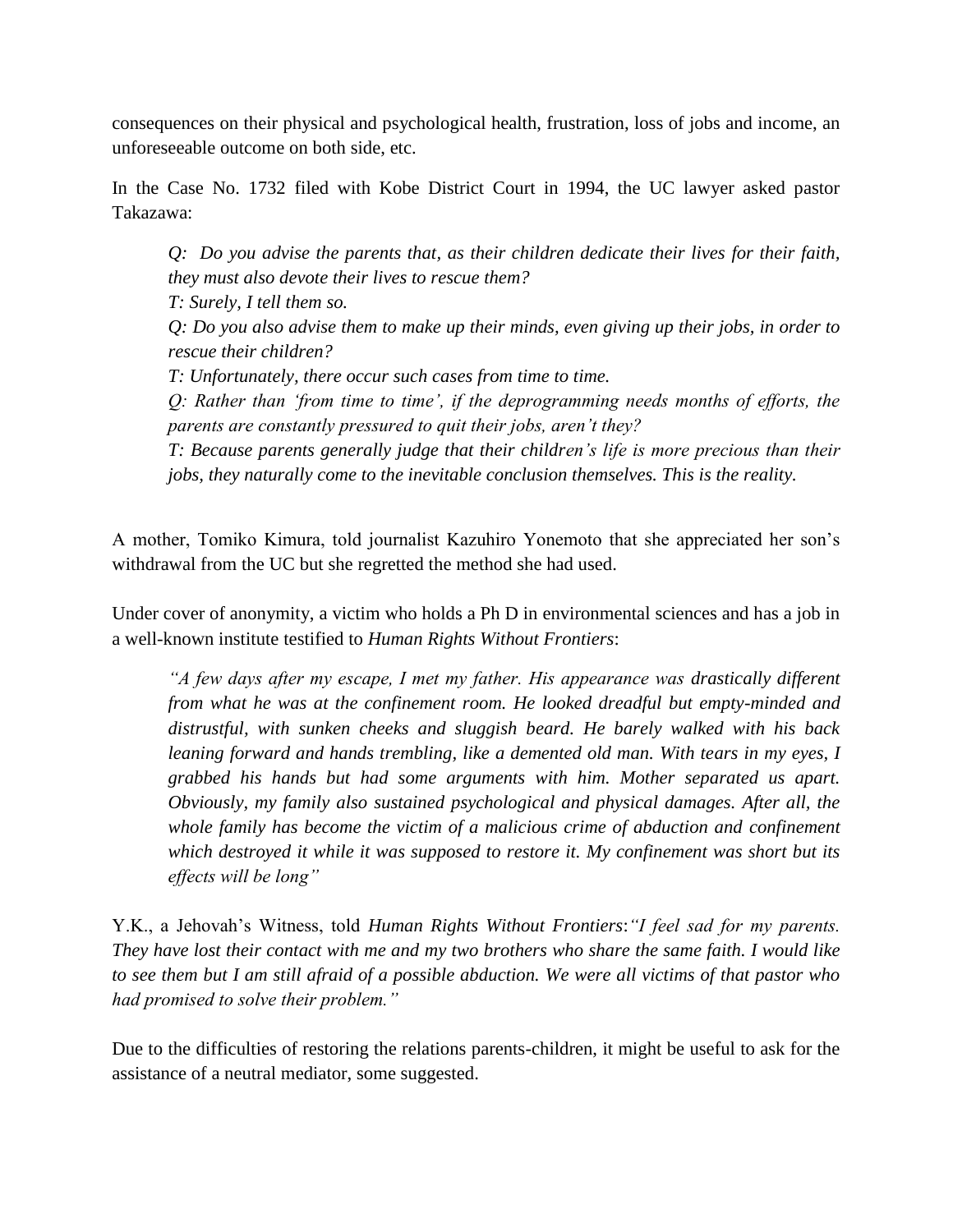However, there were also cases where the abducted young man or woman gave up his/her faith in the new religious movement. Afterwards, some of them had a happy life without any specific religion but regretted the method employed by their parents. *"Those who had recanted their faith were expected to become Christian by their exit counselors but I did not become a Christian,"* said Koyomi to *Human Rights Without Frontiers*.

## **TORU GOTO: 12 LOST YEARS**

Toru Goto was born in 1963 into a wealthy family that was not religious but shared some social Buddhist and Shinto practices. While nobody could then have predicted that 12 years of his life would one day be a nightmare, perhaps the high social position and the prosperous financial situation of his father was one of the reasons for the exceptional duration of his personal tragedy. He was indeed the manager of a paper factory and had thousands of employees. He was an authoritarian figure who was used to giving orders and to be obeyed without any discussion. Toru respected him, but they were not close to one another.

#### **De-conversion process against Takashi, Masako and Toru**

At the age of 23, Toru was studying in the Construction Department of the Science and Engineering Faculty of Nippon University when he came in contact with the Unification Church through his brother Takashi. Their younger sister Masako also joined the church later. In spring of 1987, his brother suddenly disappeared. When he re-appeared, he was totally transformed. He had become Protestant and was crusading against the Unification Church. What had happened? His parents had had deep concerns about the new orientation of their three children and wanted to take them out of the UC. They had contacted an organization of parents of former UC members called Mizukukikai, which was managed by Takashi Miyamura, the director of an advertisement agency and a non-religiously motivated exit counselor. These parents had in the past experienced the same concerns as Toru Goto's father and mother. They had then abducted their adult children, confined them and successfully put them in the hands of UC-opponents to re-educate them, a process considered successful, and one that attracted the parents of other young peole who had joined the UC.

In autumn of 1987, when Goto was 24, his father asked him to meet him in a hotel room in Tokyo. Much to Toru's surprise, his mother and his brother were also waiting for him. They entered into a sharp discussion. Toru tried to go out but the door was fixed with a special device that made any escape impossible. Infuriated by the situation, he struggled with his brother and parents, who eventually overpowered him. He was confined for a week in this hotel room and every day, Takashi Miyamura brought in several former UC members to try to convince him to give up his new faith. He was then transferred to an apartment in Ogikubo, Suginami Ward (Tokyo). Convinced that there was no way out, he pretended to recant his new religious beliefs and waited for his release, in vain. In the latter days of November, he managed to escape.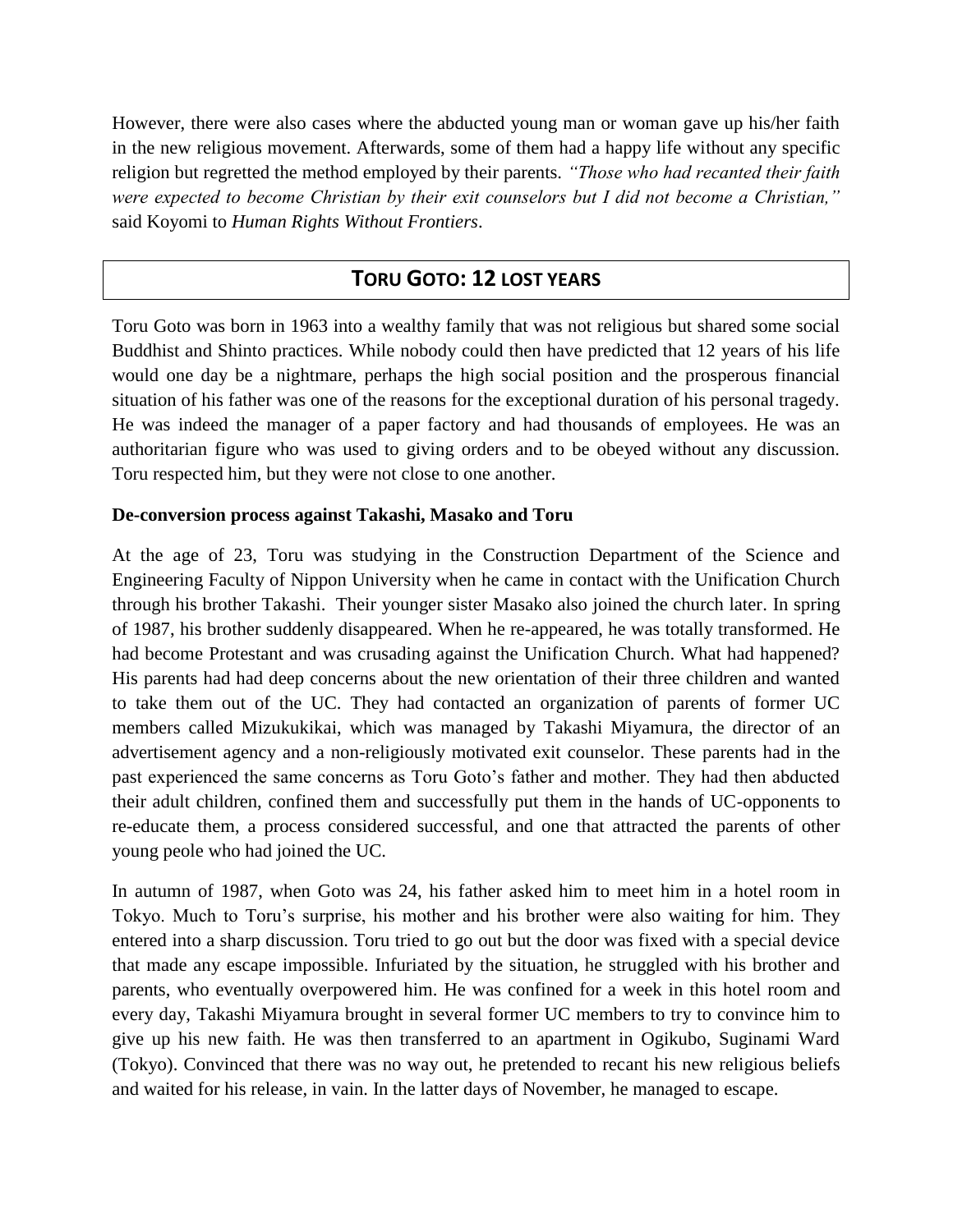Fearing another confinement attempt, Toru resigned from the Taisei Corporation, where he worked, changed his name and moved to another location. He decided to fully devote himself to church activities.

About one year later, his younger sister Masako also gave up her new religious orientation.

In 1990, Toru Goto began to communicate again with his family and occasionally visited his parents' home. They promised him that they would not try to abduct him again.

In August 1992, Toru Goto participated in the 30,000 couples' International Blessing Marriage Ceremony held in Seoul (South Korea), with his fiancée Miss Yukiko Soga. But later her parents made her leave the UC.

Around 1995, his brother married Yoko Hoshino, a former UC member de-converted by Miyamura and Pastor Yasutomo Matsunaga of the Niitsu Evangelical Church (Japan Alliance Christ Church).

In August 1995, Toru Goto attended the 360,000 couples' International Marriage Blessing Ceremony with Kazuko Saito, his new fiancée.

#### **Second attempt of de-conversion of Toru Goto**

On the evening of 11 September 1995, eight years after the first abduction, Toru Goto was forcibly taken into a van by his parents, his brother and an unknown man on the occasion of a visit to his family in Nishi-Tokyo City. The alleged purpose of the visit was a "family discussion" about his religious affiliation. After two hours of talk, he did not recover his freedom of movement and he was then transferred to a room in Niigata prefecture (Unit 607 at Palace Mansion Tamon) where he lived from 12 September 1995 until 22 June 1997. His place of confinement was tightly sealed, he said. All the windows and the entrance door were locked from within. He did not have any key that would have allowed him to leave the place. His parents, his sister and his brother's wife were constantly present and were pressuring him to renounce his faith. Pastor Matsunaga also visited him several times to persuade him to leave the UC.

Toward the end of December 1995, he submitted a written renunciation of faith but his parents and the pastor did not trust him and continued his confinement. In March 1996, Toru's father was hospitalized and never went back to Unit 607 at Palace Mansion Tamon. During all that time, his mother took care of her dying husband in Tokyo and Toru just stayed with his sister-inlaw. His father passed away from cancer at the age of sixty-five on 22 June 1997. Toru was moved to his house in Nishi-Tokyo City to see his mortal remains; he was 'accompanied' by eight people and did not see any chance to escape. Right after the death of his father, he was transferred to an apartment in Tokyo (Ogikubo Pureisu, Room # 605). He did not have any key and he was confined there for six months.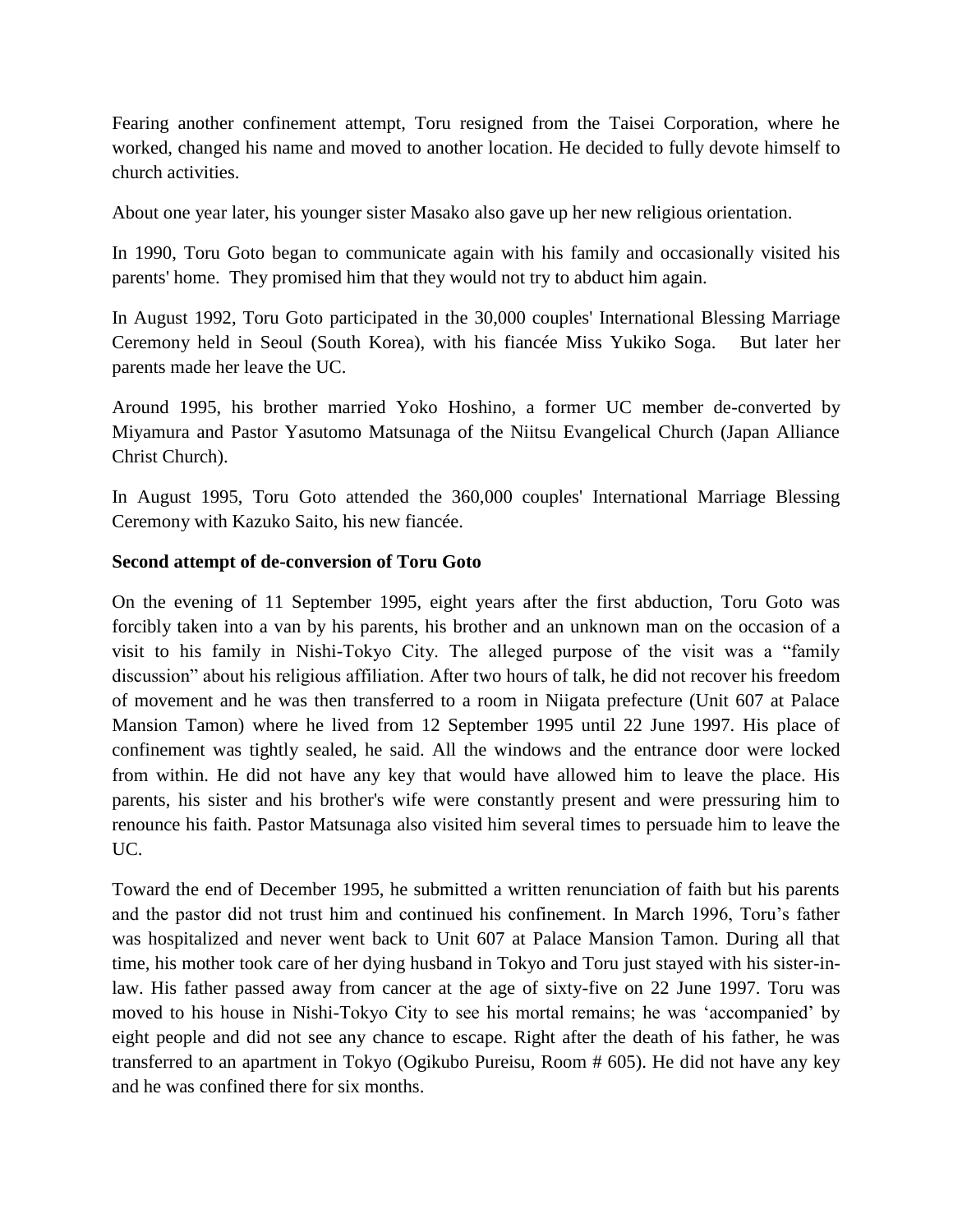Around the end of December 1997, he was taken to Room 804 of Ogikubo Flower Home, where he was confined for about 10 years<sup>49</sup>.

His fiancée searched him and waited for him for 3 years, but eventually gave up hope of his return.

## **Takashi Miyamura's attempts to de-convert him**

 $\overline{\phantom{a}}$ 

Between early January 1998 and September of the same year, Takashi Miyamura brought former UC members to room No. 804 and pressed him to leave the church. His record indicates Miyamura visited him as many as seventy-three times until September 1998. Miyamura said, "It is not I but your family that is confining you. If you want to go out, tell your family members!" Such a reaction shows that the exit counselor was fully aware of his deprivation of freedom. His brother and his sister were also threatening: "If you don't change, you shall remain this way for the rest of your life!"

Kiyomi Miyama, once a member of an exit counseling team, testified to *Human Rights Without Frontiers* about the situation of Toru Goto: "In 1998, I once visited Room 804 in the same Flower Home Apartment where I was confined before. Mr. Toru Goto was detained in this room. When a former member tapped on his front door, Mr. Goto's family member opened the heavy lock and let us in. One of his family members locked the door again behind us. Mr. Goto's head was drooped the whole time Miyamura was showering him with words of criticism. When we left the room, Mr. Goto's family member unlocked the front door for us and relocked it after we stepped out. I met Mr. Goto just once. I don't remember exactly how long but I think it was about 20 to 30 minutes. When I was taken to that room, Miyamura and others were already there, speaking to him. When I entered the room, Miyamura began to talk about me. He introduced me, saying, 'She is your junior alumni. (We had attended the same university). In the beginning, she did not open her mouth for six months but now she is with us.'

Mr. Goto kept looking down. I felt terrible stress in the anguished, tense atmosphere of the persuasion. I felt very, very sorry for Mr. Goto, who cast his eyes down. Therefore, I could not say anything to him. I also did not want to say anything to help Miyamura's persuasion.

While I was in the room, Mr. Goto did not move at all, he just kept looking down. I believe their aim was that because Mr. Goto showed no sign of responding to the persuasion, they brought me in hoping he might show some pride as a senior alumni of the same university; also I think they

<sup>&</sup>lt;sup>49</sup> Kiyomi Miyama was abducted and confined twice during 6 months and 29 months. She now lives in South Korea. She told *Human Rights Without Frontiers* in Seoul that Miyamura forced her to visit Toru Goto in 1998 to convince him to leave the church after she had recanted her faith and before joining again the Unification Church.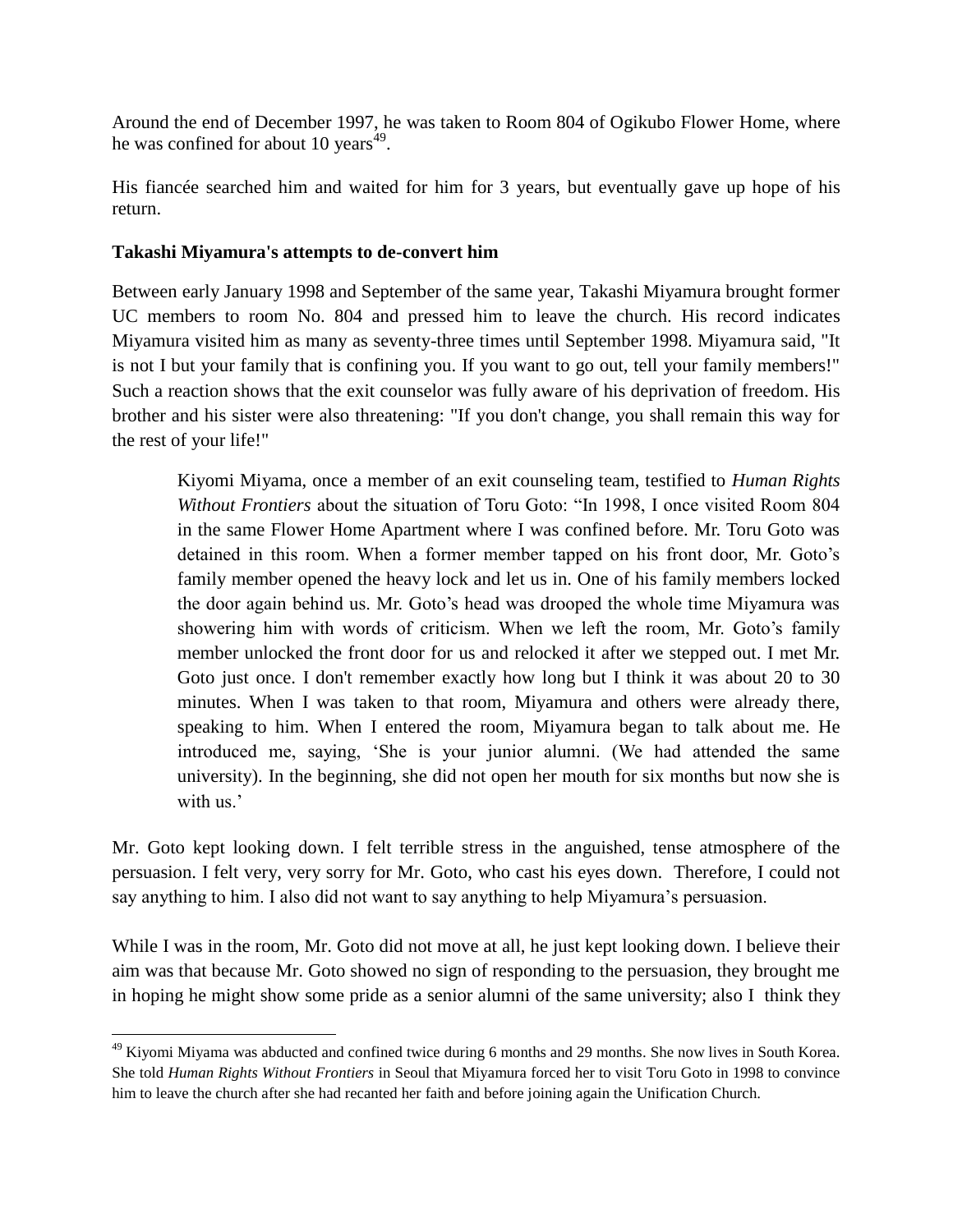wanted to disturb him by telling him 'here's someone who resisted more vehemently than you (Mr. Goto), and in the end, even she listened to us, and left the UC."

With the passing of time, Toru Goto became so desperate that he could not help attempting to escape even by dashing toward the entrance, only to be contained by the family. He used to shout at them, saying, "Call the police!" or "I shall sue you through a lawyer!" Then the family rolled him in a futon (Japanese-style bedding) and forcibly closed his mouth. Sometimes, he was unable to breathe and almost suffocated at some points. Several escape attempts ended in failure and tighter surveillance.

From 2004 to 2006, he made three hunger strikes, two of which for 21 days and one for 30 days. His family called that "religious fasting."

## **Free again after 12 years and 5 months**

Around November 2007, it looked like the family members had started arguing about whether to go on with the confinement due to the financial burdens it imposed. Renting an apartment in Tokyo easily costs 1500 – 2000 EUR.

On 10 February 2008, at around 4:00 PM, his brother, his sister-in-law, his mother and his sister suddenly ordered him to leave the apartment. He was then physically extremely weak. Dressed in his lounge wear, he was thrown down on the concrete corridor in front of the entrance door without any belongings or ID document.

On his way to the UC Headquarters, he tried to borrow some money at a police station, but to no avail as he could not reasonably explain his situation. Fortunately, he came across a UC member, who offered some money, with which he could take a taxi to reach the Church headquarters.

That evening, he was diagnosed with malnutrition and admitted to a hospital. For a while, he could barely stand on his feet.

"I can never pardon their actions. They deprived me of my fundamental human dignity as well as the most precious period of my life. Yet, my family members and Miyamura, have not yet shown any remorse or offered an apology. Miyamura even tried to divert blame from himself by saying that he never knew that the entrance door of the Ogikubo Flower Home was padlocked."

#### **The legal fight**

In April 2008, Toru Goto submitted a written statement to the Head of the Sugamo Police.

In June 2008, he filed a criminal charge against those involved in his confinement.

On 9 December 2009, the prosecution decided to waive the indictment of a criminal complaint on the grounds of insufficient evidence.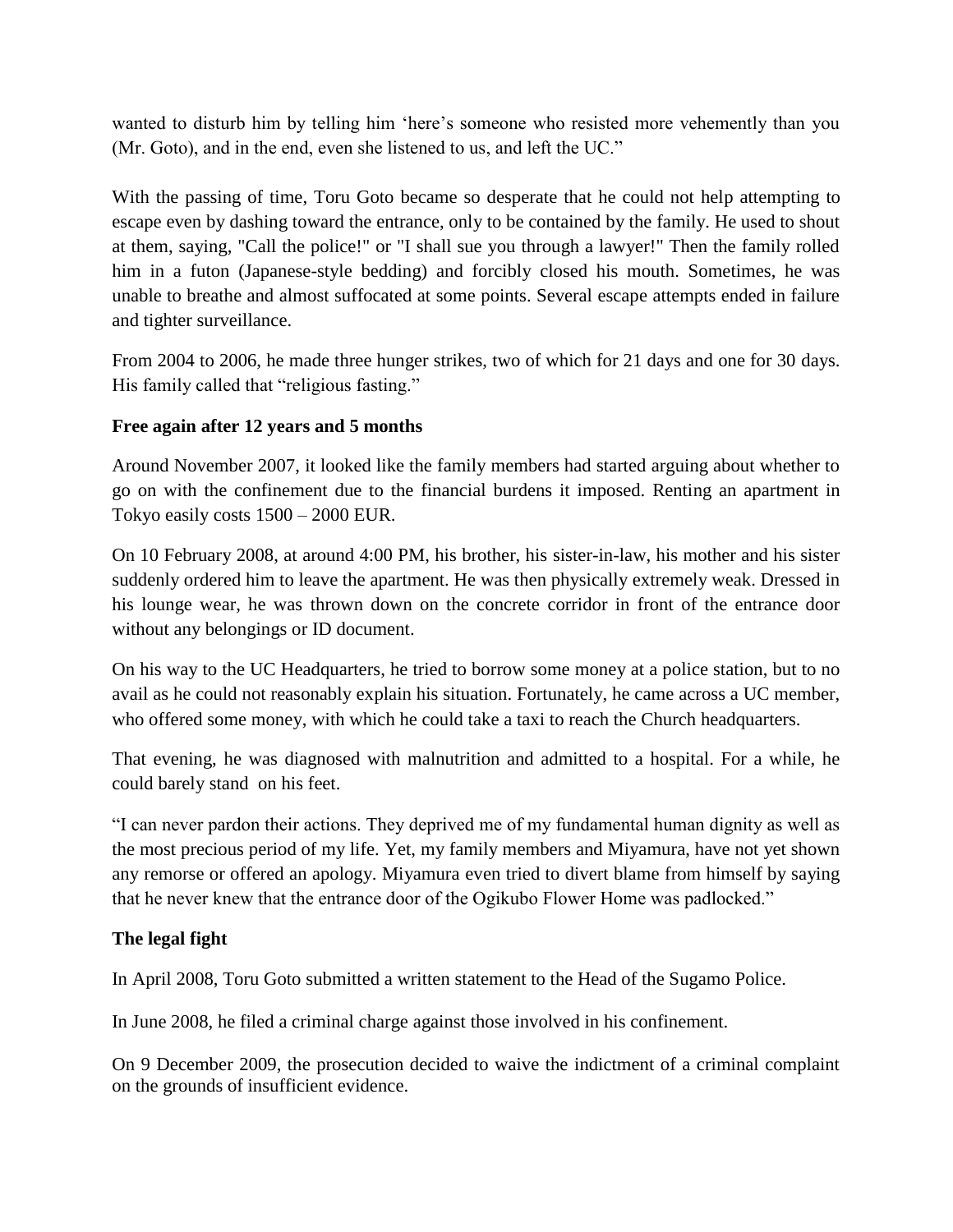On 23 June 2010, Toru Goto appealed to the Tokyo Committee for the Inquest of Prosecution<sup>50</sup>, with the hope of reopening the criminal case.

On 6 October 2010, Goto's appeal was rejected by the Tokyo Committee for the Inquest of Prosecution on the ground that there were too many doubts to judge the case as an attempt of compulsion, capture, confinement and injury.

According to the Summary of the Decision by the Tokyo No. 4 Committee for the Inquest of Prosecution, "three friends of Takashi joined to help prevent the Unification Church's possible attempt to retake the petitioner back to their hands but it was not to help prevent the petitioner to escape from the scene."

Such a statement indicates that the Committee understood that Toru Goto's family considered him a mere object, did not recognize his right to have religious beliefs of his own, and were moving him from one place to another without his consent under the alleged pretext of protecting him against the UC and avoiding his being kidnapped by the UC, as if he had no personal will, and treated him as a mentally insane person. However, Toru Goto never said he wanted to be protected against the UC. When he was freed from the illegal confinement, he rushed to the UC for assistance. He is now an active UC member who testifies on the international level against abduction and confinement and forceful de-conversion.

On 31 January 2011, he filed a civil lawsuit against his family members and the exit counselors.

Toru Goto has established the *Japanese Victims' Association Against Religious Kidnapping, Confinement & Forced Conversion<sup>51</sup> .* Under his leadership, the Association has approached anti-cult actors to open a dialogue with them and make them aware of the damage they have caused.

## **A tentative cultural explanation of parents-children relationships in Toru Goto's case**

A psychologist, Junichi Ishizaki<sup>52</sup>, explained to *Human Rights Without Frontiers* some characteristics of the cultural background of parent-child relationships in Japan in order better to understand the family abduction-confinement phenomenon:

 $\overline{a}$ 

<sup>&</sup>lt;sup>50</sup> The Committee for the Inquest of Prosecution meets in closed session and the names of the members are not disclosed. In Toru Goto's case, the Committee consisted of 11 ordinary citizens selected by lot among voters living in Tokyo. This system is similar to the Grand Jury system in the US. In order to re-open a case, it should be decided as "appropriate for prosecution" by a qualified majority of more than eight members out of eleven. The Summary of the Decision by the Tokyo No 4 Committee for the Inquest of Prosecution is written like a court decision.

<sup>&</sup>lt;sup>51</sup> The association was created on 8 January 2010 and has about 500 members. It aims 1) to eradicate the phenomenon of kidnapping, confinement and deprogramming; 2) to prosecute the perpetrators of these actions; 3) to take care of the victims; to raise awareness on this issue in Japan and abroad. See their website in Japanese and in English: [http://kidnapping.jp](http://kidnapping.jp/) 

<sup>52</sup> Junichi Ishizaki is a professor of Kobe Gakuin University, Clinical Psychologist, PhD.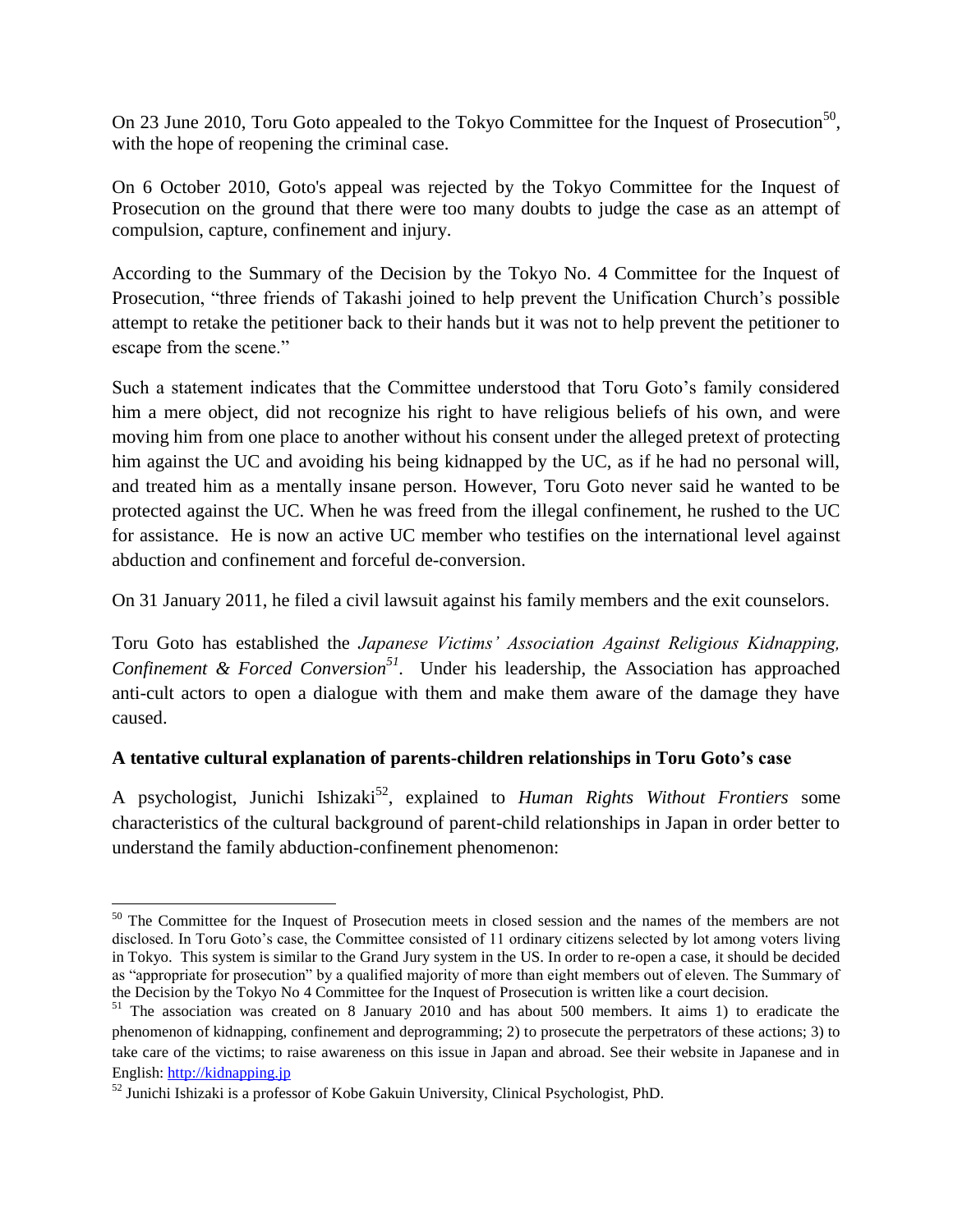"Toru Goto's parents themselves might not have been particularly bad people in the eyes of the police and the Prosecutor's Office. Rather, it can be assumed that his parents and siblings who are 'good parents and children' came to harbor intense anger and hatred against him because he did not conform to their 'good' family relationship and acted as a disobedient troublemaker.

Nevertheless, why did Toru Goto's parents go to extremes to make their adult child conform to their wishes by confining him? The unique characteristics of families in Japan have probably something to do with this. There is an underlying cause that each member of family is not granted an adequate (psychological) status as an independent personality in familial relationships.

In other words, a family in Japan has a coherent interdependent unity as a whole, but the level of psychological independence of each family member is low. If one of the family members increases his level of independence in terms of his unique internal value such as his thought or faith, that threatens the psychological identity of the rest of the family members. They are not used to functioning as a coherent family while allowing independence of each family member. That binding power derived from the 'sense of unity' is strong especially because it is an unconscious one.

The culture that does not recognize the independent personality and fundamental human rights of each person fiercely rejects an emerging individual who is different from the rest and tries to make him/her conform to the will of the whole even at the expense of his/her individual internal freedom. It is a culture of "ostracism" that can be called totalitarianism. In such a family, parents who are in the position of guardians who should protect their children's human rights can turn into unreasonable rulers who violate their adult children's human rights. Furthermore, just like child-abusing parents deny the fact of their abuses by claiming 'this is discipline,' parents might not be fully aware of the meaning of their acts and consider them as 'family matters' and 'family discussions'."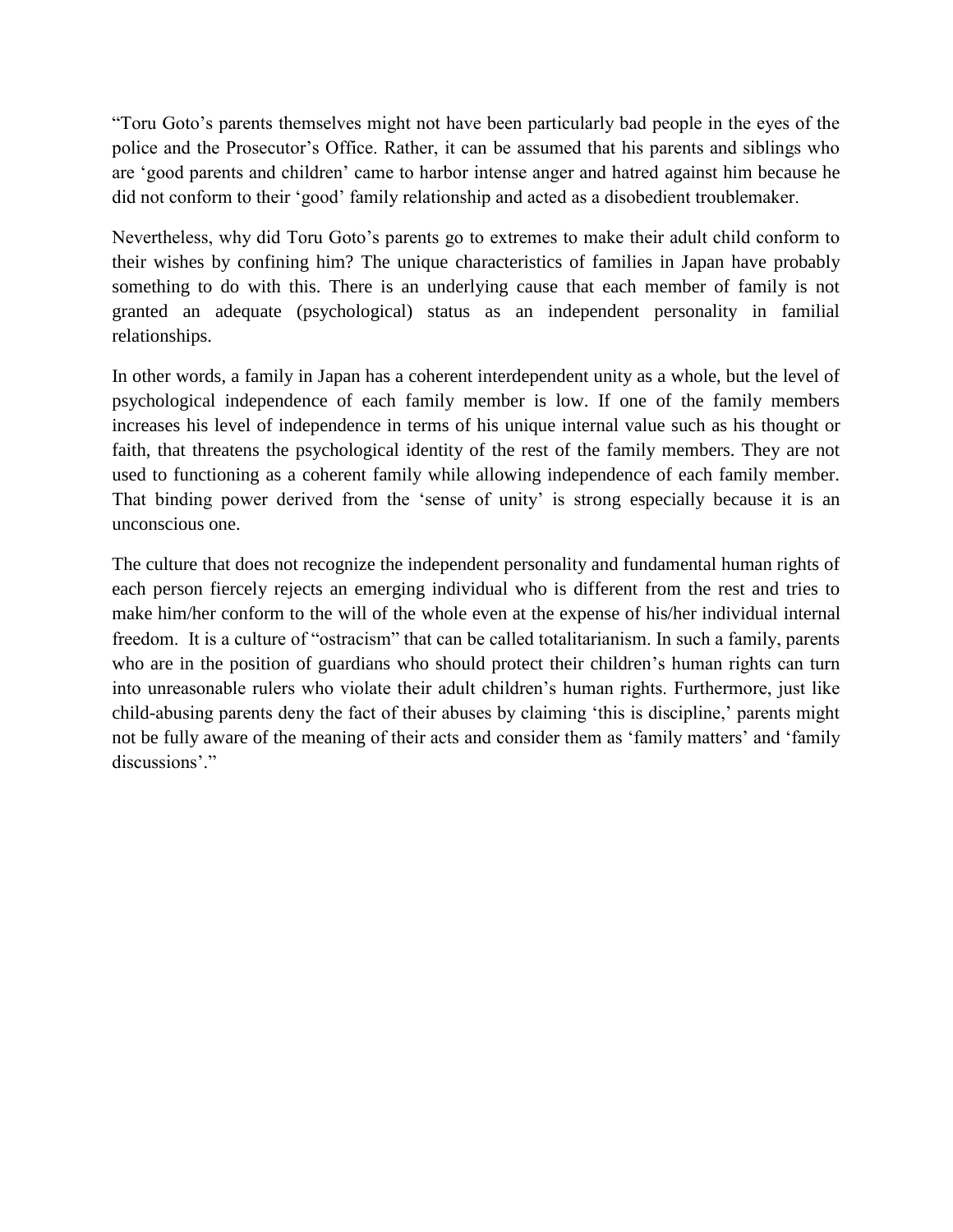## **ABDUCTION AND DEPRIVATION OF FREEDOM FOR THE PURPOSE OF FORCED RELIGIOUS DE-CONVERSION UNDER INTERNATIONAL LAW**

#### **By Patricia Duval, Attorney, Paris (France)**

#### **I. The International Legal Framework**

When Japan joined the United Nations (UN) in 1956, it did so with great enthusiasm and broad public support, for the international organization was seen to embody the pacified country's hopes for a peaceful world order. By joining this inter-governmental body, it agreed to abide by the UN's international human rights commitments and standards, in particular the principles articulated in the Universal Declaration of Human Rights (Declaration), adopted by UN General Assembly Resolution [217A](http://daccess-ods.un.org/access.nsf/Get?Open&DS=A/RES/217(III)&Lang=E) on 10 December 1948.

The Declaration expressed its purpose very clearly:

Whereas disregard and contempt for human rights have resulted in barbarous acts which have outraged the conscience of mankind, and the advent of **a world in which human beings shall enjoy freedom of speech and belief** and freedom from fear and want has been proclaimed as the highest aspiration of the common people,

Article 18 of the Declaration states:

Everyone has the right to freedom of thought, conscience and religion; this right includes freedom to change his religion or belief, and freedom, either alone or in community with others and in public or private, to manifest his religion or belief in teaching, practice, worship and observance.

However, the Declaration is not a binding legal treaty. In order to make human rights an instrument effectively shaping the lives of individuals and nations worldwide, more than just a political proclamation was needed. Hence, the substance of the Declaration had to be translated into the concrete and practical legal form of a binding international treaty.

On 16 December 1966, the General Assembly adopted the International Covenant on Civil and Political Rights (ICCPR or the Covenant) by which its signatories became legally bound to protect the international human rights guaranteed in these instruments. The General Assembly also adopted the International Covenant on Economic, Social and Cultural Rights on the same day. Along with the Declaration, these documents are known as the International Bill of Rights. These treaties were signed and ratified by Japan on 21 June 1979.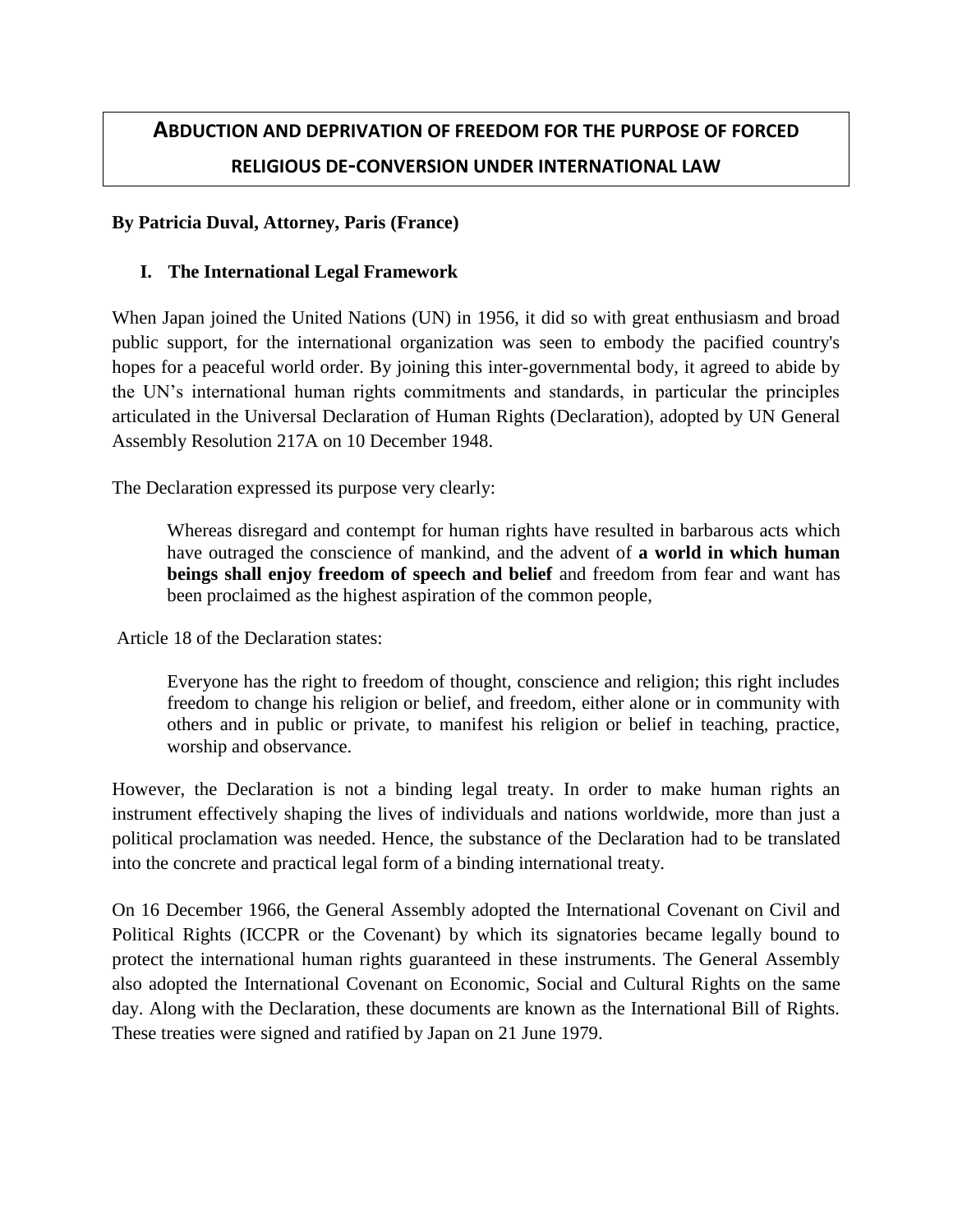In Article 2.1 of the Covenant, the State Parties undertake to respect and to ensure to all individuals within their territory and subject to their jurisdiction the rights recognized in the Covenant, without distinction of any kind, such as religion amongst others.

Article 18.1 of the Covenant guarantees the right to freedom of conscience and religion in the following terms:

Everyone shall have the right to freedom of thought, conscience and religion. This right shall include freedom to have or to adopt a religion or belief of his choice, and freedom, either individually or in community with others and in public or private, to manifest his religion or belief in worship, observance, practice and teaching.

But more significant to the issue here is Article 18.2 providing:

## **No one shall be subject to coercion which would impair his freedom to have or to adopt a religion or belief of his choice.**

Under these provisions, Japanese citizens are free to adopt a religion or belief of their choice and the Japanese authorities are bound to ensure that no Japanese citizen is subject to coercion that would impair this freedom. This obligation applies even in cases where this coercion is exerted by private parties independent from the State.

In particular, under Article 18.3, the State shall ensure:

(a) that any person whose rights or freedoms as herein recognized are violated shall have an effective remedy, notwithstanding that the violation has been committed by persons acting in an official capacity;

(b) that any person claiming such a remedy shall have his right thereto determined by competent judicial, administrative or legislative authorities, or by any other competent authority provided for by the legal system of the State, and to develop the possibilities of judicial remedy;

(c) that the competent authorities shall enforce such remedies when granted.

Therefore, the Japanese authorities are bound to enforce the prohibition of coercion exerted for example by private parties to force followers of religious denominations to recant their faith. They are also bound to make sure that appropriate remedies are granted in such cases.

In order to ensure the implementation of the Covenant's provisions, a Human Rights Committee was set up under Article 28 of the Covenant, composed of experts in the field of human rights from the State parties. The Human Rights Committee is the principal actor at the international level mandated to enforce the rights enunciated in the ICCPR.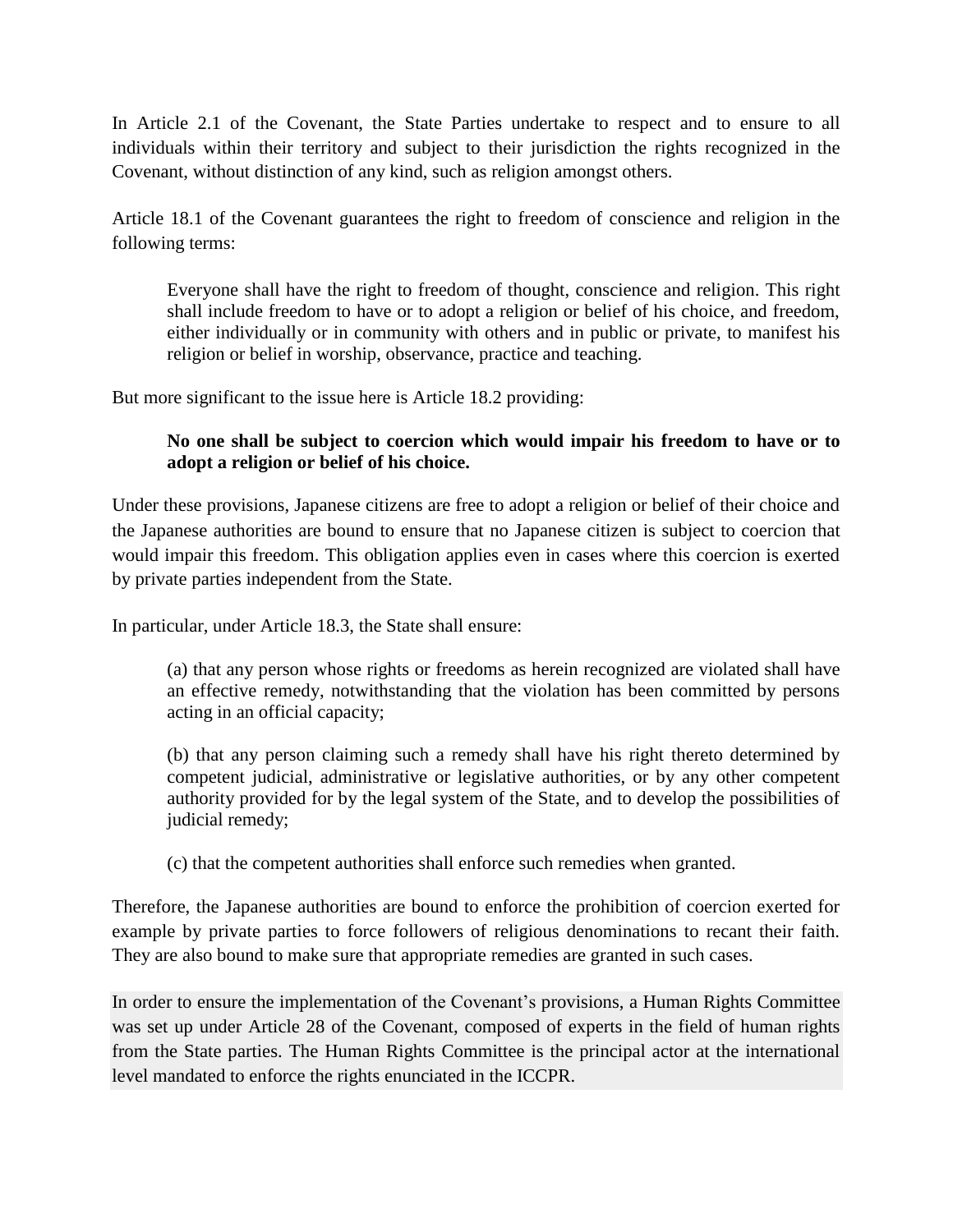By formulating "general comments", the Committee has opened up a new window of activity. Through such "general comments", it explains the scope and meaning of the provisions of the ICCPR and clarifies general issues as they arise in the process of implementation.

Its General Comment 22 explains the scope and meaning of the right to freedom of conscience and religion guaranteed by the Covenant. It makes it very clear that new or minority religious or belief movements are to be protected on an equal basis as traditional religions.

2. Article 18 protects theistic, non-theistic and atheistic beliefs, as well as the right not to profess any religion or belief. The terms "belief" and "religion" are to be broadly construed. Article 18 is not limited in its application to traditional religions or to religions and beliefs with institutional characteristics or practices analogous to those of traditional religions. The Committee therefore views with concern any tendency to discriminate against any religion or belief for any reason, including the fact that they are newly established, or represent religious minorities that may be the subject of hostility on the part of a predominant religious community.

Therefore if hostility is manifested by members of a traditional religious community, such as a Protestant pastor involved in fighting against religious or belief minorities as in the present issue, the Japanese authorities have a duty to enforce Article 18 of the ICCPR and to make sure that the rights of the followers of such minority religion or belief are respected.

In its General Comment 22 the Committee explained further:

5. The Committee observes that the freedom to "have or to adopt" a religion or belief necessarily entails the freedom to choose a religion or belief, including the right to replace one's current religion or belief with another or to adopt atheistic views, as well as the right to retain one's religion or belief. **Article 18.2 bars coercion that would impair the right to have or adopt a religion or belief, including the use of threat of physical force** or penal sanctions to compel believers or non-believers to adhere to their religious beliefs and congregations, **to recant their religion or belief or to convert**.

Thus the rights protected by the Covenant are very clear: Article 18 **protects the right to retain one's religion or belief** and the Japanese authorities have to enforce this right – even if such beliefs are seen with hostility or concern by a predominant religious community or by parents of adult followers.

Any coercion on followers of new or minority religious or belief groups to have them recant their faith or convert to traditional religions, like the use of physical detention and forced "deprogramming", is illegal under the Covenant.

To ensure enforcement of the Covenant, a Protocol (the First Optional Protocol) was adopted to enable the Human Rights Committee to receive and consider, once domestic remedies were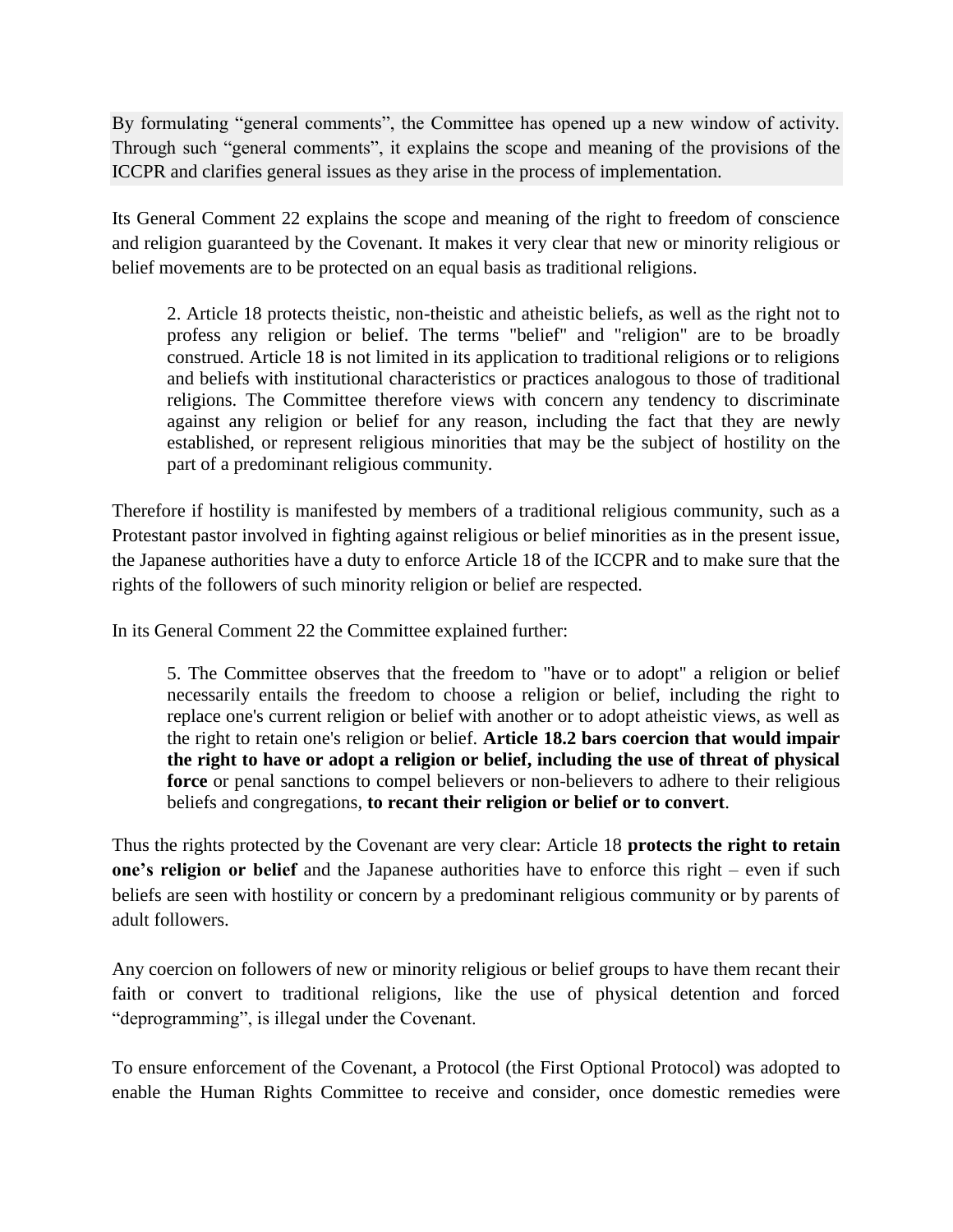exhausted, communications from individuals claiming to be victims of violations of any of the rights set forth in the Covenant. This Protocol was optional and Japan has not yet signed and ratified it.

However, another United Nations human rights body, the Human Rights Council, an intergovernmental body within the UN system made up of 47 States responsible for strengthening the promotion and protection of human rights around the globe, was created by the UN [General](http://www.un.org/ga/)  [Assembly](http://www.un.org/ga/) on 15 March 2006 (to replace the previous Human Rights Commission) with the main purpose of addressing situations of human rights violations and make recommendations on them.

In 2007, the Council instituted a new [Universal Periodic Review](http://www.ohchr.org/EN/HRBodies/UPR/Pages/UPRmain.aspx) (UPR) mechanism to assess the human rights situations in all 192 UN Member States. Under this mechanism, all UN Member States are reviewed every four years - with 48 States reviewed each year.

The documents on which the reviews are based are: 1) information provided by the State under review, which can take the form of a "national report"; 2) information contained in the reports of independent human rights experts and groups - mandated by the Human Rights Council to address either specific country situations or thematic issues in all parts of the world-, human rights [treaty bodies,](http://www.ohchr.org/EN/HRBodies/Pages/HumanRightsBodies.aspx) and other UN entities; and 3) information from other stakeholders including non-governmental organizations and national human rights institutions.

Therefore NGOs can and should submit information to the Human Rights Council on religious freedom violations in Japan for these issues to be taken up during the UPR on Japan, the next one being in  $2012^{53}$ 

The Council also established a new Complaint Procedure – opened to individuals - to address "consistent patterns of gross and reliably attested violations of all human rights and all fundamental freedoms occurring in any part of the world and under any circumstances".

However, the Council – like its predecessor the Commission – is an inter-governmental body and is more likely to take political decisions regarding "gross and reliably attested violations of human rights", like the one adopted recently regarding Syria. On the other hand the Human Rights Committee is a committee of experts and its opinions have shown to be more independent.

During the first UPR on Japan in May 2008, violations of religious freedom have not been raised. But the Council formulated the following as its first recommendation which Japan accepted for follow-up:

 $\overline{\phantom{a}}$ <sup>53</sup> For the procedure to follow and the dates:<http://www.ohchr.org/en/hrbodies/upr/pages/NgosNhris.aspx>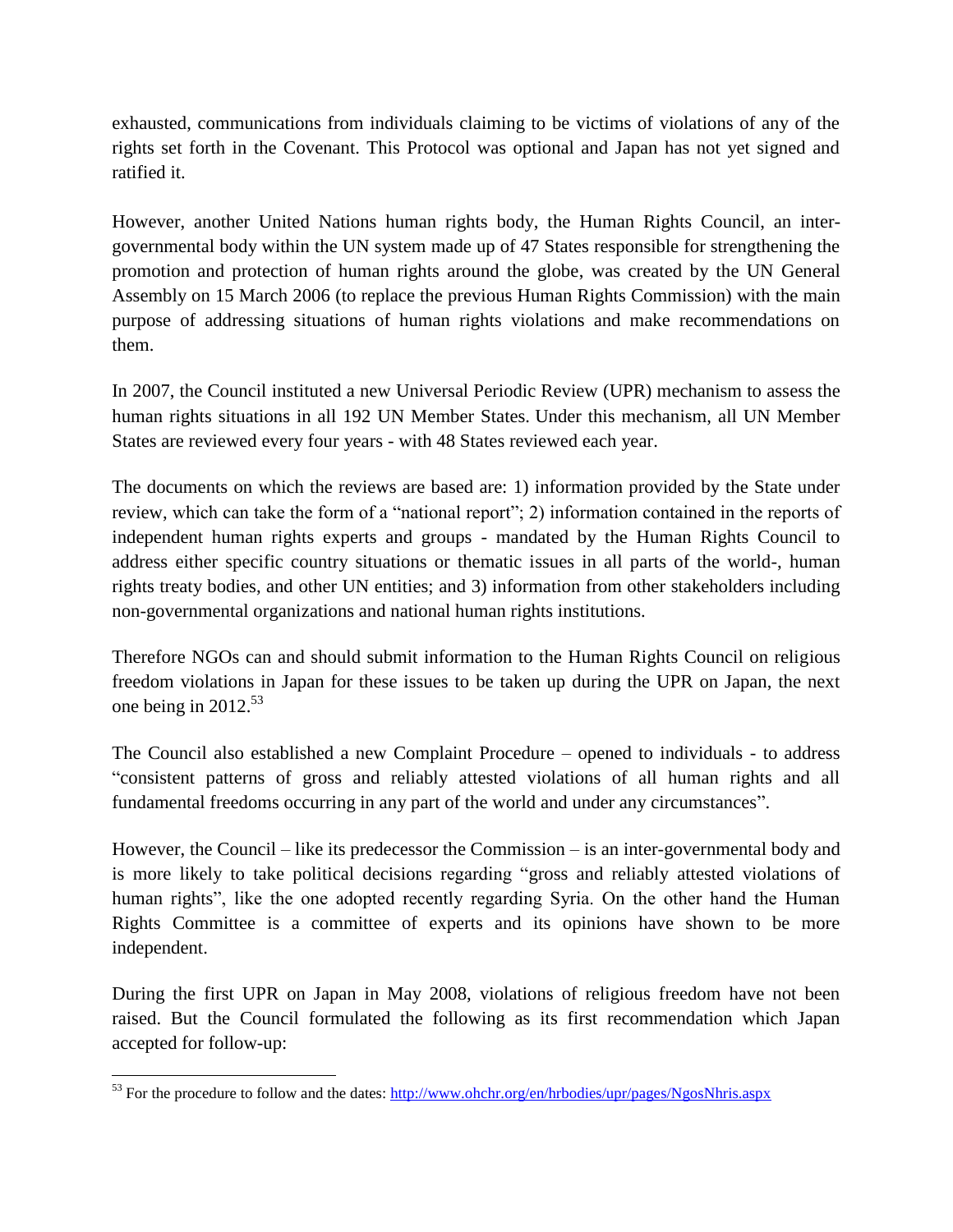Japan will consider concluding the human rights treaties listed as follows: - the First Optional Protocol to the International Covenant on Civil and Political Rights

In its mid-term progress report in March 2011, Japan indicated:

With regard to the individual communications procedure stipulated in the First Optional Protocol to the International Covenant on Civil and Political Rights (…) the Government of Japan established a Division for Implementation of Human Rights Treaties in the Ministry of Foreign Affairs in April 2010, thereby giving serious consideration as to whether or not to accept the procedure. Specifically, consideration is given to such aspects as whether there are any problems in relation to Japan's justice system and legislative policy, and a system to be established for the implementation of the individual communications procedure when Japan accepts the procedure.

Thereby Japan is under pressure from the UN to adopt the Optional Protocol, which will allow individual complaints to be acted upon by the Human Rights Committee once domestic remedies are exhausted.

In the meantime, Japanese Courts are bound to apply the provisions of the ICCPR when ruling on cases of abduction and forced de-conversion of followers of religious minorities, and Japanese citizens should continue to fight in Court to have their rights enforced.

Although the same obstacles as in Japan were opposed – in particular the argument of the legitimacy of parents' concerns - positive precedent has been obtained in similar cases in other countries bound by international human rights treaties.

#### **II. Relevant Case Law**

Abduction and forced de-conversion first appeared in the United States where many cases of socalled "deprogramming" occurred during the 1970s and 1980s.

Like what is happening in Japan these days, US Judges were reluctant at first to sanction such acts, in particular because parents were the initiators, calling for the intervention of "deprogrammers", based on what were purportedly "legitimate" concerns.

#### **A) United States**

The few following cases show the progression of legal reasoning in dealing with these cases. Ultimately, the Courts concluded that abduction for forcible de-conversion could not be squared with the protected right to religious freedom and constituted a violation of criminal laws.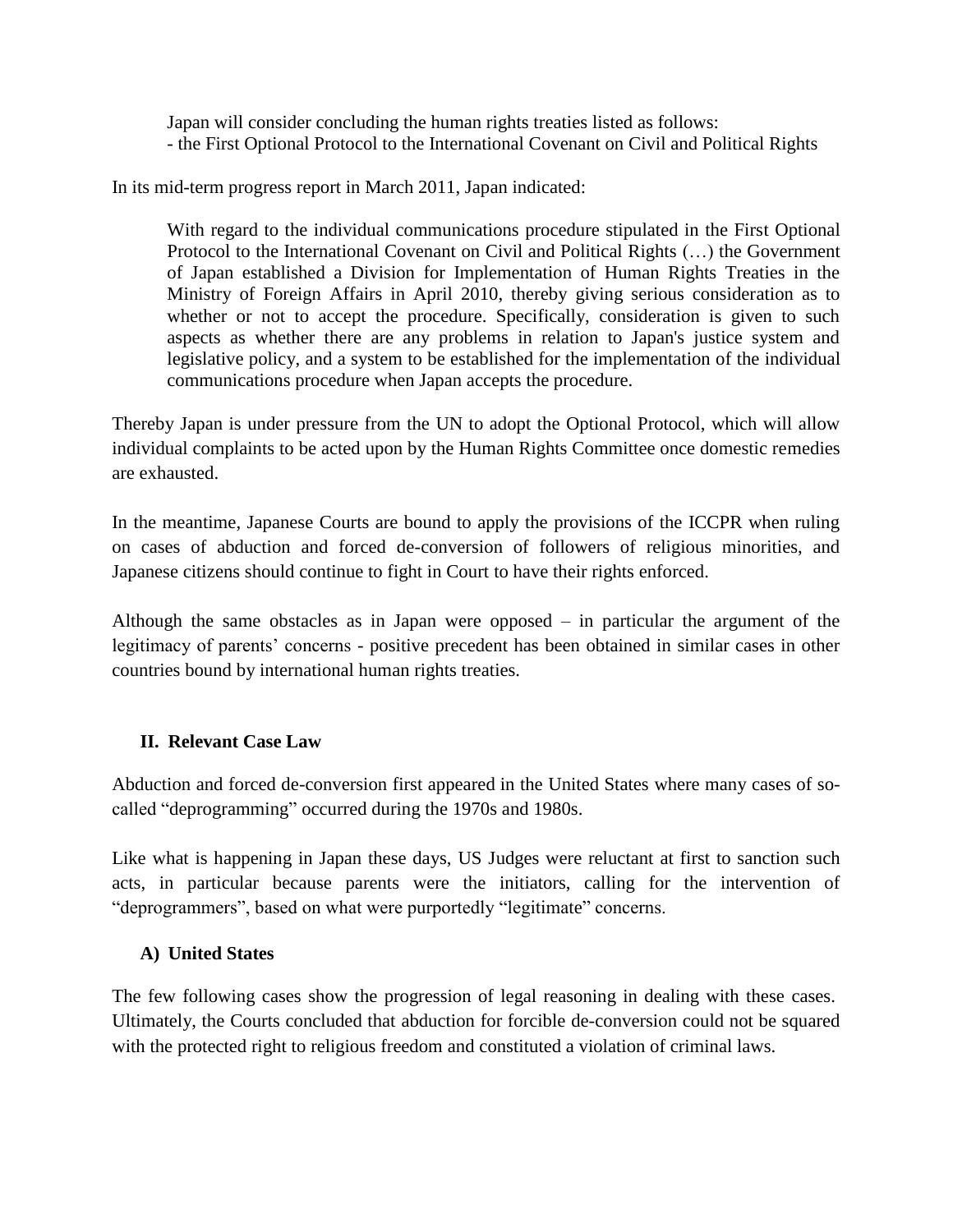## *The Susan Peterson Case*

In 1976, a 21-year old girl involved with a religious organization called *The Way Ministry*, Susan Peterson, was held against her will by her parents and two deprogrammers. After one week, one of the deprogrammers told her that papers had been drafted to commit her to a State Institution if she refused to cooperate with the deprogramming.

After two weeks she managed to escape and filed a civil lawsuit. On 17 February 1978, a ruling was rendered in favor of Susan sentencing the deprogrammers to \$ 6,000 and \$ 4,000 damages respectively.

On appeal the Minnesota Supreme Court held that "when parents, or their agents, acting under the conviction that the judgmental capacity of the adult child is impaired, seek to extricate that child from what they reasonably believe to be `a religious or pseudo-religious' cult, and the child at some juncture assents to the activities in question, limitations upon the child's mobility do not constitute meaningful deprivation of personal liberty sufficient to support a judgment for false imprisonment."

This case became the key decision relied upon by the anti-cult movement throughout the United States as justification for their deprogramming activities. But the jurisprudence of Minnesota State court decision was subsequently overturned by a decision of the Minnesota Federal court in the William Eilers case.

## *The William Eilers Case*

On 16 August 1982, William Eilers, twenty-four, and his pregnant wife, Sandy, twenty-two, were abducted as they were leaving the clinic following Sandy's prenatal examination, on the accusation that they were involved with a cult, *The Disciples of the Lord Jesus Christ*. The team of deprogrammers had been assembled from various parts of the United States, including Texas, California, Pennsylvania, Iowa, and Ohio and flown to Minnesota at the parents' request and expense.

A civil suit was filed against the deprogrammers by Eilers during which the defendants claimed they had acted only "to exercise their constitutional rights of free speech." The deprogrammers also asserted they had no liability for what they had done because under the decision in Peterson they were relieved of any liability as agents of the parents. To them, Peterson seemed to provide safe haven for their illicit operations in Minnesota.

At the conclusion of the Eilers trial, United States District Judge Harry MacLaughlin entered a directed verdict in the plaintiff's favor on Eilers' false imprisonment count against each of the defendants. In his opinion, Judge MacLaughlin stated: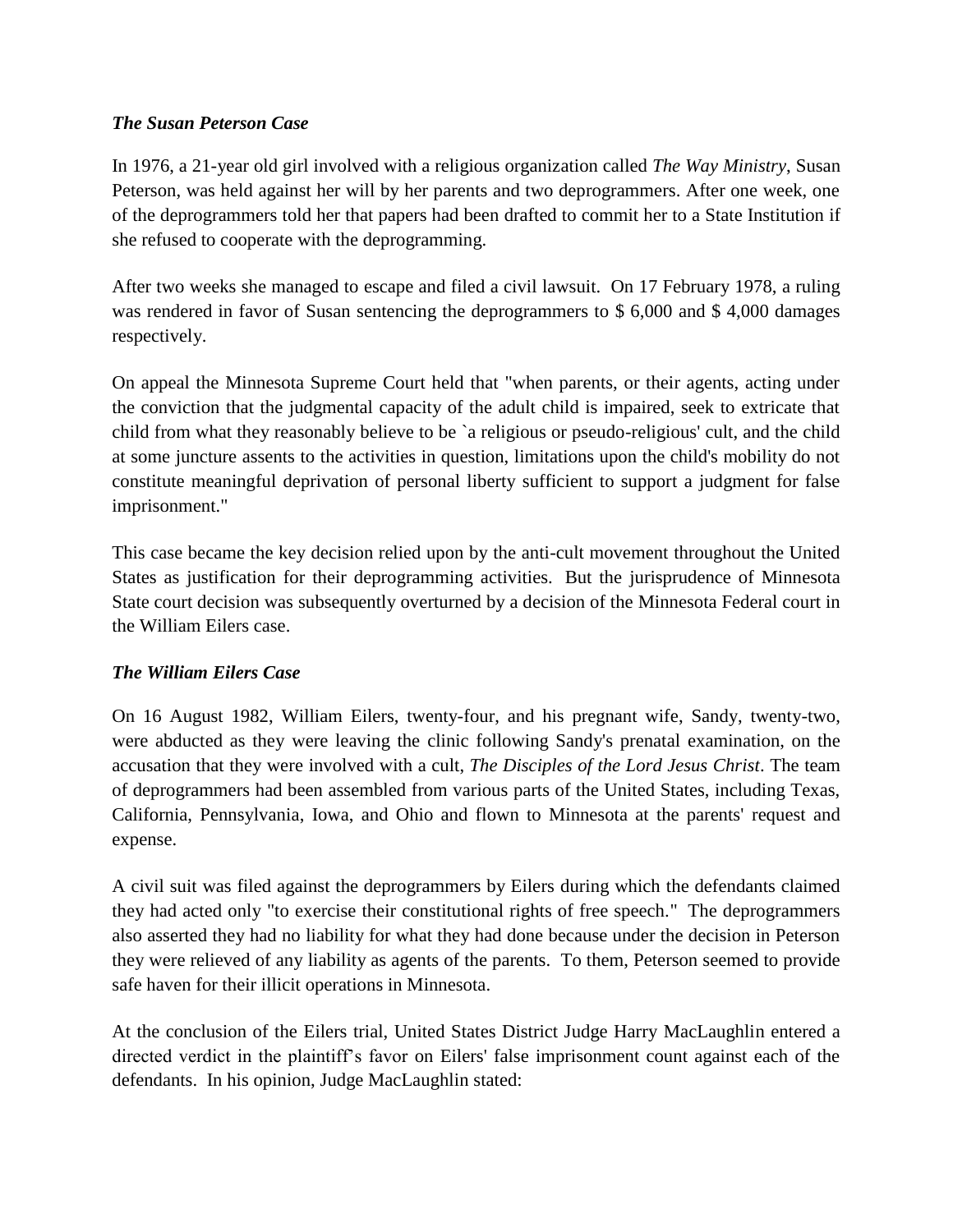There is also no question that the plaintiff was actually confined. Relying on the Minnesota Supreme Court's decision in *Peterson v. Sorlien*, 299 N.W.2d 123, 129 (Minn. 1980), the defendants contend that there was no actual confinement because there is evidence that the plaintiff consented to the defendants' actions. At least by the fourth day of his confinement the plaintiff, in contrast, has testified that he merely pretended to consent in order to gain an opportunity to escape. The plaintiff's apparent consent is not a defense to false imprisonment. Many people would feign consent under similar circumstances, whether out of fear of their captors or as a means of making an escape… Under the circumstances, the court finds, in agreement with many other authorities, that plaintiff's apparent consent is not a defense to false imprisonment. [Citations omitted.] The court therefore holds, as a matter of law, that the plaintiff has proven the necessary elements of false imprisonment.

After suggesting several alternatives available to the defendants, if in fact there were a need for psychological assistance, Judge MacLaughlin stated:

At no time did the defendants attempt, or even consider attempting any of these alternatives during the five and one-half days they held the plaintiff, the first five of which were business days. Instead they took the plaintiff to a secluded location with boarded-up windows, held him incommunicado and proceeded to inflict their own crude method of "therapy" upon him -- methods which even the defendants' own expert witness had condemned. Well aware that the police were searching for the plaintiff, the defendants deliberately concealed the plaintiff's location from the police.

Judge MacLaughlin's opinion in the Eilers case thus nullified the defense of the Peterson case. William Eilers was awarded \$10,000 in damages, but in addition the family members and others settled out of court for \$50,000.

#### *The Thomas Ward Case*

On November 24, 1975, Thomas Ward came to visit his family in Virginia for the Thanksgiving holiday but he was kidnapped at the airport and taken against his will to a location where deprogrammers restrained, assaulted, and deprived Ward of sleep.

The United States District Court "concluded that since the parents of the plaintiff were motivated to act by their concern for the well-being of their son, the requisite discriminatory class bias was absent." However, the United States Court of Appeals for the Fourth Circuit overturned this ruling by finding (*Ward v. Connor*, 654 F.2d 45 (4th Cir. 1981):

While we do not quarrel with the court's assumption in regard to such parental concern, the complaint sufficiently charges that the defendants were motivated to act as they did not only because they found the plaintiff's religious beliefs intolerable, but also because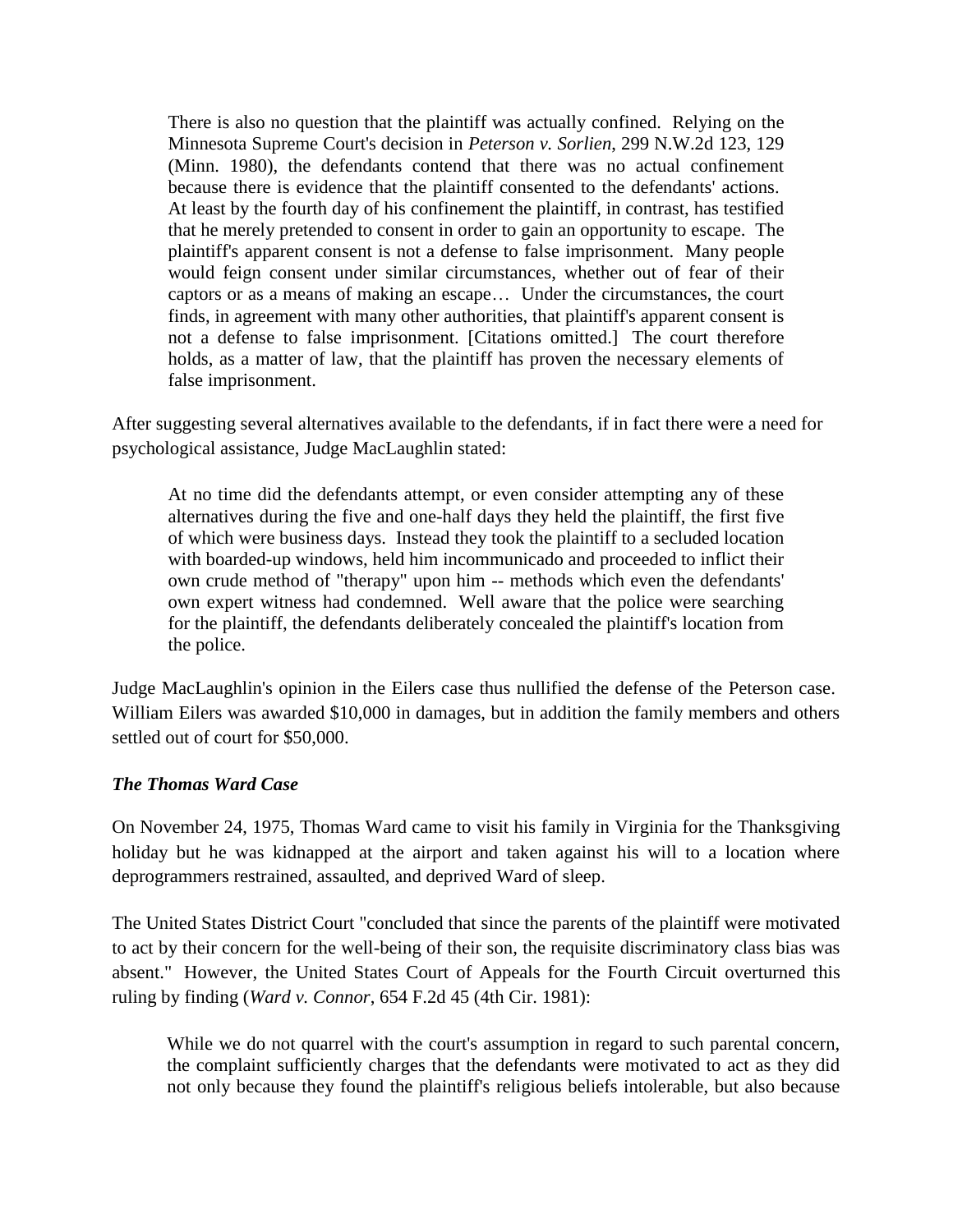of their animosity towards the members of the Unification Church. This, in our opinion, stated a discriminatory motive sufficient to support a claim under the statute.

## *The Britta Adolfsson Case*

In *People of the State of Colorado v. Dennis Whelan and Robert Brandyberry*, two professional deprogrammers hired by Britta Adolfsson's Swedish parents, successfully argued before the trial court that they were not guilty of a criminal conspiracy and kidnapping under a "choice of evils defenses." This defense was based on the defendants' claim that the victim had been "brainwashed" by the religious group of which she was a member and not therefore exercising "free will" with respect to her religious beliefs.

The National Council of Churches filed a friend of the court brief where they noted that the necessity defense raised was the same defense used in the Eilers case in Minnesota. The brief pointed out that the Eilers court specifically held that the defendants' failure to attempt to use the lawful alternative available to them effectively eliminated the "choice of evils" necessity defense citing Eilers, 582 F. Supp. at 1099.

The Colorado Court of Appeals adopted the argument made by the National Council of Churches in its amicus brief, deciding to preclude the use of the "choice of evils" defense. (*People of the State of Colorado v. Robert Brandyberry and Dennis Whelan*, No. 88-1741, slip op. at 11 (Colo. Ct. App. Nov. 23, 1990)).

## *The Jason Scott Case*

By a judgment of 3 October 1995, the United States District Court for the Western District of Washington found the plaintiff Jason Scott's abduction by a team of three deprogrammers had violated Scott's civil rights. The jury awarded Scott \$ 875,000 in compensatory damages and \$4 million in punitive damages, 3\$ million against the three deprogrammers and \$1 million against the anti-cult organization, Cult Awareness Network ("CAN").

The leading deprogrammer and CAN filed motions to the Court for a new trial and for reduction in damages. The Court denied the motions with the following reasoning:

Mr. Ross objects to the amount of both the compensatory and punitive damages awarded. Mr. Ross claims that the evidence was insufficient to support the amount of compensatory damages, the amount of punitive damages was unreasonable, and the jury's award was motivated out of passion.

Considering the extensive testimony on the destruction of Mr. Scott's family life as well as his physical and emotional problems after the deprogramming, the Court finds that evidence does not justify a new trial or a reduction of compensatory damages. Again, numerous witnesses verified the extent of these injuries. (…)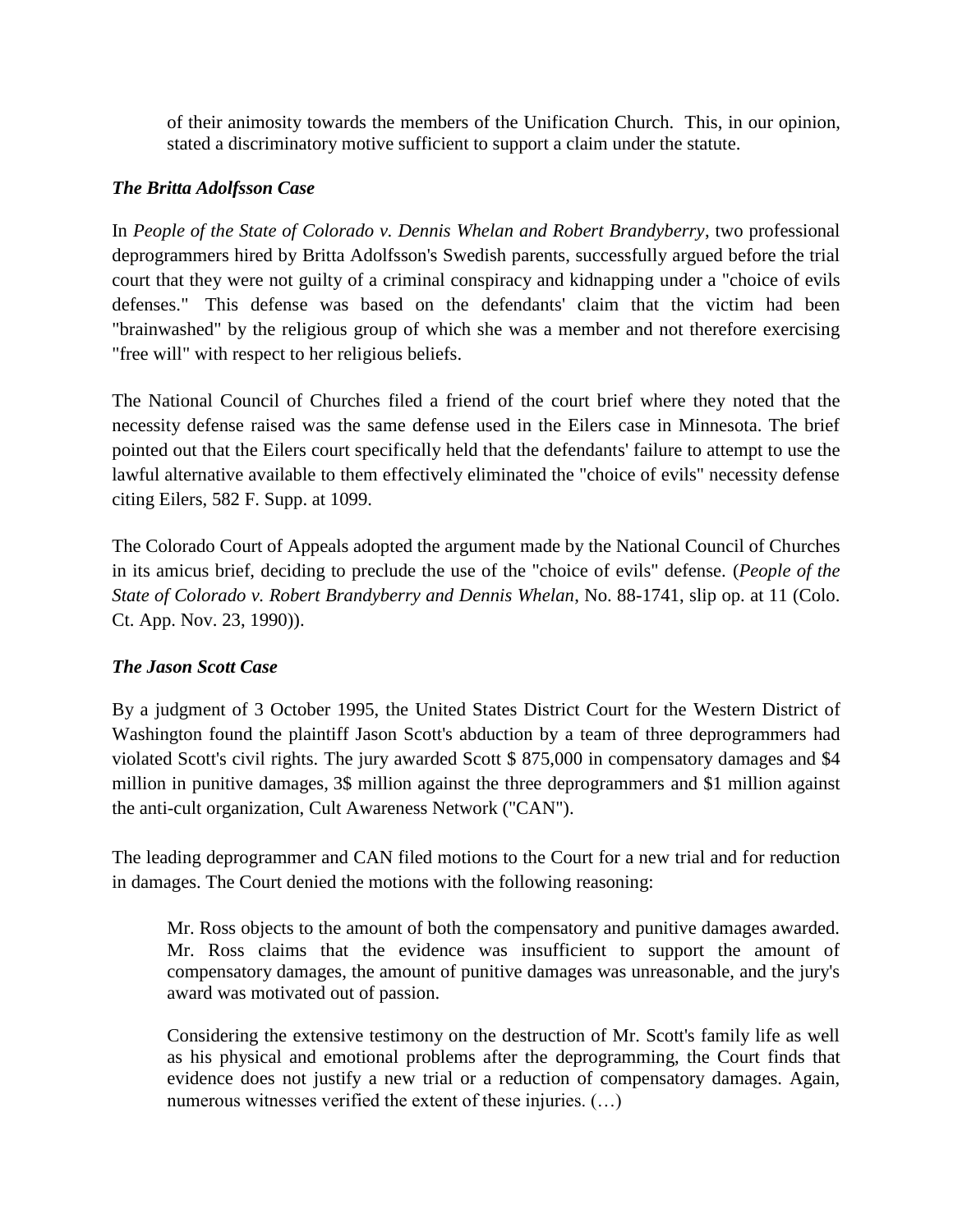As to punitive damages, Mr. Ross also argues that the award was excessive. Specifically, Mr. Ross asserts that the damages bear no relation to the harm suffered or to the amount necessary to deter his future conduct. The Court disagrees. The Court concludes not only that there is a sufficient relationship between the harm and Mr. Ross' conduct, but that the remaining reasonableness factors also weigh heavily towards upholding the jury's punitive damages award. As noted above, the evidence supported the large award of compensatory damages. Moreover, Mr. Ross' use of terminology cannot avoid the uncontradicted evidence that he actively participated in the plan to abduct Mr. Scott, restrain him with handcuffs and duct tape, and hold him involuntarily while demeaning his religious beliefs.

A large award of punitive damages is also necessary under the recidivism and mitigation aspects of the factors cited in Haslip. Specifically, the Court notes that Mr. Ross himself testified that he had acted similarly in the past and would continue to conduct "deprogrammings" in the future. Further, Mr. Ross faces no future criminal or civil liability for his conduct.

Finally, the Court notes each of the defendants' seeming incapability of appreciating the maliciousness of their conduct towards Mr. Scott. Rather, throughout the entire course of this litigation they have attempted to portray themselves as victims of Mr. Scott's counsel's alleged agenda. Thus, the large award given by the jury against both CAN and Mr. Ross seems reasonably necessary to enforce the jury's determination on the oppressiveness of the defendants' actions and deter similar conduct in the future.

Accordingly, the Court finds that both the compensatory and punitive damages awards were reasonable and well founded in the evidence.

The judgment was later appealed but the Appeals Court confirmed the findings of the District Court. The intention of the judges to fight recidivism was fulfilled as subsequently CAN filed for bankruptcy and was dissolved.

#### **B) Europe**

In Europe similar sentences have been pronounced by the Courts and parents have not been excluded from criminal proceedings. We will just cite a few examples here.

In **Germany**, a sentence to a prison term of three and five months on probation for false imprisonment and bodily harm sanctioned the attempt of two British deprogrammers to persuade a 32-year old member of the Church of Scientology, Barbara S., to resign from this community in the village of Herrsching. To that end the two British sequestrated the 32-year old in a holiday home and "treated" her, after she was asked by her mother under false pretenses to come from Munich to Herrsching.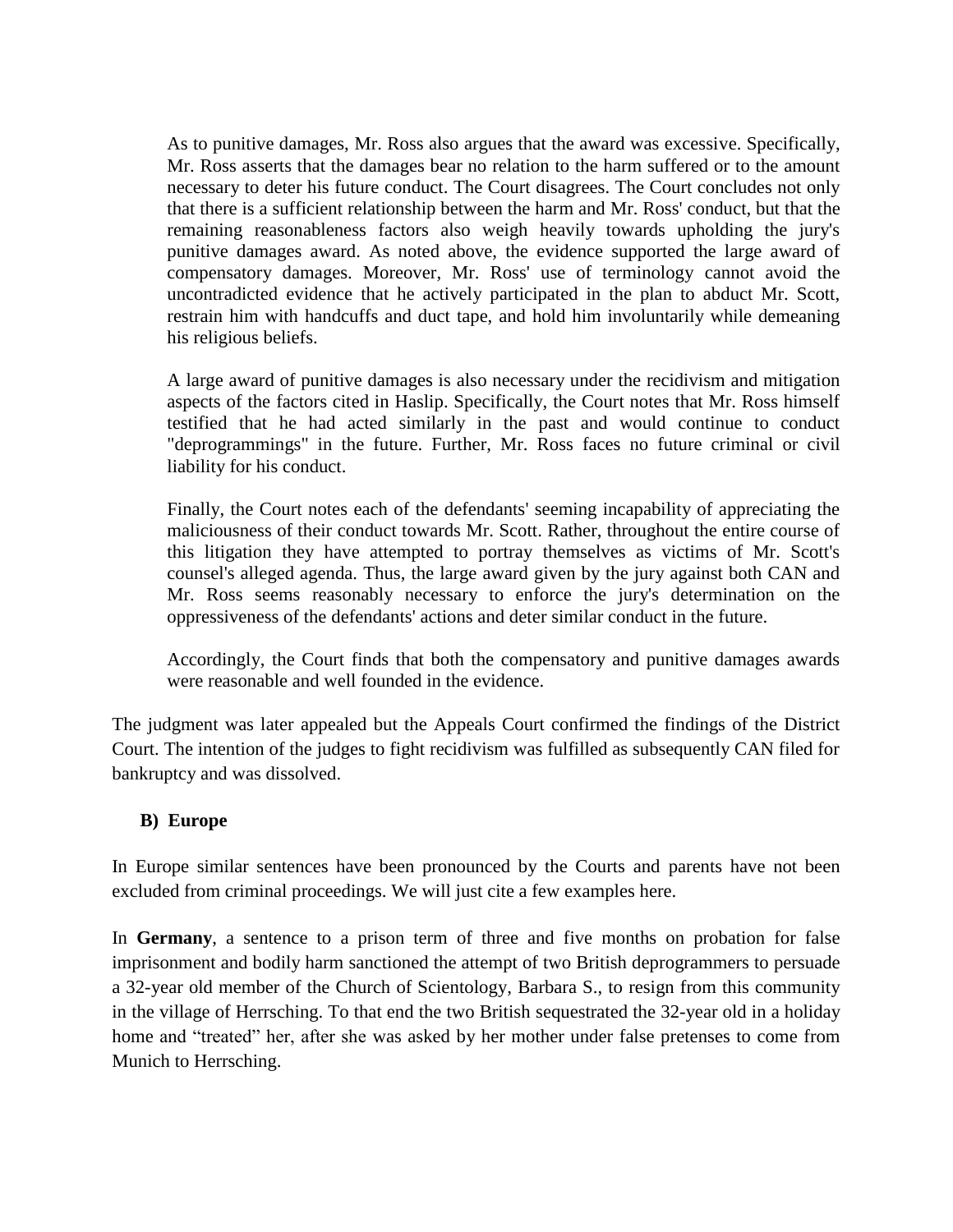The two deprogrammers claimed to have acted on the initiative of the mother. But the statements of the two in an attempt to blame the mother alone were not followed by the Court.

In its judgment of 29 December 1987, the District Court Weilheim in Upper Bavaria found the accused guilty of "a jointly committed false imprisonment legally coinciding with a jointly committed bodily harm" and convicted them to three and five months suspended jail terms.

The mother was prosecuted separately subsequently and in her case the prosecution was discontinued on the basis of her paying a penal fine of 2.000 DM at the time - by reason of her confused mental state.

In **Switzerland**, in March 1989, Sandro P., who had joined the Hare Krishna movement, was kidnapped by four men on the initiative of his parents who were both members of SADK, a Swiss anti-sect association. Their purpose was to submit him to a deprogramming treatment. The leading deprogrammer, an English citizen, later got a 6-month suspended prison sentence and the two parents got 10-month suspended prison sentence.

Recently, in **France**, in August 2011, a couple forced their 24-year old daughter into their car in Nice, handcuffed her and drugged her, to take her in a wheelchair to Corsica. The parents claimed to have been advised to do so by an anti-sect association to take her away from her boyfriend's influence, who was allegedly Antoinist.

Both parents were subsequently charged in September for kidnapping and sequestration.

The European Court of Human Rights, which enforces the European Convention on Human Rights and Fundamental Freedoms that 47 countries have signed and ratified and which contains strikingly similar freedom of religion or conscience provisions to the ICCPR, has ruled that the State cannot participate or endorse such abductions for forced de-conversions by private parties.

In its decision *Riera Blume and others v. Spain* of 14 October 1999, the Human Rights Court found a violation of the Convention by the Spanish State even though the abduction and "deprogramming" had been performed by the parents and an anti-sect association, *Pro Juventud*:

29. (…) From the undisputed account of the facts it appears that, in accordance with the judge's instructions, the applicants were transferred by Catalan police officers in official vehicles to a hotel about thirty kilometers away from Barcelona. There they were handed over to their families and taken to individual rooms under the supervision of people recruited for that purpose, one of whom remained permanently in each room, and they were not allowed to leave their rooms for the first three days. The windows of their rooms were firmly closed with wooden planks and the panes of glass had been taken out. While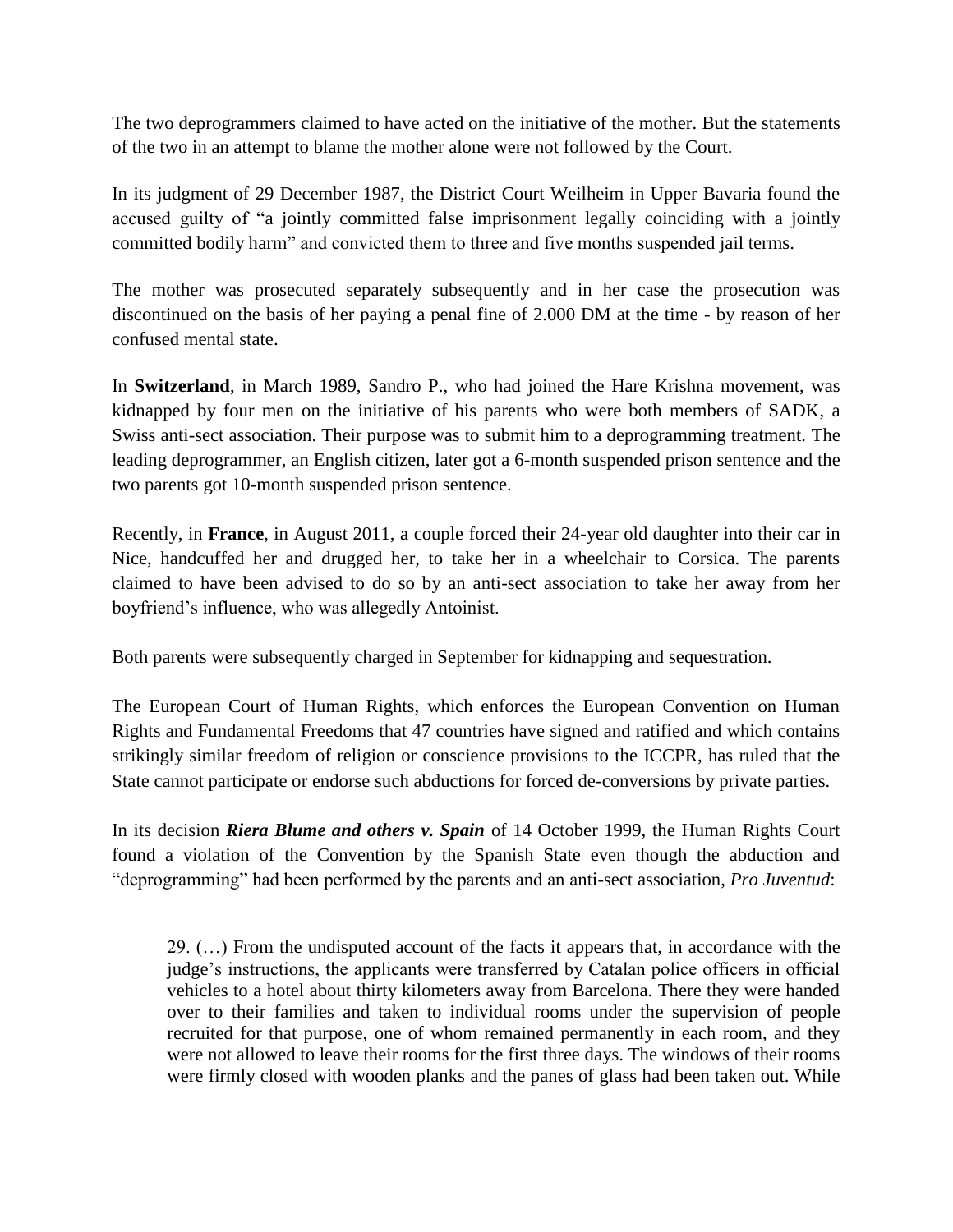at the hotel the applicants were allegedly subjected to a "deprogramming" process by a psychologist and a psychiatrist at *Pro Juventud*'s request. (…)

35. In the light of the foregoing, the Court considers that the national authorities at all times acquiesced in the applicants' loss of liberty. While it is true that it was the applicants' families and the *Pro Juventud* association that bore the direct and immediate responsibility for the supervision of the applicants during their ten days' loss of liberty, it is equally true that without the active cooperation of the Catalan authorities the deprivation of liberty could not have taken place. As the ultimate responsibility for the matters complained of thus lay with the authorities in question, the Court concludes that there has been a violation of Article 5 § 1 of the Convention.

The European Court of Human Rights has also ruled that the right to religious freedom has to be protected no matter the hostility expressed by relatives towards one's religious choices.

In its landmark decision of 10 June 2010 *Jehovah's Witnesses of Moscow v. Russia*, the Court has reasserted the right to conduct one's life in a manner of one's own choosing and in particular the right of self-dedication to religious matters.

The Court found that:

111. It further appears from the testimonies by witnesses that what was taken by the Russian courts to constitute "coercion into destroying the family" was the frustration that non-Witness family members experienced as a consequence of disagreements over the manner in which their Witness relatives decided to organise their lives in accordance with the religious precepts, and their increasing isolation resulting from having been left outside the life of the community to which their Witness relatives adhered. It is a known fact that a religious way of life requires from its followers both abidance by religious rules and self-dedication to religious work that can take up a significant portion of the believer's time and sometimes assume such extreme forms as monasticism, which is common to many Christian denominations and, to a lesser extent, also to Buddhism and Hinduism. **Nevertheless, as long as self-dedication to religious matters is the product of the believer's independent and free decision and however unhappy his or her family members may be about that decision**, the ensuing estrangement cannot be taken to mean that the religion caused the break-up in the family. Quite often, the opposite is true: **it is the resistance and unwillingness of non-religious family members to accept and to respect their religious relative's freedom to manifest and practise his or her religion that is the source of conflict**. It is true that friction often exists in marriages where the spouses belong to different religious denominations or one of the spouses is a non-believer. However, this situation is common to all mixed-belief marriages and Jehovah's Witnesses are no exception. [emphasis added]

Concerning the argument of "brainwashing" made by the Russian authorities to justify the banning of Jehovah's Witnesses' activities, the Court found this concept legally inexistent and totally inapplicable to consenting followers: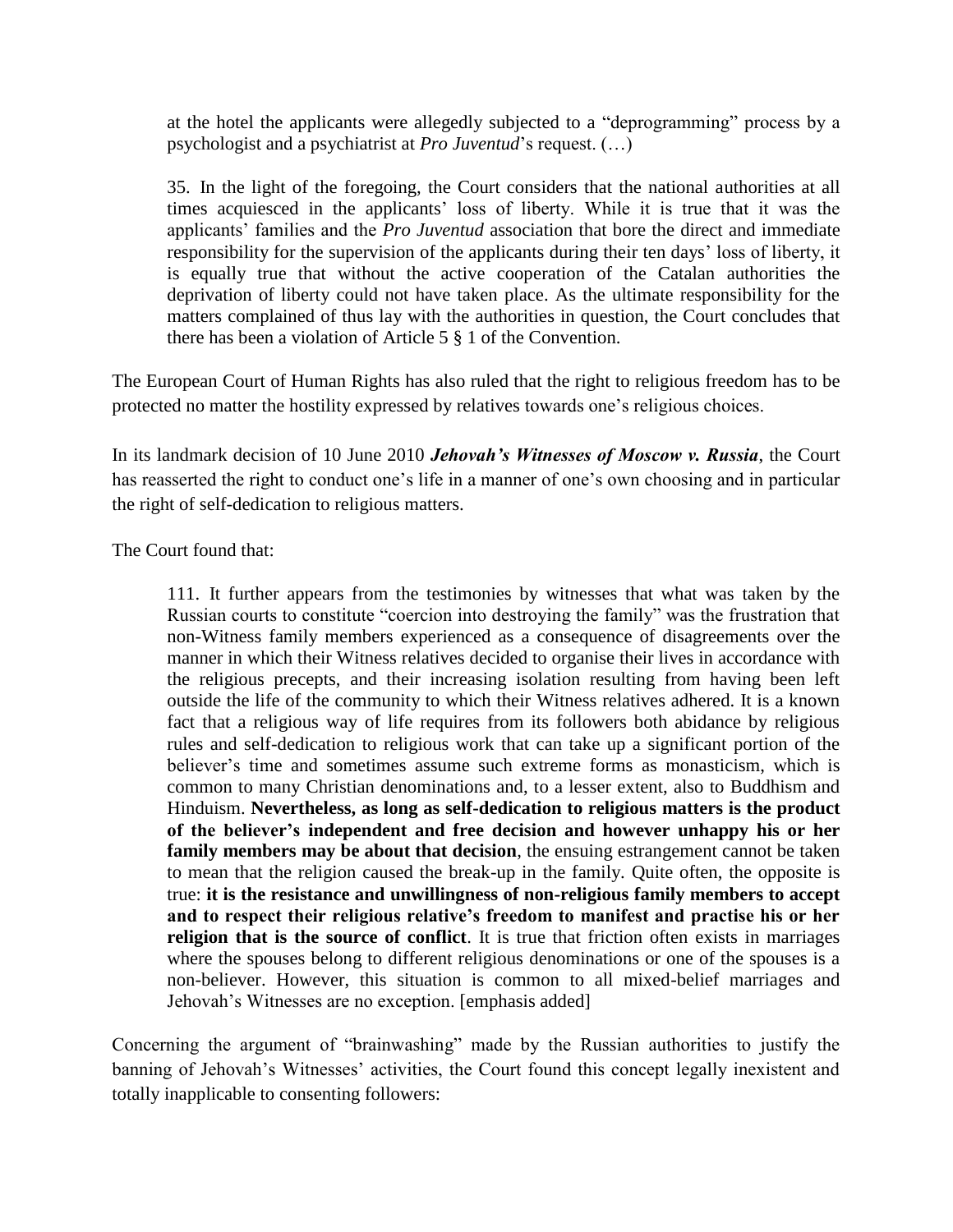128. The Russian courts also held that the applicant community breached the right of citizens to freedom of conscience by subjecting them to psychological pressure, "mind control" techniques and totalitarian discipline.

129. Leaving aside the fact that there is no generally accepted and scientific definition of what constitutes "mind control" and that no definition of that term was given in the domestic judgments, the Court finds it remarkable that the courts did not cite the name of a single individual whose right to freedom of conscience had allegedly been violated by means of those techniques. Nor is it apparent that the prosecution experts had interviewed anyone who had been coerced in that way into joining the community. On the contrary, the individual applicants and other members of the applicant community testified before the court that they had made a voluntary and conscious choice of their religion and, having accepted the faith of Jehovah's Witnesses, followed its doctrines of their own free will.

The same should apply to followers of new religious movements in Japan, who have freely adhered to their community. No argument of family "concerns" or labelling of conversion as "brainwashing" can justify abduction and forced de-conversion attempts.

These practices constitute violations of the right to freedom of religion or conscience and kidnapping, illegal under international human rights law and national criminal law.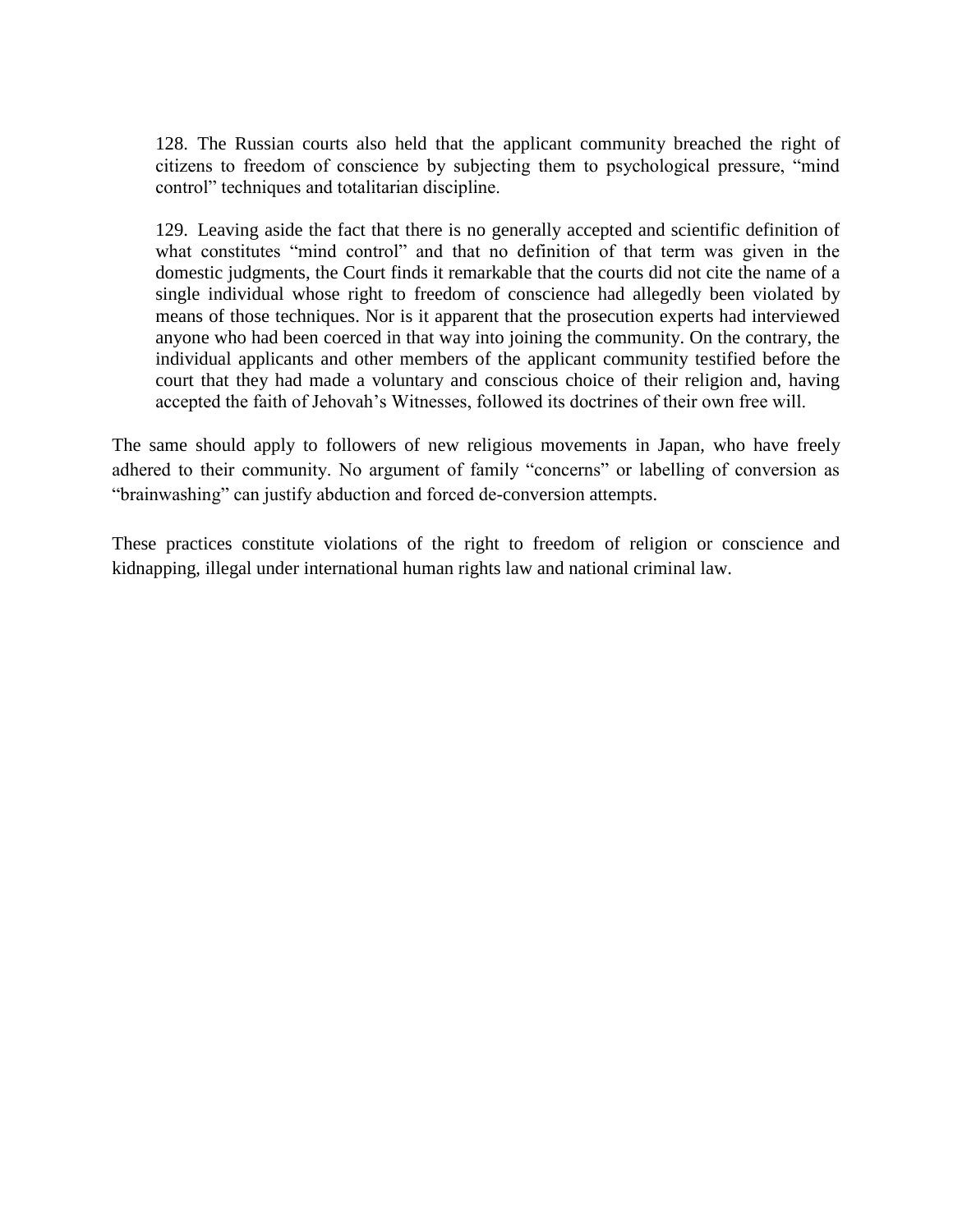## **CONCLUSIONS AND RECOMMENDATIONS**

*Human Rights Without Frontiers* has collected data coming from various objective and reliable sources that confirm the long-standing and persistent, though declining, existence of the kidnappings for the purpose of forced conversion: a well-known investigation journalist<sup>54</sup>, a former member of the Diet, abducted converts to a new religious movement, abducting parents, lawyers, psychologists and scholars in religious studies. Court decisions against parents and an exit counselor also confirm the issue.

The phenomenon has massively affected the Unification Church and to a lesser extent Jehovah's Witnesses. The Unification Church was targeted right from the beginning of its mission in Japan. The reasons were multi-fold but some of them were decisive: 1) the new religious movement was coming from Korea, a country arousing hostility in society for historical reasons; 2) it was claiming to be Christian and was perceived as a dangerous heresy by Protestant Churches; 3) the movement had controversial practices colliding with the Japanese family culture such as the usurpation of the parents' consent in the choice of the fiancé(e) and the mass marriages celebrated in South Korea or in the US by Reverend Moon and his wife, claiming to become the new True Parents of the converts; 4) a number of negative court decisions concerning the socalled 'spiritual sales<sup>55</sup> and the 'lost youth compensation' were largely covered by the media; 5) their methods of recruitment of new members; 6) their fundraising practices.

Additionally, a general mistrust towards religions and a pervasive climate of social hostility toward new foreign religious movements<sup>56</sup> did not play an insignificant role in the persistence of the issue.

Interreligious competition also contributed to the phenomenon and the fight against a 'heretical' group was at least tolerated if not encouraged behind the scenes by the leaders of their denominations. .

Cultural habits can explain individual and social attitudes but cannot justify them, certainly not in light of international human rights law. The abduction, the confinement or deprivation of freedom of movement, the so-called 'family discussions' or 'protective custody' imposed on adults, and unsolicited or forceful exit counseling of converts to new or other religious movements for the purpose of religious de-conversion in Japan must be unambiguously

 $\overline{\phantom{a}}$ 

<sup>54</sup>*Human Rights Without Frontiers* tried to contact English-speaking leaders of anti-cult movements in order to get their perspective but never got any reply despite reminders.

<sup>55</sup> These so-called "Spiritual sales" are a practice where UC members sold to the public so-called Hanko (sealed stamps) ,a rosary or other items, to allegedly free people from the fateful destiny of their ancestors, sometimes referred to as indulgences with promises.

<sup>&</sup>lt;sup>56</sup> The gas attempt of Aum Shinrikyo and the controversial activities of the Soka Gakkai contributed to the creation of such a climate.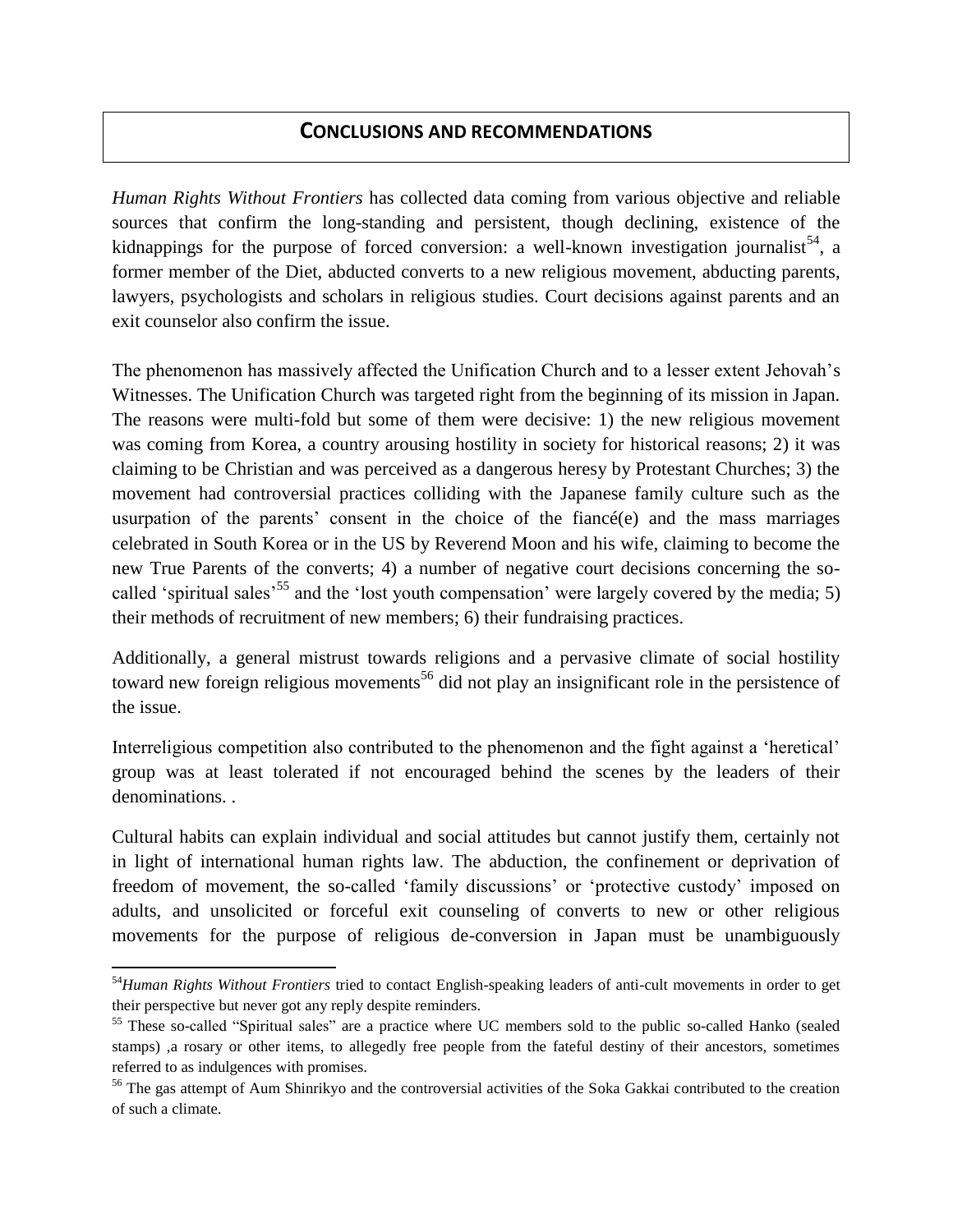condemned as incompatible with human rights principles and eradicated; freedom of thought and of conscience, freedom of religion or belief and freedom of movement are grossly violated by non-state actors with the passive complicity of the police and in total impunity. With citizens denied protection against such crimes, they are thus treated in differentially and unfairly, based on their religion. The issue is also thus one of religious discrimination.

Japan's government should thus make more efforts to integrate the international human rights culture and law in society and legal institutions, and revise practices of its law enforcement forces and its judiciary that are inconsistent with Japan's international legal human rights obligations.

## *Human Rights Without Frontiers* **recommendations**

#### **To Japanese Authorities**

- The appointment of an Ombudsman for Religious Freedom in the Ministry of Justice with the power to investigate violations of religious freedom due to abduction and deprivation of freedom with the purpose of forcing people to change their religion.
- The Japanese Diet (Parliament) should hold public hearings involving victims, police authorities and judicial authorities, as well as international experts and international human rights lawyers familiar with legal standards on deprogramming developed by the ECHR, US and European Courts.
- The National Police Agency (警察庁 *Keisatsu-chō*) should conduct an independent internal review of how the cases documented in this report have been handled, and follow-up with investigations of these crimes as well as the failure to initiate such investigations in the past.
- The Police and Judicial authorities should inform the public of the law and clear guidelines regarding steps that may and may not be taken by families regarding religious practices of their children.
- The Police and Judicial authorities should prosecute the persons directly and indirectly involved in the abduction of adults for the purpose of making them change their religion under coercion and in confinement conditions, and should not refrain from initiating criminal cases.
- Any officials found to have neglected their responsibilities or to have colluded with the perpetrators of crimes should be punished accordingly.
- Official apologies should be offered to victims.
- Japan should sign and ratify the First Optional Protocol to the ICCPR.